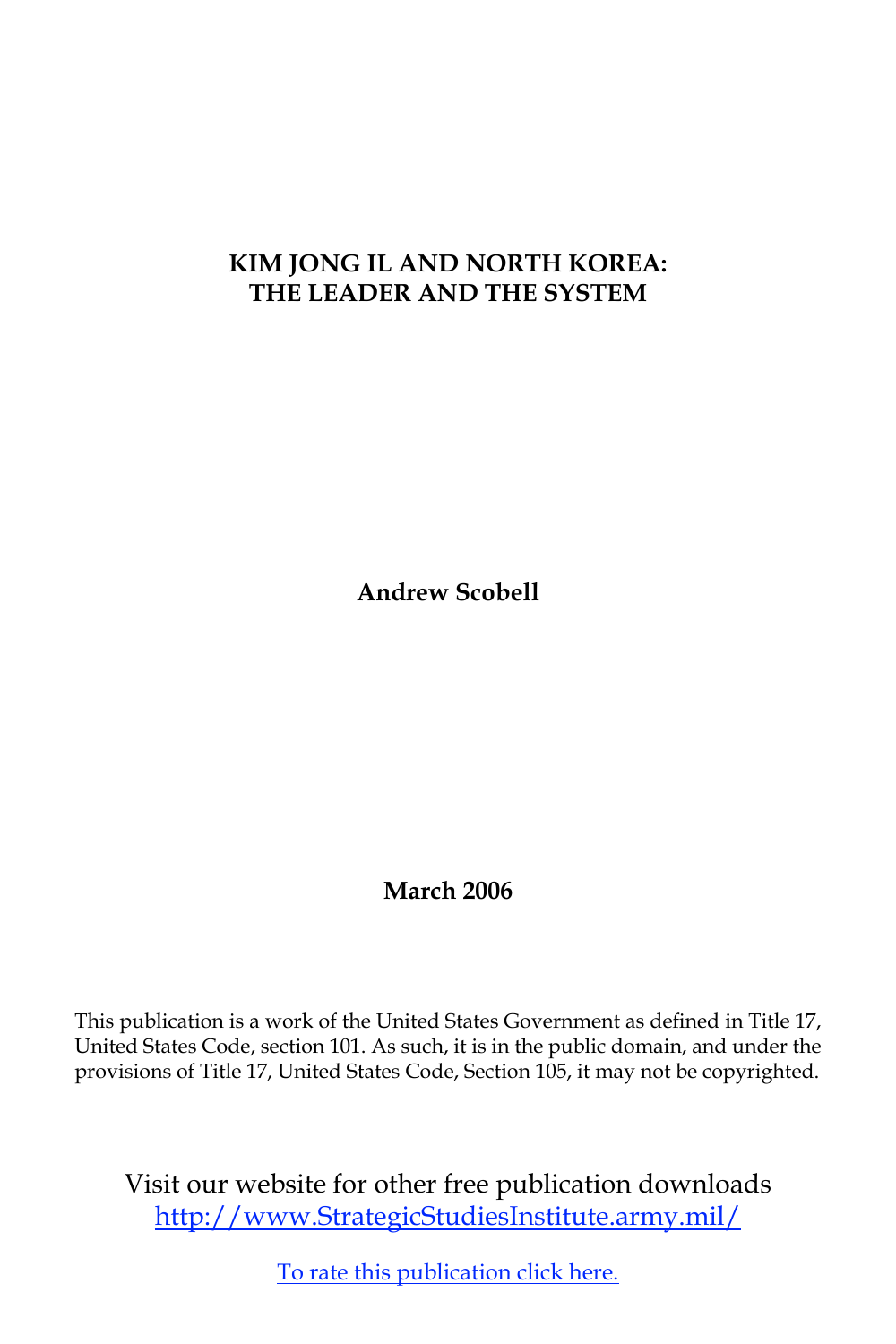The views expressed in this report are those of the author and do not necessarily reflect the official policy or position of the Department of the Army, the Department of Defense, or the U.S. Government. This report is cleared for public release; distribution is unlimited.

Comments pertaining to this report are invited and should be forwarded to: Director, Strategic Studies Institute, U.S. Army War College, 122 Forbes Ave, Carlisle, PA 17013-5244.

\*\*\*\*\*

\*\*\*\*\*

All Strategic Studies Institute (SSI) monographs are available on the SSI homepage for electronic dissemination. Hard copies of this report also may be ordered from our homepage. SSI's homepage address is: *www.StrategicStudies Institute.army.mil.*

\*\*\*\*\*

The Strategic Studies Institute publishes a monthly e-mail newsletter to update the national security community on the research of our analysts, recent and forthcoming publications, and upcoming conferences sponsored by the Institute. Each newsletter also provides a strategic commentary by one of our research analysts. If you are interested in receiving this newsletter, please subscribe on our homepage at *www.StrategicStudiesInstitute.army.mil/newsletter/.*

#### ISBN 1-58487-235-7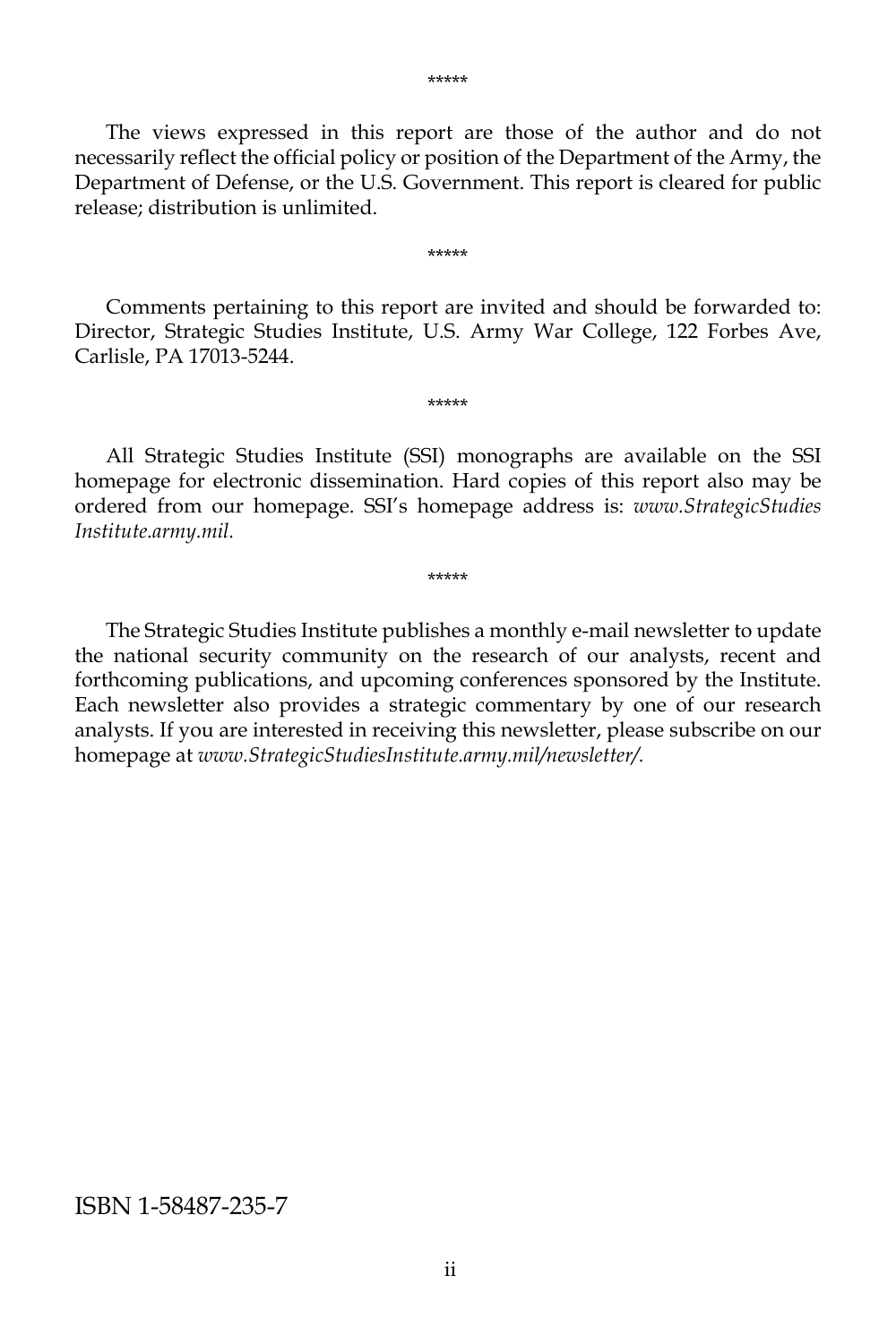#### **FOREWORD**

In the first decade of the 21st century, few national security challenges facing the United States are as vexing as that posed by North Korea. North Korea is both a paradox and an enigma. It is a paradox because on the one hand, by some measures it appears to be a very powerful state—possessing the world's fourth largest armed forces, a sizeable arsenal of ballistic missiles, and a worrying nuclear program—but on the other hand, it is an economic basket case in terms of agricultural output, industrial production, and foreign trade exports. North Korea is also an enigma because virtually every aspect of the Pyongyang regime is mysterious and puzzling.

In short, North Korea is difficult for Americans to understand and analyze. This difficulty begins with confusion about what kind of political system North Korea has and what kind of man leads it. In this monograph, Andrew Scobell explores Pyongyang's political dynamics and seeks to shed light on the political system of North Korea and its leader. This monograph is the second in a series titled "Demystifying North Korea" published by the Strategic Studies Institute. Forthcoming monographs will examine the military, economic dimensions, and future scenarios for North Korea.

**LAS C. LOVELACE, JR.** Director Strategic Studies Institute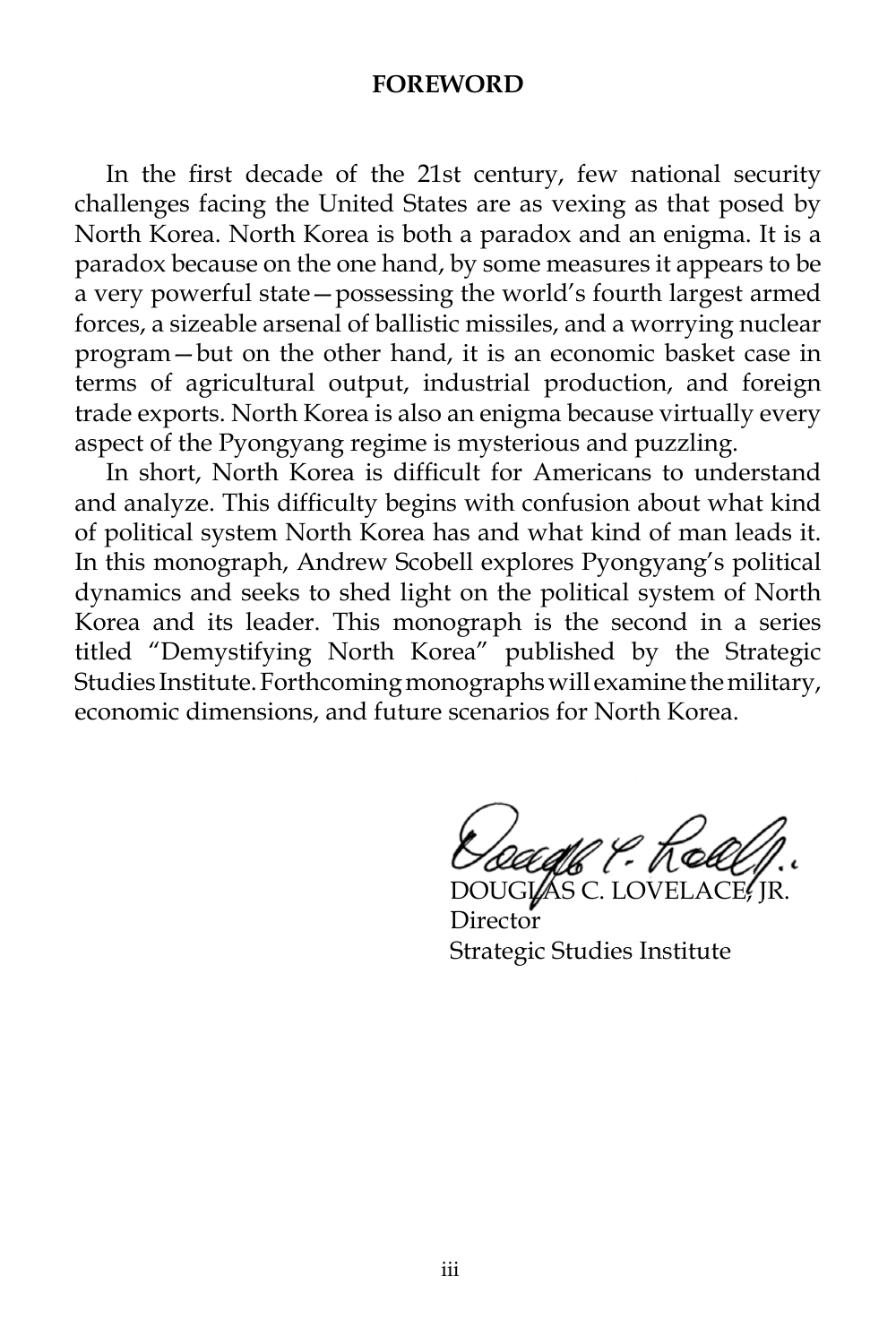### **BIOGRAPHICAL SKETCH OF THE AUTHOR**

ANDREW SCOBELL is associate research professor at the Strategic Studies Institute, U.S. Army War College; and adjunct professor of political science at Dickinson College. Born and raised in Hong Kong, he joined the Strategic Studies Institute in 1999 and is the institute's specialist on Asia-Pacific security. Prior to his current position, he taught at the University of Louisville, Kentucky; and Rutgers University, New Jersey. He is the author of *China's Use of Military Force: Beyond the Great Wall and the Long March* (Cambridge University Press, 2003), ten monographs and reports, and some 20 articles in such journals as *Armed Forces and Society*, *Asian Survey*, *China Quarterly, Comparative Politics, Current History*, and *Political Science Quarterly*. He has also written a dozen book chapters and edited or co-edited four conference volumes. Dr. Scobell holds a Ph.D. in Political Science from Columbia University.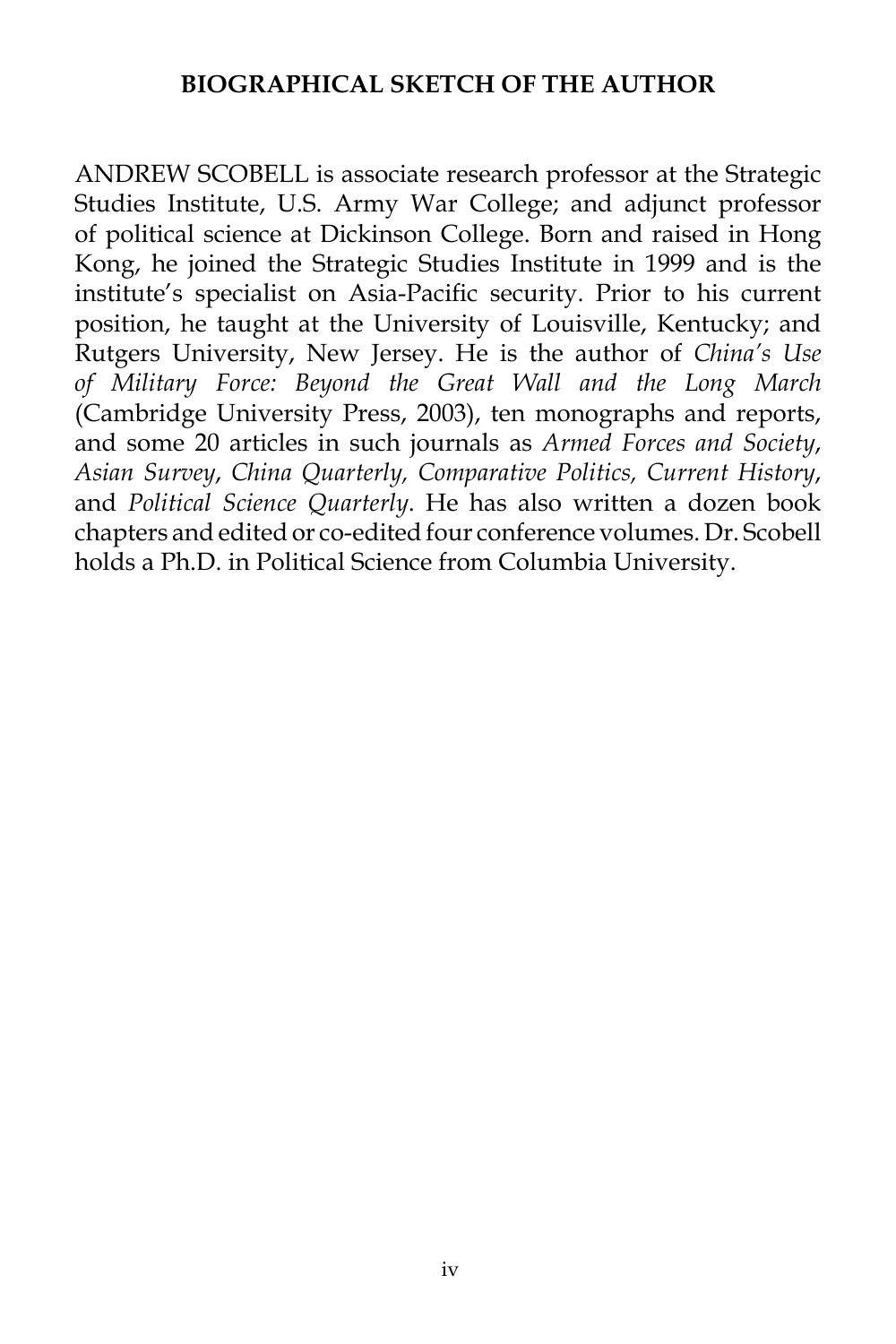### **SUMMARY**

Much hyperbole surrounds the political regime in the Democratic People's Republic of Korea (DPRK, or North Korea). Many analysts argue that North Korea is a unique political system. What kind of regime is the DPRK, and what kind of leader does it have?

A variety of labels are given to the North Korean regime. These include likening the regime to an organized crime family and to a corporatist organism. There are certainly merits to each of these approaches, but each has its limitations. Pyongyang does share some of the attributes of organized crime and certainly engages in criminal activity in a systematic and calculating manner. This pattern of illicit behavior includes the production and distribution of narcotics as well as the counterfeiting of foreign currencies, cigarettes, and pharmaceuticals. But the DPRK is more than a crime family—it possesses a massive conventional military force as well as significant strategic forces. Moreover, the regime continues to brainwash, imprison, or starve North Koreans, inflicting untold misery and death on its people. Corporatism, meanwhile, may provide insights into certain aspects of the system, but its utility is limited by the confusion that surrounds understanding of this concept.

Certainly North Korea is distinct politically, but it also has significant commonalities with various regime types and authority structures. Pyongyang is a highly centralized and militarized bureaucratic regime organized around an all-powerful leader. This monograph examines the leader and the system, and identifies the regime type. The author contends that the North Korean political system is best conceived as a totalitarian regime that, although weakened, remains remarkably resilient. After analyzing the key elements of totalitarianism, he argues that the system's greatest test will probably come after the death of Kim Jong Il.

While the totalitarian regime may not long survive Kim's passing, one cannot assume that the system will collapse. Rather, the end of totalitarianism may simply mean that the DPRK will enter a new "post-totalitarian" phase similar to the paths taken by other communist systems such as the Soviet Union and China. While the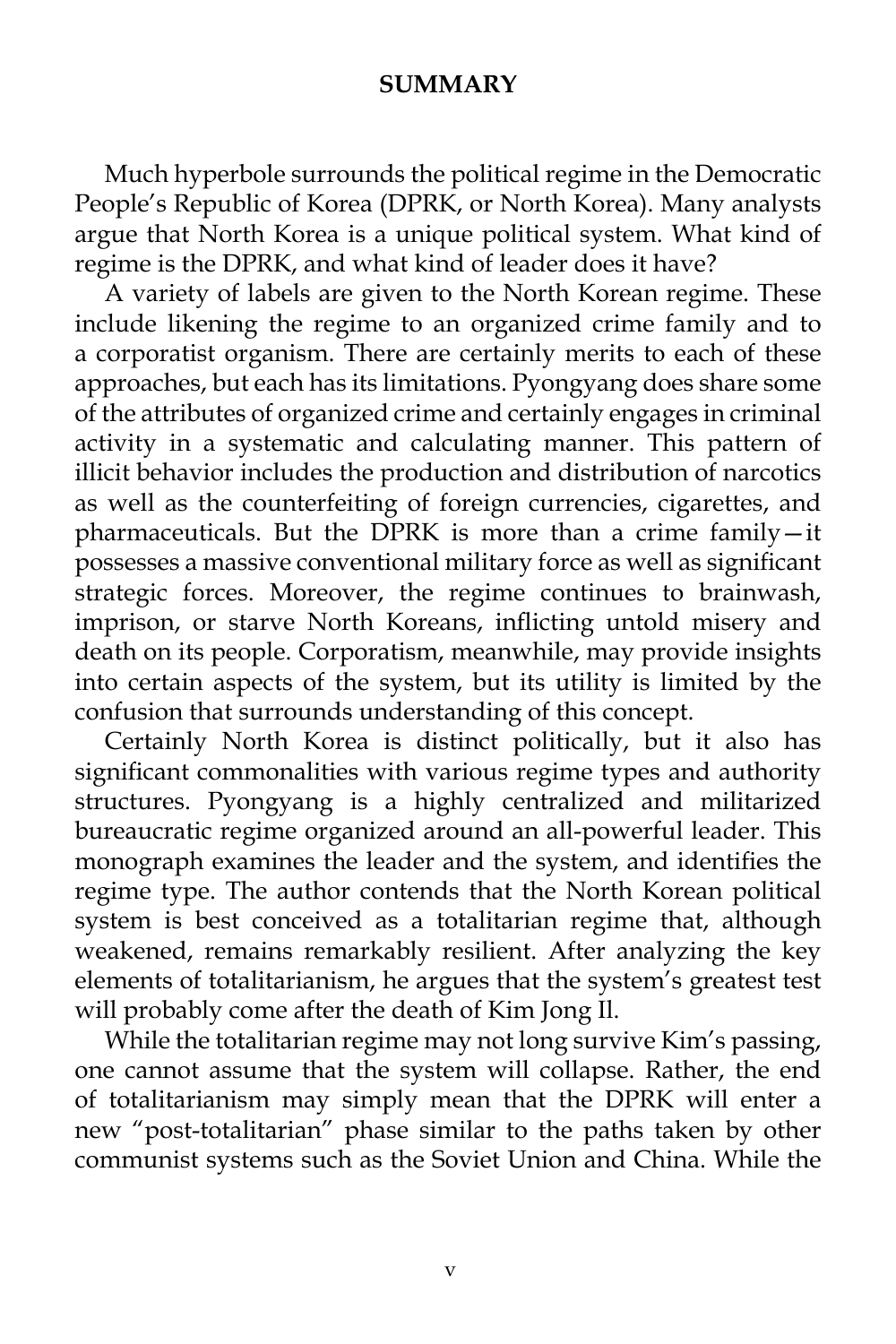latter term may be a good fit to describe China's political system in the 1990s and first decade of the 21st century, it seems inaccurate to describe North Korea. North Korea has not undergone any process of "de-Kimification": Kim Il Sung remains a deity in 21st century North Korea and criticism or reappraisal is unthinkable. Moreover, no one has contemplated criticizing or challenging his legacy because, by all accounts, he remains universally revered by DPRK citizens, including defectors. Furthermore, any official reevaluation of Kim Il Sung is extremely unlikely because the regime is currently led by Kim's son. The most accurate way to characterize North Korea today is as an eroding totalitarian regime.

While totalitarianism is a powerful and intimidating system, it places tremendous strain on a state and a society—demanding constant activity and mobilization of personnel and exploitation of resources. The costs of maintaining heightened ideological indoctrination, an ever-vigilant coercive apparatus, and a large national defense organization are high and ultimately debilitating. To maintain this for decades results in fatigue and burnout. Eventually leaders and followers reach a point where both are physically and mentally exhausted, and the country's infrastructure and resources become devastated. North Korea's elite and ordinary people appear to be approaching this point. But this fatigue and burnout does not appear to produce much in the way of protest or dissent, let alone revolt; most likely the majority of people in North Korea are simply too tired to do much more than focus their time and energy on providing for the basic needs of their families.

An absolute dictator still rules the regime. While the regime continues to hold a monopoly of the instruments of coercion, there has been some slippage or erosion in the defining features of totalitarianism. First of all, Kim Jong Il, although he is virtually an absolute dictator, appears to take into account the opinions of others the way his father did not. And ideology no longer appears to be so focused on transforming the state and society and more on the instrumental goals of economic recovery, development, and firming up regime power. While a condition of terror remains palpable, it is no longer all pervasive, and individuals are able to navigate or circumvent the system without fearing that they face dire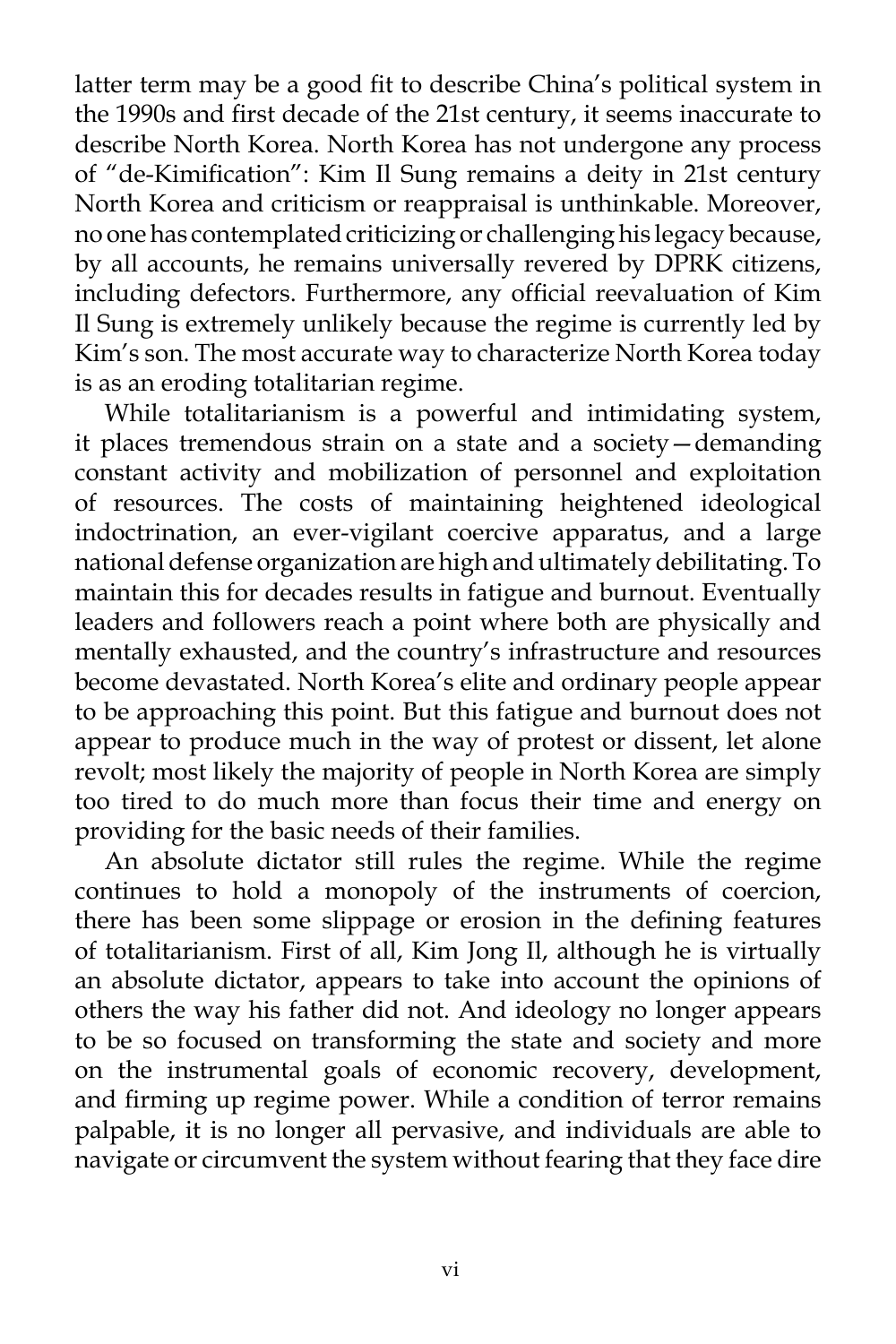consequences. As a result of the shift in ideology and alleviation of the climate of terror, the regime has become "corrupted" literally as bribery is rampant, and figuratively as the regime seeks to preserve its power and status. Meanwhile, the Stalinist centrally planned economy has been seriously eroded, and the monopoly of mass communication has loosened significantly. The regime has attempted to repair the latter two elements, but it is not clear to what extent this will be successful.

The regime appears to be stable and not on the brink of collapse. While it is difficult to speculate about the longevity of North Korea as a political entity, it is more manageable to forecast the future of totalitarianism in the DPRK. Totalitarian regimes rarely endure longer than several decades and almost never survive the passing of the absolute dictator. In fact, Pyongyang is unique in that it is the only totalitarian regime to weather a leadership transition (from Kim Il Sung to Kim Jong Il). Indeed, North Korea is the world's "longest lasting totalitarian regime, having spanned some 4 decades and surviving generational leadership succession." Perhaps none of the numerous challenges the regime faces is more daunting than the succession question. Kim has probably at most 10-15 years in which to pave the way for one of his offspring to succeed him. If he lives long enough, it is possible he could be successful. What is less likely is that totalitarianism could survive another leadership transition. At some point, the totalitarian regime will simply collapse or weaken to the extent that it becomes a post-totalitarianism system.

Possibly the clearest indication of the status and fate of Pyongyang's totalitarian regime over the next 10 years or so will come in how the arrangements for the succession to Kim Jong Il are handled. Is there evidence that a particular individual is being groomed to succeed Kim? The answer appears to be "yes." Some other key indicators to monitor are signs of dissent among elites and masses, especially fissures that might occur within the party or military. By carefully charting trends, observers can make it less likely that they will be caught off guard by the actions of North Korea's leader or changes in its political system.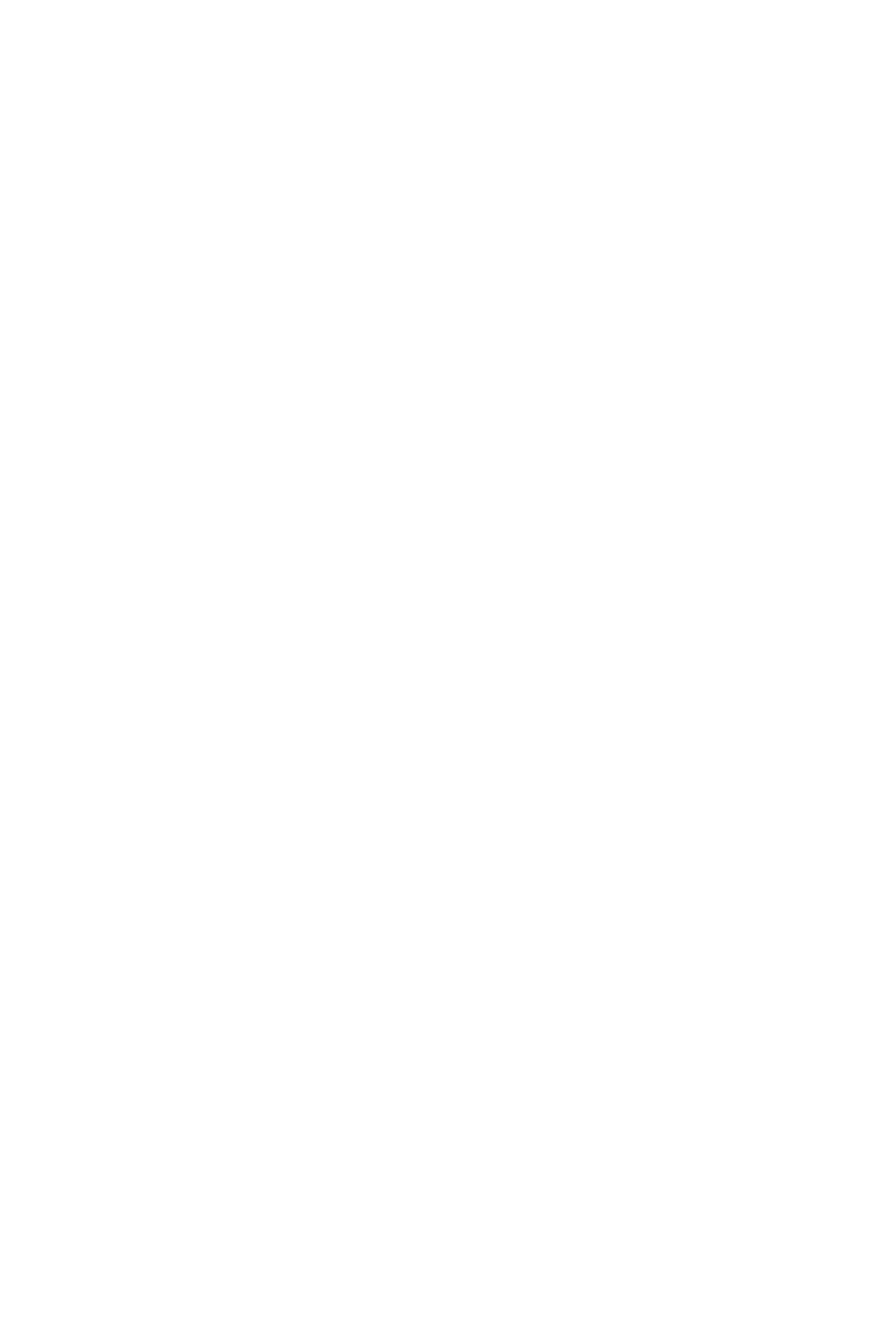### **KIM JONG IL AND NORTH KOREA: THE LEADER AND THE SYSTEM**

Much hyperbole surrounds the political regime in the Democratic People's Republic of Korea (DPRK). Much of it focuses on North Korea's enigmatic dictator, Kim Jong Il, and his nuclear program. Certainly, he has been the target of much derision and the butt of many jokes because of his appearance, reclusiveness, and speculation about his predilections. But the Pyongyang regime is more than simply a garden variety dictator who happens to possess weapons of mass destruction (WMD). The DPRK is also a large bureaucratic and organizational entity. This begs the question: What kind of regime is the DPRK, and what kind of leader does it have?

Many analysts argue that North Korea is a unique political system. Certainly, it is distinct politically to the extent that each country has its own specific characteristics. But North Korea also has significant commonalities with various regime types and authority structures. Pyongyang is a highly centralized and militarized bureaucratic regime organized around an all-powerful leader. This monograph examines the leader and the system. The author identifies the regime type and analyzes its key elements. He contends that North Korea's political system is best conceived of as a totalitarian regime that although weakened, remains remarkably resilient. The monograph argues that the greatest test that the system is likely to face will come after the death of Kim Jong Il. While the totalitarian regime may not long survive Kim's passing, one cannot assume that the system will collapse. Rather, the end of totalitarianism may simply mean that the DPRK will enter a new "post-totalitarian" phase similar to the paths taken by other communist systems such as the Soviet Union and China following the passing of Joseph Stalin and Mao Zedong, respectively.

A variety of labels are given to the North Korean regime, including likening it to an organized crime family and to a corporatist organism. North Korea also has been depicted as what might be labeled "fragmented totalitarianism."1 There are certainly merits to each of these approaches, but each has its limitations. Pyongyang shares some of the attributes of organized crime and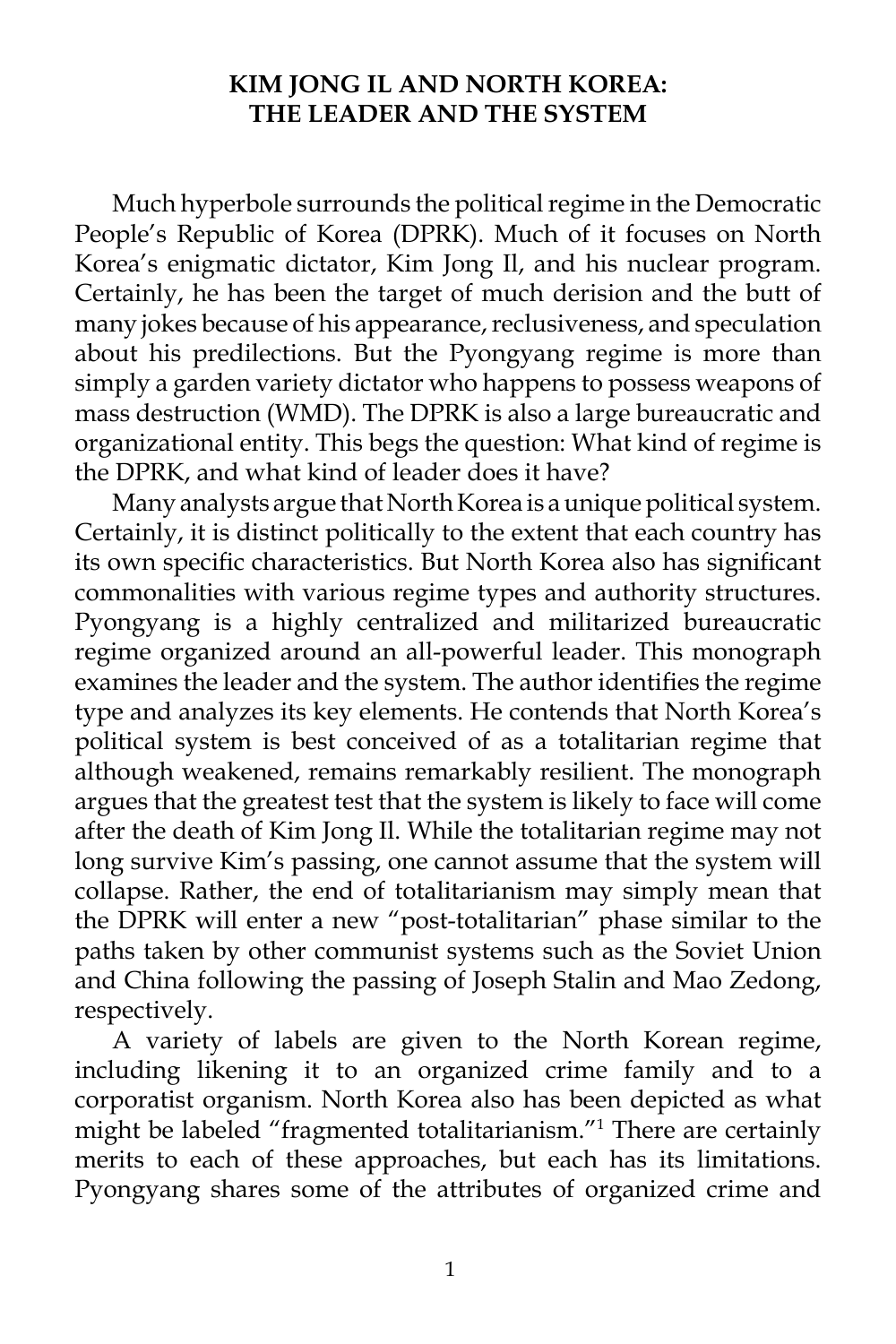certainly engages in criminal activity in a systematic and calculating manner. This pattern of illicit behavior includes the production and distribution of narcotics, notably heroin and methamphetamines, which reportedly provide hundreds of millions of U.S. dollars worth of income to Pyongyang annually. In addition, North Korea is known to engage in the counterfeiting of foreign currencies, cigarettes, and pharmaceuticals.2 Nevertheless, Pyongyang is much more than a variant of a crime family such as the fictional ones depicted in the Mario Puzo's *The Godfather* or Home Box Office's *The Sopranos*. For a start, neither Don Corleone nor Tony Soprano ran a country about the size of Mississippi, controlled the world's fourth largest military, or could count on the powerful emotional appeal of nationalism to the reinforce the ties of personal and familial loyalty in their organizations (although ethnic loyalty certainly plays a role for both fictional crime bosses).<sup>3</sup> However, as analyst David Asher states: ". . . North Korea has become a 'soprano state'—a government guided by a . . . leadership whose actions, attitudes, and affiliations increasingly resemble those of an organized crime family more than a normal nation." Asher asserts that, as a result: "North Korea is the only government in the world today that can be identified as being actively involved in directing crime as a central part of its national economic strategy and foreign policy."4

Moreover, while corporatism may provide insights into certain aspects of the system, its utility is limited by the confusion that surrounds understanding of this concept.<sup>5</sup>

Finally, "fragmented totalitarianism" is a fuzzy term, but "fragmented authoritarianism" does not seem to be much more appropriate. The concept of "fragmented totalitarianism" is problematic since it amounts to an oxymoron: if power is truly fragmented in a regime, then it certainly does not qualify as totalitarian (see Figure 1).<sup>6</sup> A more useful term and concept, post-totalitarianism, is discussed below.

While the latter term may be a good fit to describe China's political system in the 1990s and first decade of the 21st century, it seems inaccurate to describe North Korea that way.7 For one, North Korea has not undergone any process of "de-Kimification" to parallel the serious reassessment of Mao that China undertook in the late 1970s and early 1980s, let alone the more thorough "De-Stalinization"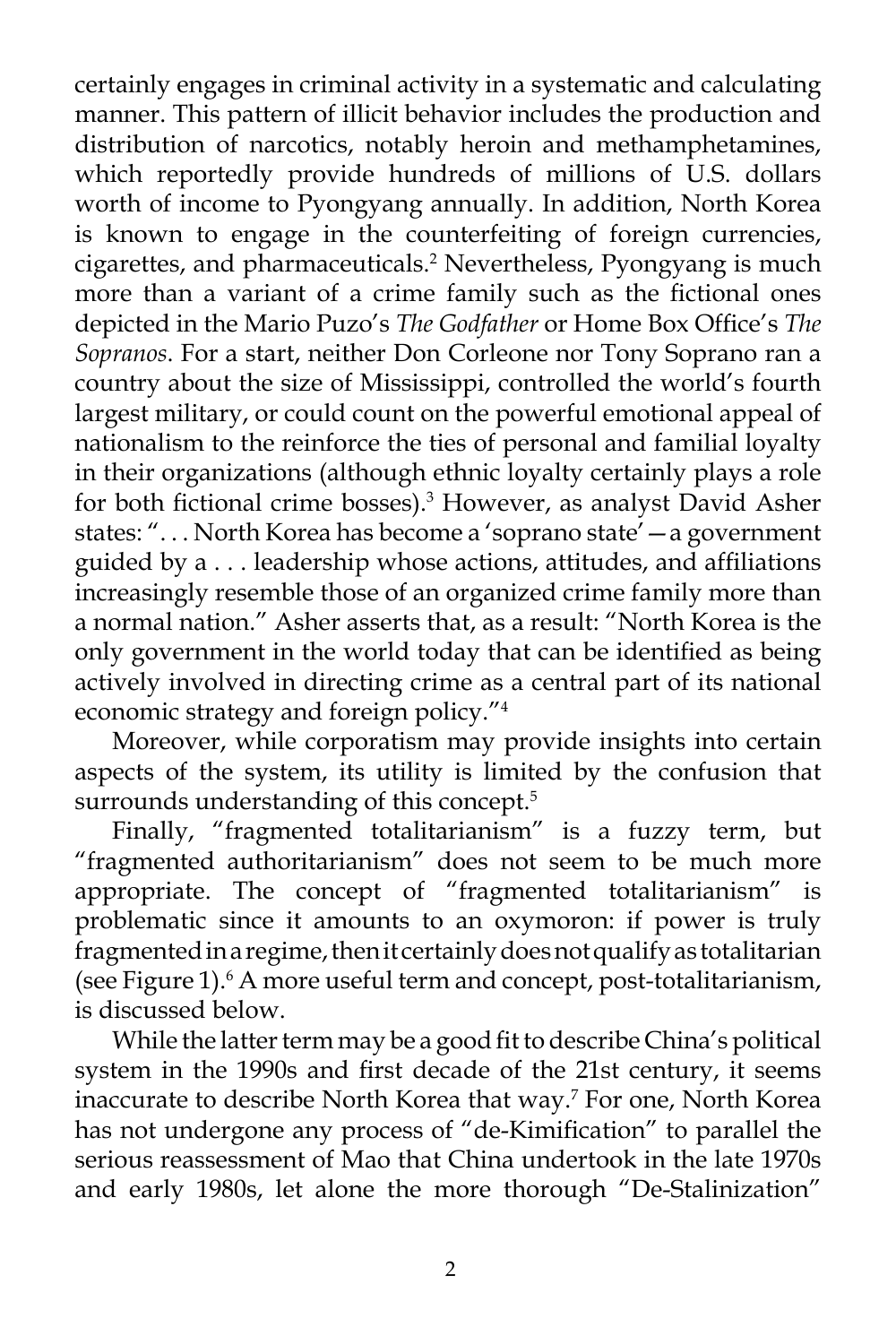| TOTALITARIANISM                                          | <b>POST-TOTALITARIANISM</b>                                    |
|----------------------------------------------------------|----------------------------------------------------------------|
| 1. Absolute dictator and ruling party<br>(monistic)      | Dictator's power weakens<br>(pluralism and dissent emerge)     |
| 2. Transformational ideology<br>(totalist/utopian goals) | Instrumental ideology<br>(economic development and party rule) |
| 3. Terror all-pervasive                                  | Terror no longer pervasive                                     |
| 4. Monopoly of coercive apparatus                        | Monopoly maintained                                            |
| 5. Centrally planned economy                             | Froded                                                         |
| 6. Monopoly of mass communication                        | Eroded                                                         |

NOTE: Compiled by author.

### **Figure 1. Totalitarianism and Post-Totalitarianism.**

spearheaded by Soviet leader Nikita Khrushchev in the mid-1950s. Kim Il Sung remains a deity in 21st century North Korea and criticism or reappraisal is unthinkable. Moreover, no one has contemplated criticizing or challenging his legacy because, by all accounts, he remains universally revered by DPRK citizens, including defectors.<sup>8</sup> Furthermore, any official reevaluation of Kim Il Sung is extremely unlikely because the regime is currently led by Kim's son. I contend that the most accurate way to characterize North Korea today is as an eroding totalitarian regime.<sup>9</sup>

## **TOTALITARIANISM IN ONE FAMILY**

The North Korean political system most closely approximates totalitarianism.10 It possesses the six characteristics of totalitarianism identified by Carl Friedrich and Zbigniew Brzezinski half a century ago. The DPRK has an absolute dictator and mass party, an elaborate ideology, its people live in a condition of terror under the thumb of an extremely repressive coercive apparatus with a centralized economy, and the regime exerts almost total control over the mediums of mass communication.11

A central element of the regime and the critical element of the coercive apparatus is the military. North Korea's military is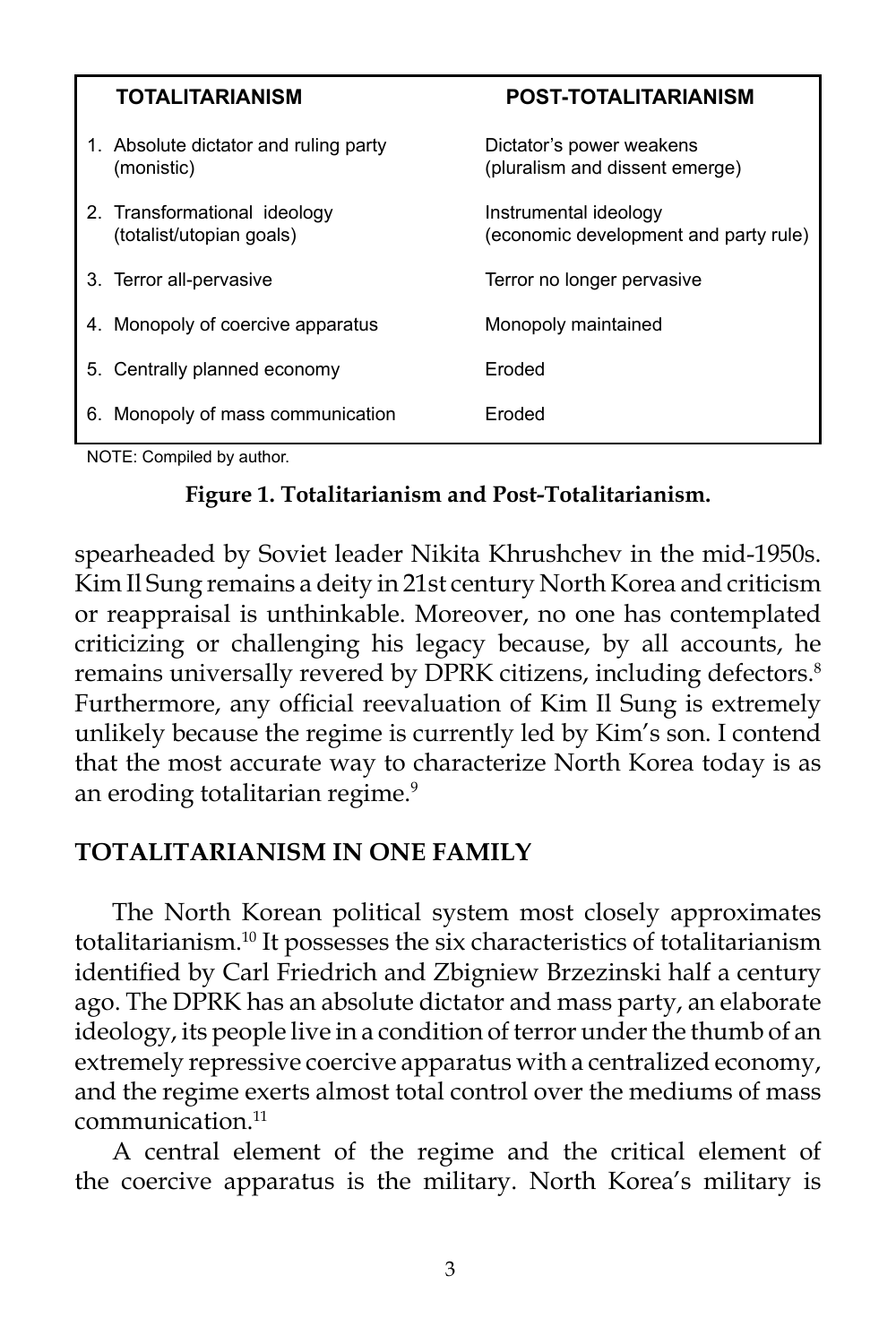not examined in this monograph but will be the focus of the next monograph in this series. Suffice it here to make two observations. First, the DPRK is "undoubtedly the most militarized . . . [regime] on earth."12 Second, although communist regimes are typically dubbed "party-states" (because the communist party and government bureaucracies tend to be heavily intertwined or enmeshed), it is more accurate to call these regimes "party-military-states" to underscore the prominent role routinely played by the armed forces.13 In short, the role of the military in North Korea is so important that it merits a monograph devoted exclusively to the subject. The political landscape of the DPRK is dominated by three massive bureaucratic organizations (see Figure 2): "the Party" (the Korean Workers' Party, or KWP), "the State" (the DPRK), and "the Military" (the Korean People's Army, KPA, or Army).

Although the extreme degree of control and repression that existed while Kim Il Sung was alive has weakened noticeably, today North Korea remains a country where the regime seeks to control not only what the populace does, but also what it thinks. However, the DPRK has not evolved into post-totalitarianism yet. Post-totalitarianism is markedly weaker than totalitarianism but still distinct from and more powerful than authoritarianism (Figure 1).

Under post-totalitarianism, regime control loosens significantly and the dictator's power weakens, ideology ceases to be "transformational" and terror is no longer all-pervasive, while central planning and the monopoly of mass communication both erode. But the coercive apparatus remains firmly in place.<sup>14</sup> By this yardstick, North Korea is not there just yet: Kim Jong Il may feel that his power is not as absolute as his father's and ideology may be shifting from transformational to instrumental, but the DPRK has not entered post-totalitarianism. The regime leadership has yet to shift its ideological emphasis from "utopia" to "development."15 Pluralism and dissent have not yet emerged (although these manifestations may not be so far off) and the coercive apparatus still seems largely effective (with some exceptions), but a condition of terror appears to be rather less pervasive. One clear manifestation of these changes is that Pyongyang is no longer capable of preventing migration within the country or out migration to China by hungry or starving people. It is estimated that hundreds of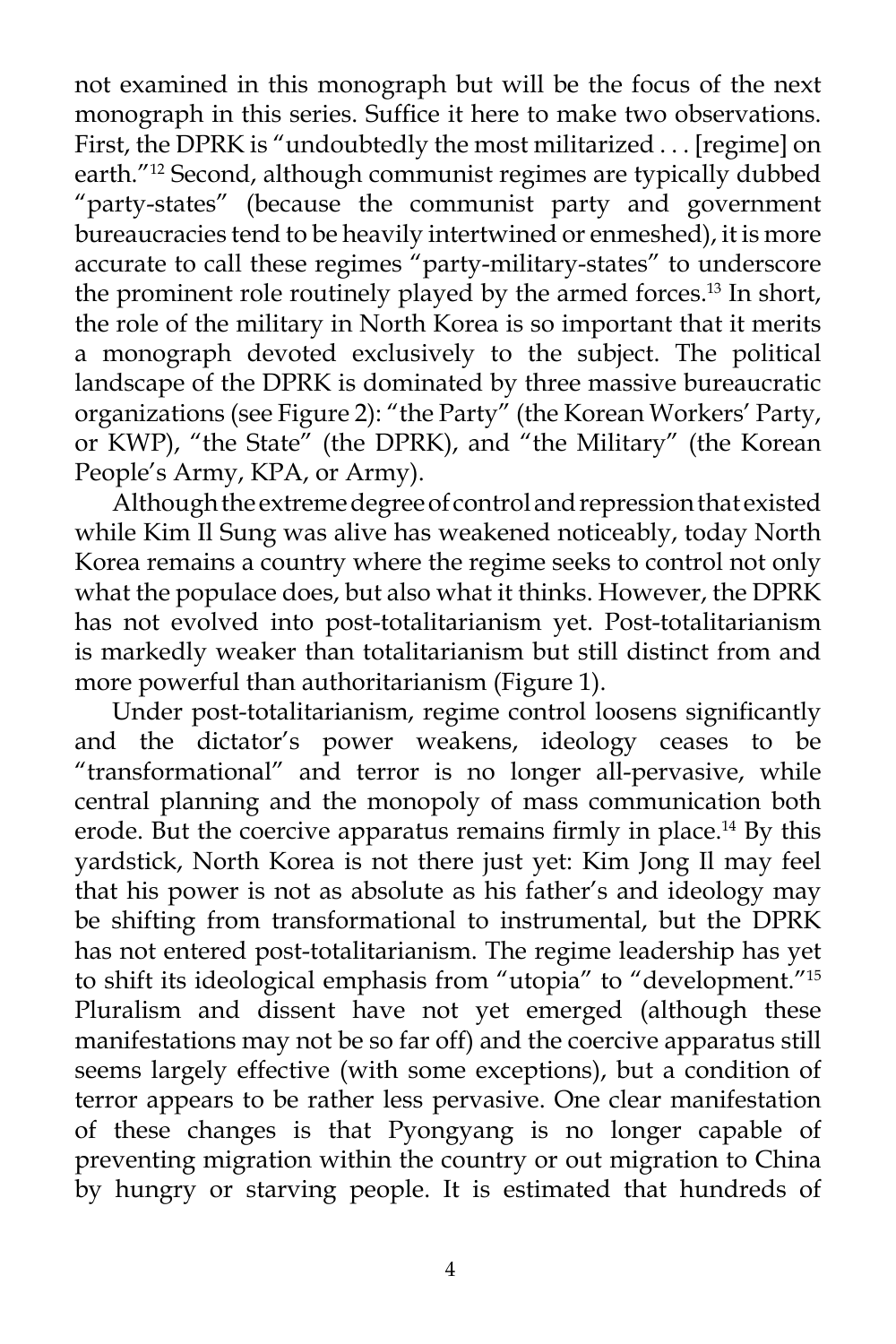

Figure 2: The Party-Military-State. **Figure 2: The Party-Military-State.**

NOTE: Compiled by author from numerous sources. NOTE: Compiled by author from numerous sources.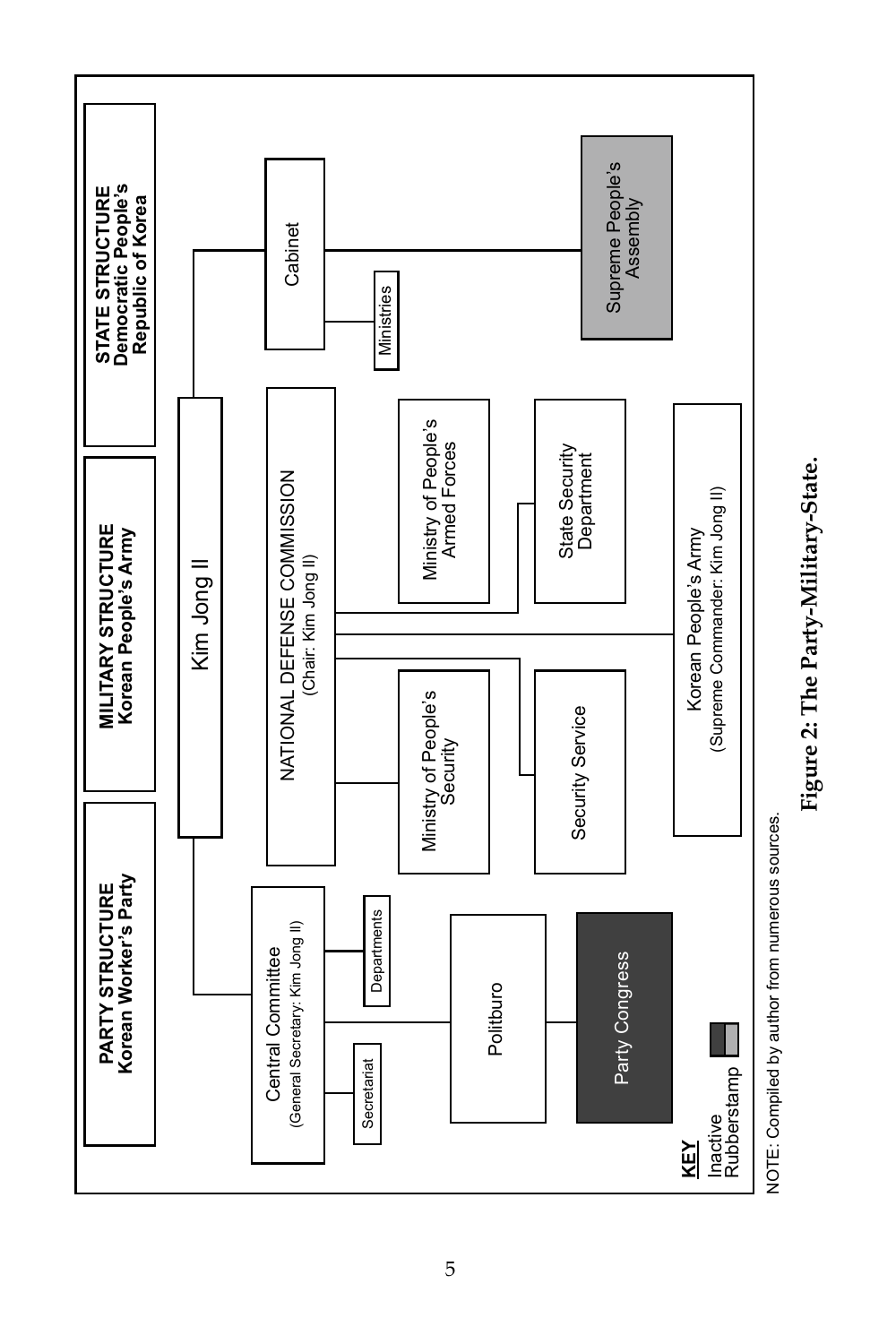thousands of North Koreans have traversed the country in search of food and 100,000 or more people have sought at least temporary refuge in China. Moreover, thousands have attempted to defect, mostly via China.16 While North Korea's centrally planned economy has eroded considerably over the past decade or so, it remains alive and the regime appears to be in the process of reactivating it (see below). The DPRK's monopoly of mass communication has also been under assault, but the regime has been fighting back with some success.

### **Absolute Dictator and Mass Party.**

Kim Jong Il appears very much in control of North Korea. While there have been periodic reports since Kim Il Sung's death in July 1994 that the younger Kim's power and influence were eroding, there is no firm indication that this was or is the case. In late 2004, for example, speculation was rampant about the reason behind the removal of many public portraits of Kim Jong Il. Did this mean a scaling back of the cult of personality or possibly that a power struggle was underway?<sup>17</sup> Many reporters and analysts overlooked a more mundane explanation: that the portraits may have been taken down for cleaning or updating.18

According to those who have first-hand experience dealing with Kim Jong Il, he seems to be in firm control of North Korea. Madeleine Albright reported that Kim answered 14 questions on North Korea's missile program posed by the Clinton administration in her presence by himself without once "consulting the expert by his side."19 Moreover, Hwang Jong Yop, the highest level defector from Pyongyang who had many years to observe Kim's behavior and grasp the structure of power in North Korea, stated: "Who is in charge? No one [else] has real power. . . . Only Kim Jong Il has real power. . . ."20

Kim Jong Il did engage in a decades-long effort to claim his father's mantle, and the dynastic transition from Kim the father to Kim the son seems to have been quite smooth.<sup>21</sup> This is not altogether surprising, given that the elder Kim began making preparations for the hereditary succession as early as 1972 and the younger Kim spent at least 22 years as an "understudy."<sup>22</sup> The younger Kim's rare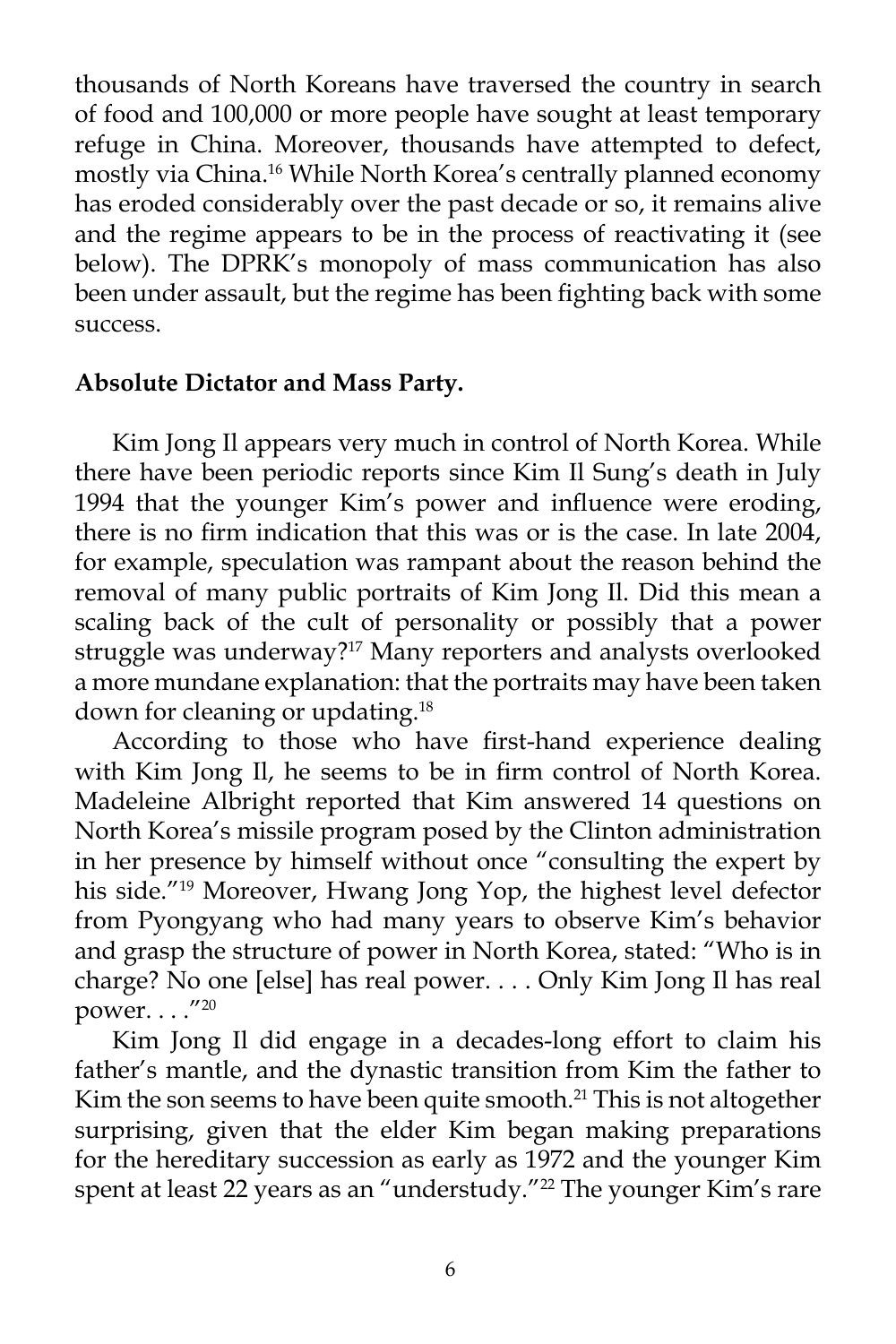appearances and apparent reluctance to speak in public perhaps reflect a combination of the so-called "successor's dilemma" and a desire to project appropriate Confucian deference for a father by his son rather than shyness or a dislike of being on display.<sup>23</sup> The dilemma means that while the heir apparent tries to prepare for the day when he/she will assume the top position of leadership, he/ she is careful not to overshadow or antagonize the older leader and remain sufficiently deferential. This dynamic has proved challenging for leadership successions in other communist systems such as China.24 In the case of North Korea, successor Kim seemed very adept at handling this dilemma. According to Dae Sook Suh: "Kim Jong Il was careful not to upstage his father."25 The younger Kim skillfully followed his "survival strategy."<sup>26</sup>

*Kim Jong Il: The Hardest Working Man in Show Business*. Perceptions of Kim Jong Il have undergone a metamorphosis from the image of a reclusive playboy to that of a driven dictator. Rumors abounded about his drinking, womanizing, and penchant for fast cars. But in recent years, Kim has undergone a dramatic public relations makeover, becoming a personable and engaging tyrant: a thinking man, well-informed, with a hands-on leadership style.<sup>27</sup>

He proved a gracious host to Republic of Korea President Kim Dae Jung in mid-2000 and several months later to then Secretary of State Madeleine Albright when each visited Pyongyang. Visitors invariably remark on the charm and conversation skills of their North Korean host. Albright reports that her meetings with Kim in late-2000 confirmed reports from Chinese, Russian, and South Korean sources that he was "knowledgeable, good humored, and relatively normal." The former Secretary of State, who had the opportunity to engage in extended discussions with the dictator and observe her host's behavior during a 2-day visit to Pyongyang, remarked that, while Kim was "isolated, [he was] not uninformed," and impressed her as "an intelligent man who knew what he wanted."<sup>28</sup>

So *what* does Kim Jong Il *want*?29 Kim appears to have big plans for his country: he apparently has a vision of North Korea becoming a high technology Mecca: he visited China's Silicon Valley on the outskirts of Beijing in 2001. His most senior military leader, Marshal Jo Myon Rok, visited the original Silicon Valley in 2000 during a brief California stopover on the return leg of his trip to meet President Bill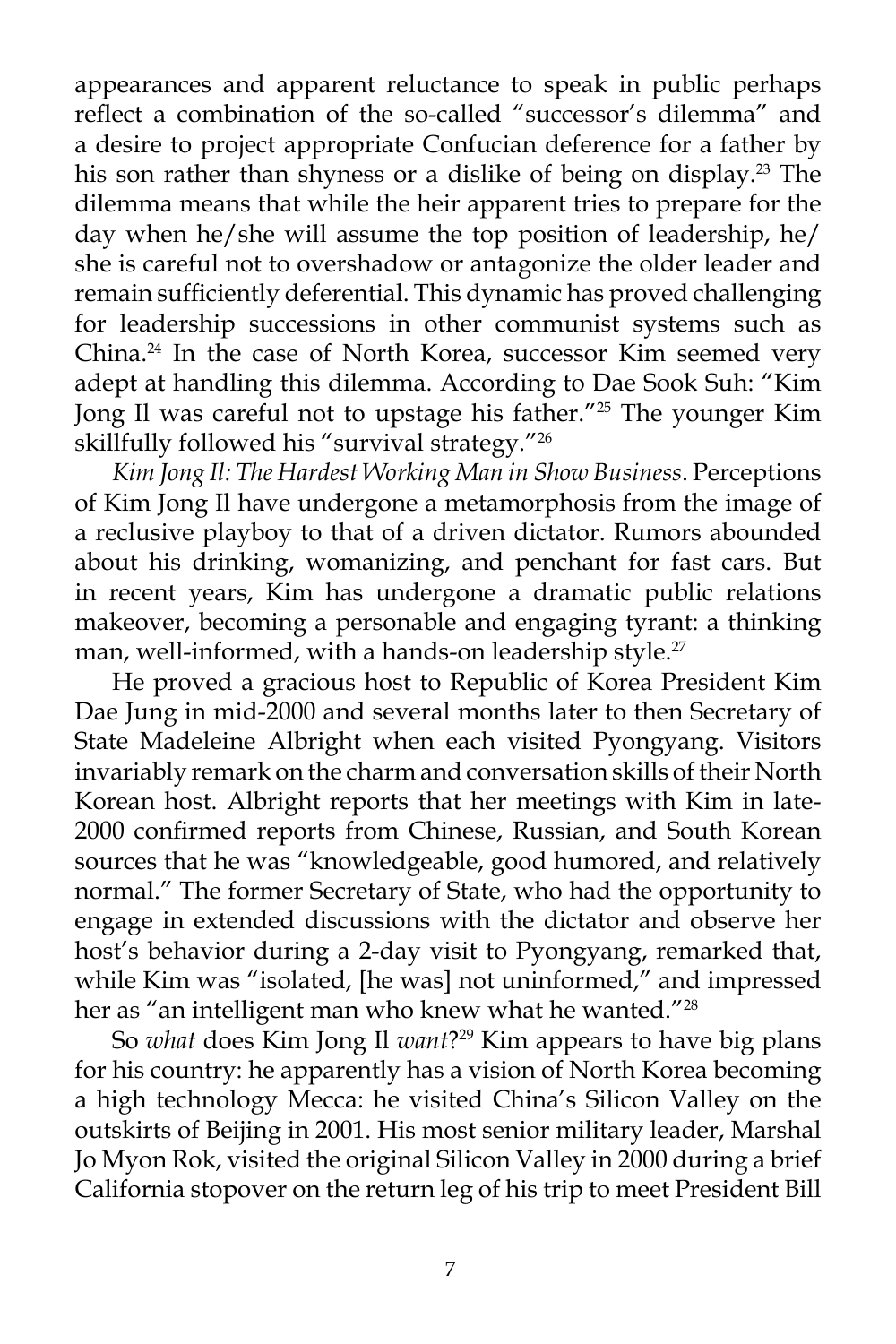Clinton in the White House. Kim reportedly keeps well-informed by watching Cable News Network and surfing the worldwide web. For some reason, he asked Madeleine Albright for the address of the Department of State's website.30

The key events in his metamorphosis from reclusive playboy to driven dictator occurred in 2000: the summit he held with President Kim Dae Jung of the Republic of Korea in Pyongyang in mid-June and the late October visit to North Korea of Secretary of State Albright. The most impressive performance was his gracious hosting of the inter-Korea summit in June 2000: what I call "Kim Jong Il's coming out party." President Kim traveled to Pyongyang for an historic meeting between the leaders of two Koreas. The North Korean leader displayed a confident, rational, and amicable public persona that shattered the prevailing image of him as a reclusive and manic eccentric.<sup>31</sup> This impressive public relations effort to promote a certain image to the North Korea people, to South Korea (Kim was appropriately deferential to his older guest from Seoul), and the world probably makes Kim worthy of the label "the hardest working man in show business."

In a very real sense, Kim Jong Il is engaged in the essence of show business: writing scripts, directing casts, building sets, and playing the leading roles himself in major cinematic and theatrical productions. All of this is done in order to project an image and a storyline—a version of "reality"—that is believable, credible, and appealing to his foreign and/or domestic audiences. Kim appears to be the producer, director, and leading man in his own feature film.<sup>32</sup> The epic is without parallel in terms of the scope, expense, and sustained effort that goes into production. By most accounts, Kim has a long held fascination with movie making. His first post of any real responsibility under his father was in charge of propaganda (See Figure 3). In this position he oversaw the production of movies. $33$ His determination to produce quality full length feature films drove him to arrange the kidnapping of renowned South Korean movie director Shin Sang Ok and his actress ex-wife Choi Eun Hee in 1978. He reportedly has a huge film collection and by his own admission regularly watches foreign movies.<sup>34</sup> Kim also takes an interest in entertainment/propaganda extravaganzas. He told Albright that he choreographed the Las Vegas-style showgirl stage show provided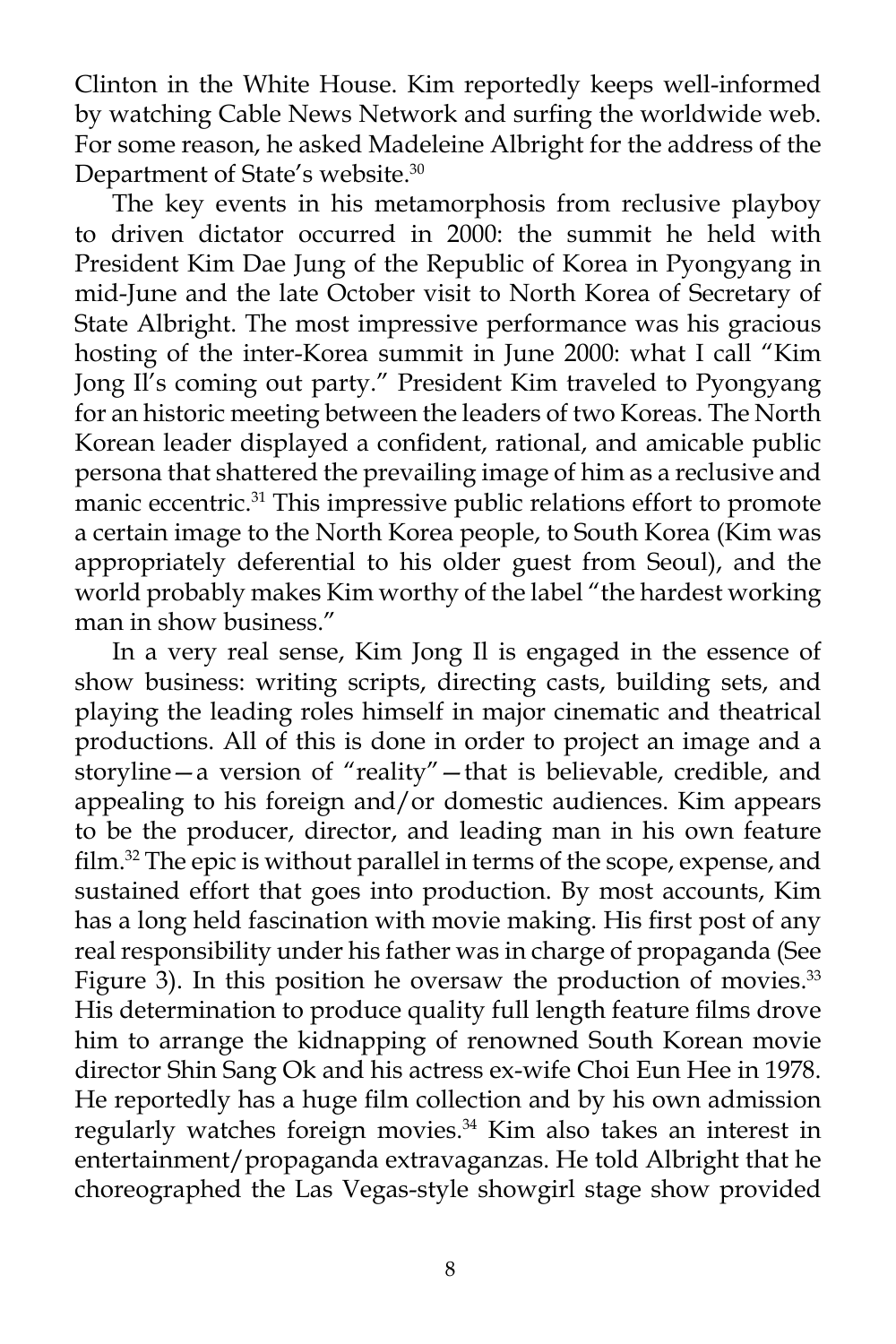as after dinner entertainment for the visiting chief U.S. diplomat.<sup>35</sup> Kim probably also had a major hand in designing the massive Nuremburg-style rally at the stadium that Albright witnessed the day before.

1941: Kim Jong Il born in Soviet Far East and lives there in early years of life 1949: Mother dies 1950-52: Lives in China during Korean War 1959: Visits Moscow with his father 1964: Graduates from Kim Il Sung University and becomes #2 official in Korean Workers' Party (KWP) Propaganda Department 1972: Designated as successor by father 1973: Appointed to direct KWP's Organization Department 1980: Appointed to KWP's Politburo and to 2nd ranking position on KWP's Military Commission 1983: Visits China 1992: Promoted to Marshal and supreme commander of Korean People's Army 1993: Appointed chair of National Defense Council 1994: Kim Il Sung dies 1997: Becomes Chair of the KWP 2000: Visits China (May), holds summit with South Korean President Kim Dae Jung (June), hosts visits by Russian President Putin (July) and U.S. Secretary of State Albright (October) 2001: Visits China (January) and Russia (July-August) and hosts visit by Chinese leader Jiang Zemin (September) 2002: Visits Russia (August), and hosts visit by Japanese Prime Minister Koizumi (September) 2004: Visits China (April), and hosts visit by Japanese Prime Minister Koizumi (May) 2005: Hosts President Hu Jintao of China (October) 2006: Visits China (January)

NOTE: Compiled by author from numerous sources.

# **Figure 3. A Kim Jong Il Timeline**.

Kim also appears to be very engaged in ruling North Korea constantly issuing directives and making telephone calls.<sup>36</sup> He probably adopted these micromanagement tendencies from his father.<sup>37</sup> One recent assessment of Kim Jong Il described him as "Jimmy Carter on an authoritarian tear."38 This parallel with Jimmy Carter may actually be both an accurate and appropriate one, although not in the flippant way that the author had intended: the characterization appears intended to reassure readers. Whereas on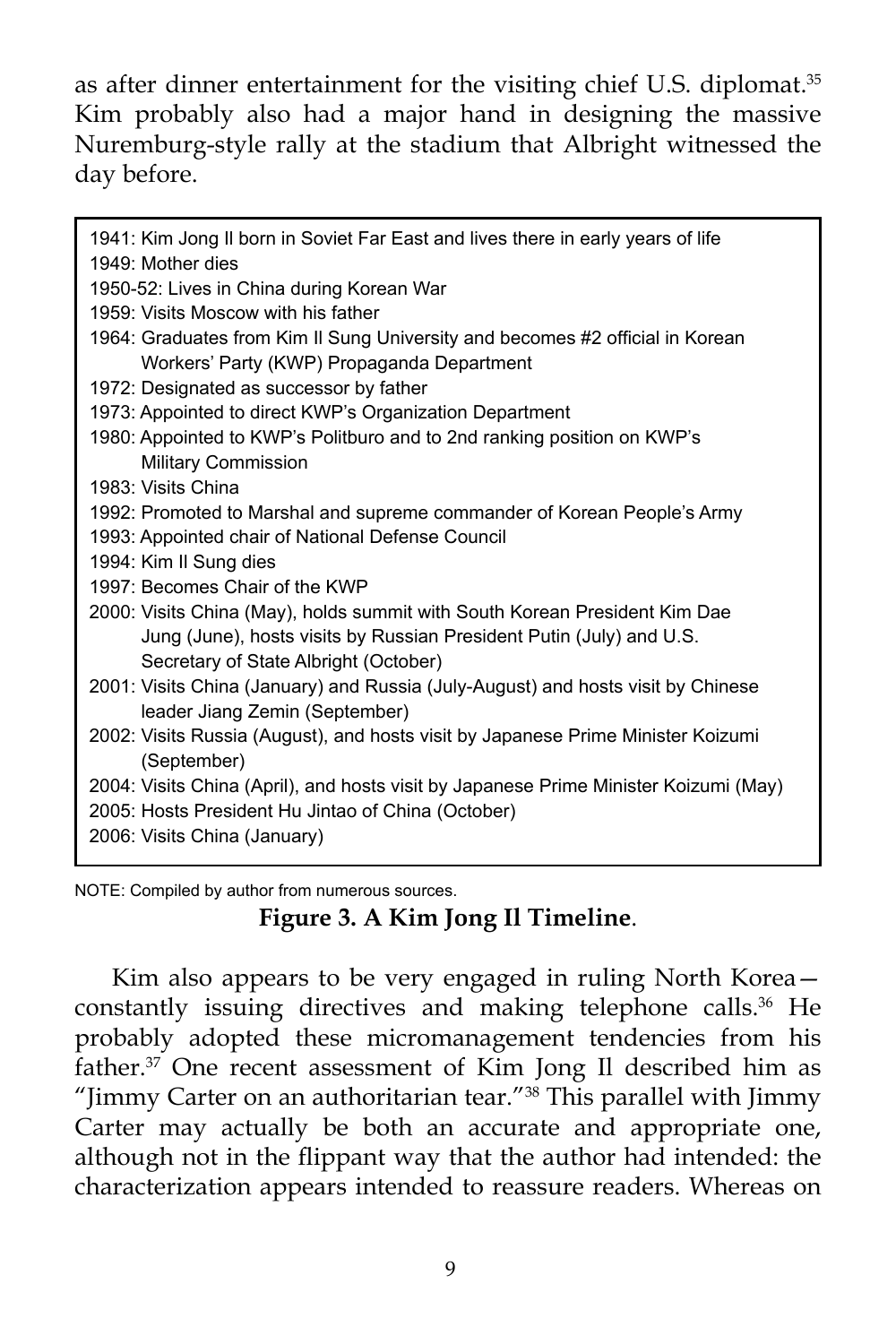the face of it, this appears to put Kim in a somewhat positive light, delving more into the implications of this depiction puts a more disconcerting and even alarming spin on it.

Former president Jimmy Carter is without a doubt an extremely bright man, a dedicated public servant, and an outstanding humanitarian. Arguably, however, these fine attributes did not make him the most effective president.<sup>39</sup> Carter had a reputation, perhaps undeserved, as a micro manager who, unwilling to delegate, immersed himself in mastering the details and minutiae of an issue.<sup>40</sup> Moreover, according to some accounts, Carter was also, belying his "aw shucks" easy-going common man persona, "[a] man of abundant self-confidence in his own abilities. . . ." At the very least, according to one presidential scholar: "Carter [had] acquired or let show a high degree of arrogance [as president-elect] . . . and during the early months of his presidency."<sup>41</sup>

If the parallel between Carter and Kim in this regard is even partially appropriate or accurate, this is a frightening and even terrifying thought: a Carteresque leader in Pyongyang, but without any of the Georgian's moral scruples, who operates in a system devoid of any democratic checks and balances. Surrounded and advised by sycophants, it is highly unlikely that Kim gets the kind of truthful reporting he desperately needs to make the best decisions. The North Korean leader is probably aware of this problem and tries to compensate by adopting a variety of means. These include his own informal network of informers around the country who report "directly to his office,"42 and his well-known habit of visiting locales for impromptu "on-the-spot-guidance" appearances. While these efforts may help mitigate the problem, they have their limits and could even exacerbate it in some ways.

In his appearances around the country, it may not be so easy for Kim Jong Il to counter the "Potemkin Village effect." A Potemkin Village is a false construct intended to fool a visiting leader or dignitary by portraying a picturesque or idyllic setting of a village, farm, factory, or military unit to mask a far less pleasant reality.**<sup>43</sup>** There is a long history in communist regimes and dictatorships generally of parading dignitaries through specially constructed showpieces. Even savvy dictators, including Mao Zedong, have been fooled by these efforts, so it is very likely that Kim Jong Il and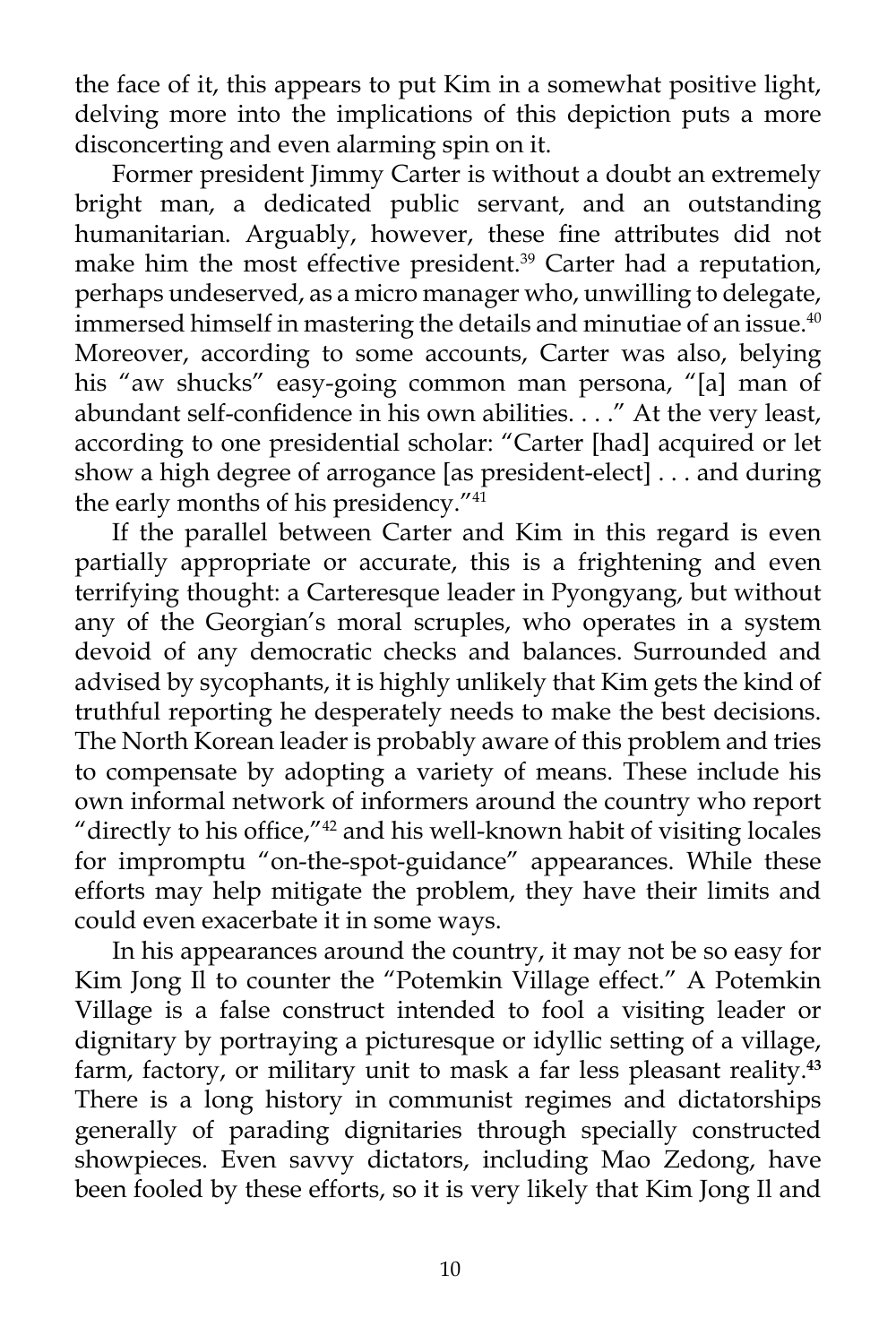his father have been fooled also.<sup>44</sup> The North Korean capital city of Pyongyang might be best categorized as a "Potemkin City" where nothing is as it seems.45 Journalist and author Bradley Martin writes that he strongly suspected that the full-time jobs of some North Korean citizens are riding the subways all day. The purpose of this is to give the impression of a modern, efficient, and dynamic city.<sup>46</sup> The same may be true of a showpiece hospital on the itinerary for foreign visitors to Pyongyang.47 It is not clear if Kim Jong Il succumbs to the deceptions of his own regime.

*A Rational Leader*. However quirky Kim Jong Il is, he is not crazy. He is quite rational, although his calculus of rationality is probably "bounded" by the specific context of his North Korea environment and his (mis)perceptions of the conditions inside and outside his country.48 In other words, Kim seems to make decisions based on his own evaluation of reality, although his assessment of reality and decisionmaking calculus are distinct and limited by his own experience and exposure to the outside world. The preceding paragraph has discussed the North Korean dictator's state of knowledge about the situation inside his own country. What about his level of knowledge and understanding about the world beyond its borders?

While Kim has made visits overseas, with the exception of childhood sojourns in the Soviet Far East (where he was born) and China (for about 2 years during the Korea War), these have been few, brief, and limited to a handful of countries. In 1957 Kim visited Moscow with his father, and 2 years later he accompanied his father to Eastern European capitals. The Younger Kim has made at least two further visits to Russia (in 2001 and 2002), and at least five visits to China (in 1983, 2000, 2001, 2004, and 2006).<sup>49</sup> During visits to Russia and China, most of the time Kim remained inside a cocoon—a train specially fitted with all the comforts and security of home**.** <sup>50</sup> Kim has hinted that he has made secret trips to other countries, including Indonesia.51 Other than through actual visits, his information and impressions of other countries and cultures are likely gleaned from movies, the internet, and satellite television.<sup>52</sup> But even granting that Kim has done more traveling overseas than we are aware of, the question remains why he has not done so more often and publicly. He may not enjoy traveling, especially air travel (he has a strong preference for train travel), he may not like to be out of the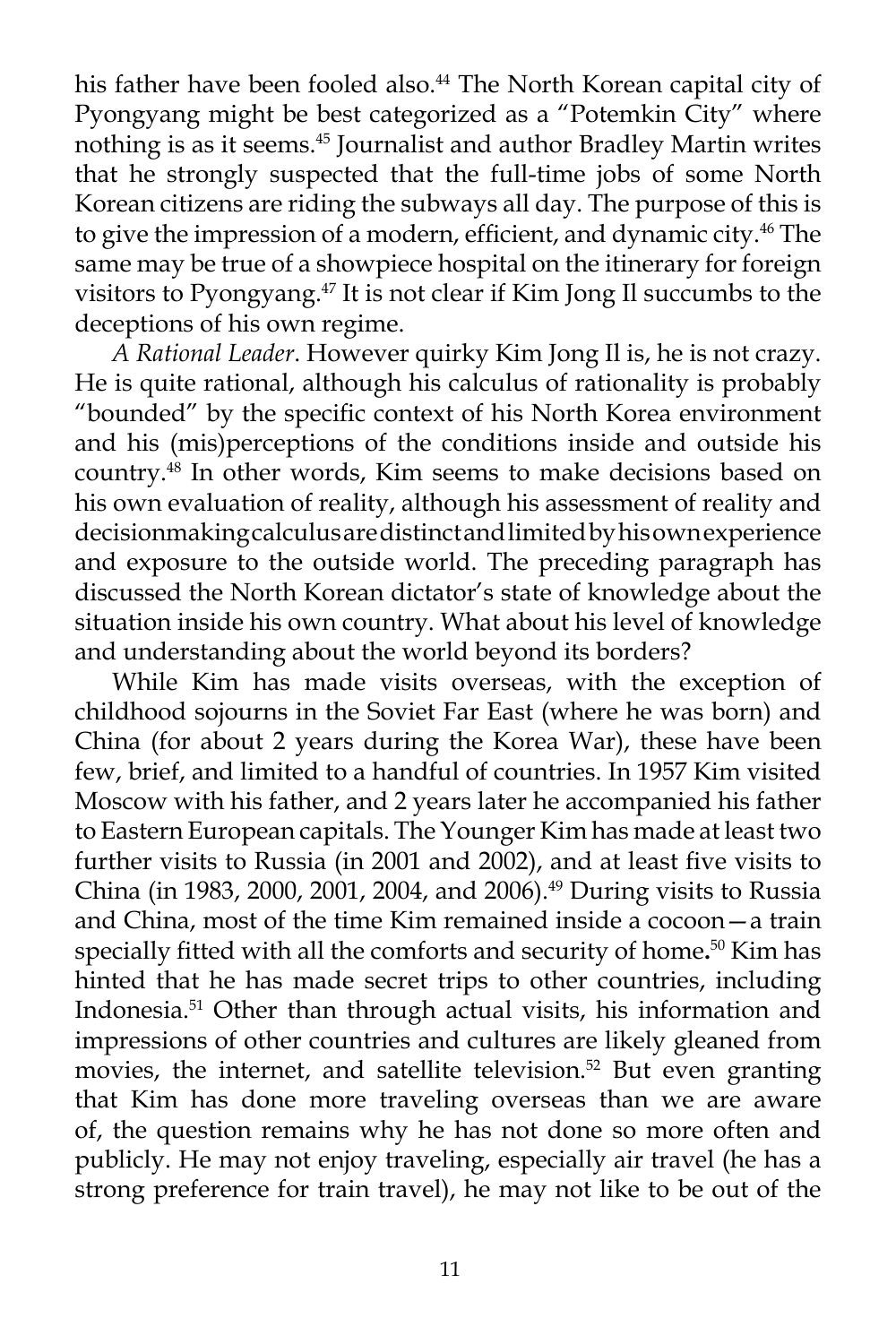country for too long (either because of his need to micromanage, or out of concern that a power vacuum might develop or be filled in his absence). Another reason might be that he feels uncomfortable venturing outside of the world's largest film set where stage effects are out of his control.

Why has he yet to visit Seoul more than 5 years after he accepted Republic of Korea (ROK) President Kim Dae Jung's invitation to go south "at an appropriate time in the future"? Why has he not visited the United States or even expressed an interest in going? The answer to these questions might be that he fears for his safety.<sup>53</sup> Kim is very likely concerned about the threat of assassination. This may explain why he insists on secrecy regarding his trips both at home and abroad. Another answer might be that he believes he has nothing to gain from such trips. Kim Dae Jung has noted that the most controversial part of the joint statement issued at the conclusion of the inter-Korean summit of June 2000 was the sentence mentioning that Kim Jong Il expressed a willingness to visit Seoul. The North Korean leader reportedly told his South Korean counterpart that there were people in North Korea who would strongly oppose such a trip.<sup>54</sup> Another reason for his reluctance to visit Seoul or Washington might be that, in East Asian cultures, it is usually subordinate leaders that travel to visit their superiors and not the other way around.<sup>55</sup> Thus, visitors to Pyongyang appear to be supplicants to the Dear Leader whereas when Kim visits other capitals, he can be can be cast in the role of supplicant. This may help explain why Kim insists on considerable secrecy and a media blackout of his activities when he travels abroad.

In my view, the only way one can conclude Kim Jong Il is "crazy" or a "madman" is if we fall into the trap of mirror imaging and assume that a political leader in Pyongyang thinks like a political leader in Washington or London. While Kim may not necessarily appear to be always acting rationally on the world stage, he is acting rationally within the context of the North Korean political system and his own frame of reference. Of course, all national leaders operate in at least two arenas; that of domestic politics and that of international politics. Kim is no exception in playing two-level games.

But this begs the question: If the North Korean leader was indeed crazy, how would one know it? If one makes the presumption that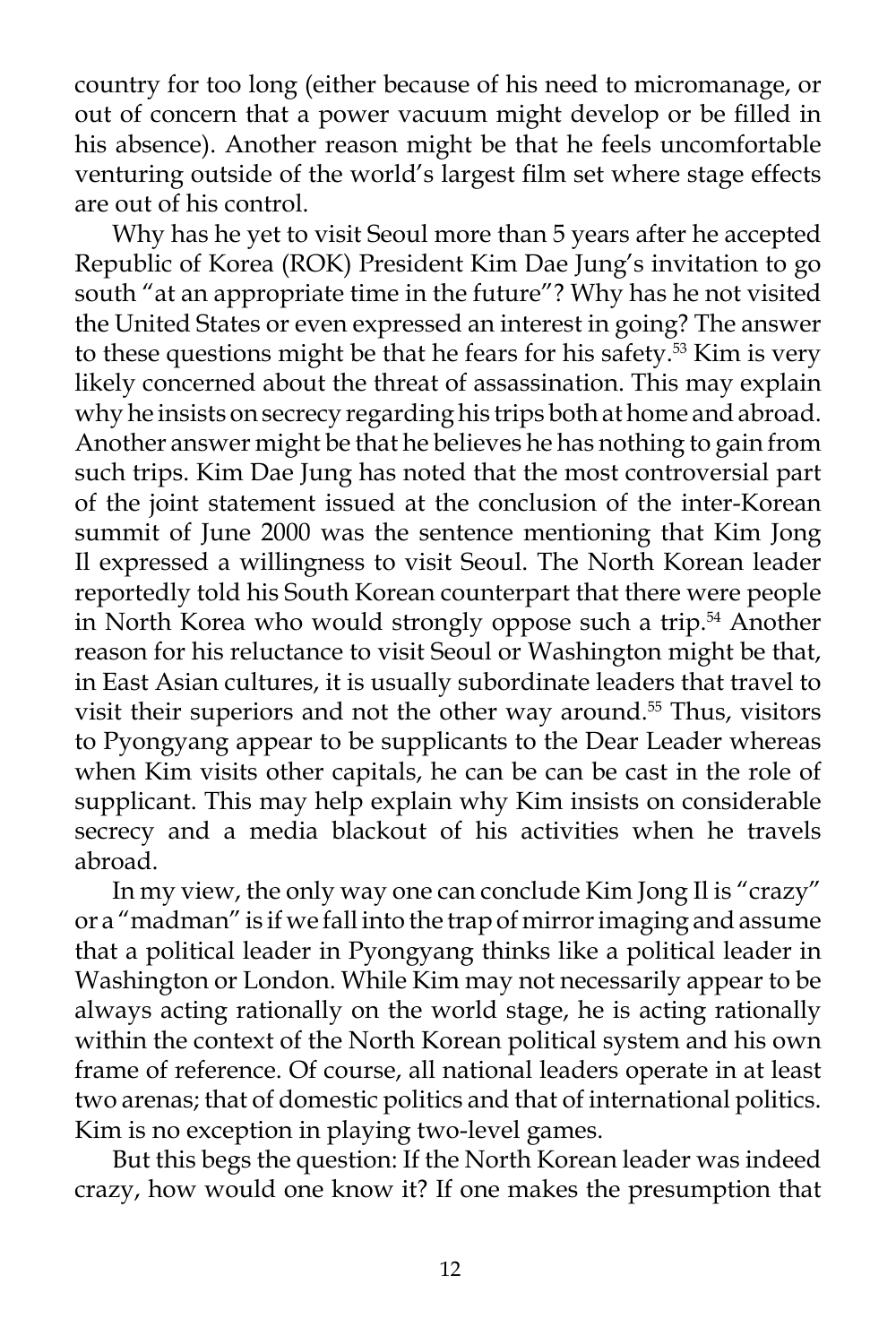Kim Jong Il is the key decisionmaker in Pyongyang, then one assumes that the decisions the regime executes are his. If we consider regime decisions since at least the death of Kim Il Sung in mid-1994, the record is quite impressive. Kim Jong Il has managed to complete a successful leadership succession and stay in power for more than a decade; he has maintained his regime, and in the process ridden out a severe famine and managed (but certainly far from resolved) a systemic economic crisis; and he has adeptly juggled his country's relations with neighboring countries and great powers, most notably the United States, while extracting cash and various forms of aid, including food and fuel, without having to make much in the way of concrete concessions in return. In short, dealt an extremely weak hand of cards, Kim has proved to be an extremely skillful poker player.

Finally, before putting the issue of Kim's rationality to rest, it may be instructive to compare Kim to other absolute dictators from the tyrant hall of infamy who ruled totalitarian regimes. If Kim is crazy, he is crazy the way Joseph Stalin and Mao Zedong were crazy—"like a fox"!56 The North Korean leader is skilled at manipulating and controlling people. It would be a mistake to dismiss Kim's drinking parties as simply evidence of his debauchery and excesses. Rather, as former Pyongyang insider Hwang Jong Yop incisively observes, these occasions should be seen as "an important element of Kim Jong Il's style of politics." These events provide important opportunities for him to reaffirm his status and authority over key subordinates and promote a sense of loyalty and camaraderie among his core supporters.<sup>57</sup> These functions provide a way for attendees to verify that they are regime insiders—in essence the Dear Leader's anointed few. These drinking parties are similar to the types of male bonding activities hosted by government and business leaders in other East Asian countries, including Japan and South Korea, to cement and maintain relationships in the workplace.<sup>58</sup>

Kim also deliberately tries to keep people off balance and guessing about his next move. These efforts are all aimed at making him appear formidable and even dangerous. Kim reportedly remarked: "We must create an environment as if surrounded by fog so our enemies cannot see us directly and clearly."59 Kim Jong Il, like the deceased leaders of the former Soviet Union and China, appears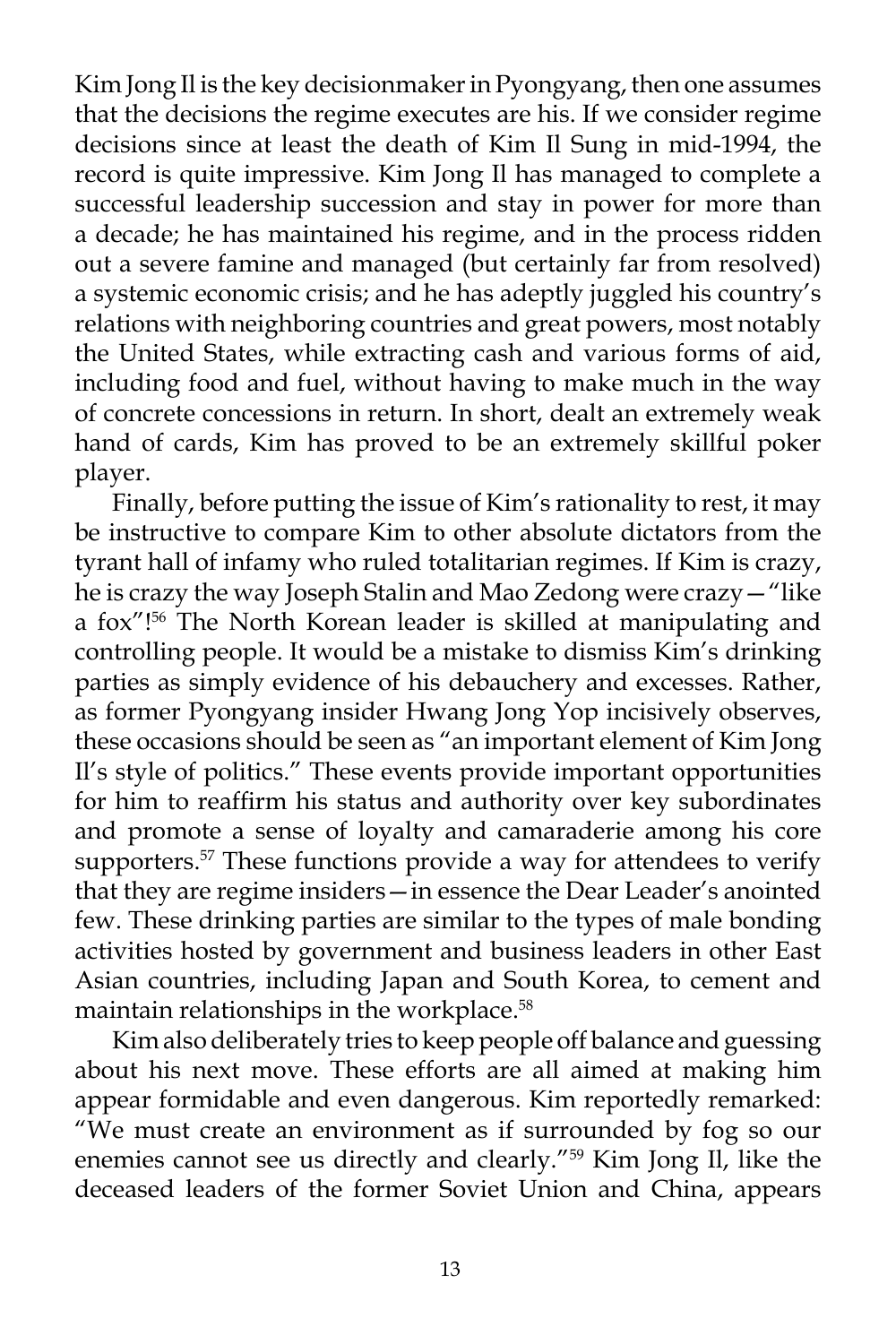to be a master of political survival: despite famines and various crises—foreign and domestic—he remains in power. And like Stalin and Mao, he has been quite successful at developing a nuclear weapons program (building, of course, upon his father's efforts).<sup>60</sup> But Kim does not appear to be crazy in the self-destructive way that, say Hitler, proved to be. The Nazi leader proved far less adept at knowing his limitations and limitations of German national power than the infamous above-mentioned communist Soviet and Chinese dictators, both of whom died in their beds of natural causes with their regimes intact. Kim might well possess most, if not all, of the core characteristics of "malignant narcissism." However, this does not necessarily mean that such a personality disorder will prove fatal. $61$ 

Kim appears eccentric, egotistical, ruthless, and extremely ambitious.<sup>62</sup> His peculiar tastes in Western fashion and fascination with show business and the arts make for an odd mix. Observers often comment on his penchant for platform shoes and bouffant hair styles, almost certainly intended to make him appear taller that his five foot-two inch stature.<sup>63</sup>

Kim is also egotistical, appearing to subscribe to Louis XIV's dictum: "I am the state" [L' etat c'est moi.]. In short, he believes that he personifies North Korea and, by extension, the hopes and aspirations of the entire Korean people. And following this, he believes that he should be succeeded by one of his own offspring. Kim is also, in the words of Bradley Martin, an "insensitive and brutal despot."64 He has ruthlessly purged those whom he deems to be disloyal or competitors, retains a vast gulag system, and seems unmoved by the mass starvation and continued malnourishment of his people. Finally, he appears to be extremely ambitious and relatively unfazed by the significant setbacks his regime has experienced over the past 15 years. He continues to believe that his regime can survive and recover from its ordeals. He seems to believe that North Korea should continue to have a "civilian" nuclear program at least as much out a matter of national pride and prestige as for purposes of energy security. In Kim's mind, all advanced countries—including Japan and South Korea—have nuclear power, at least for peaceful purposes. Since the DPRK is an advanced country and a major power, it stands to reason that North Korea must possess a nuclear power industry.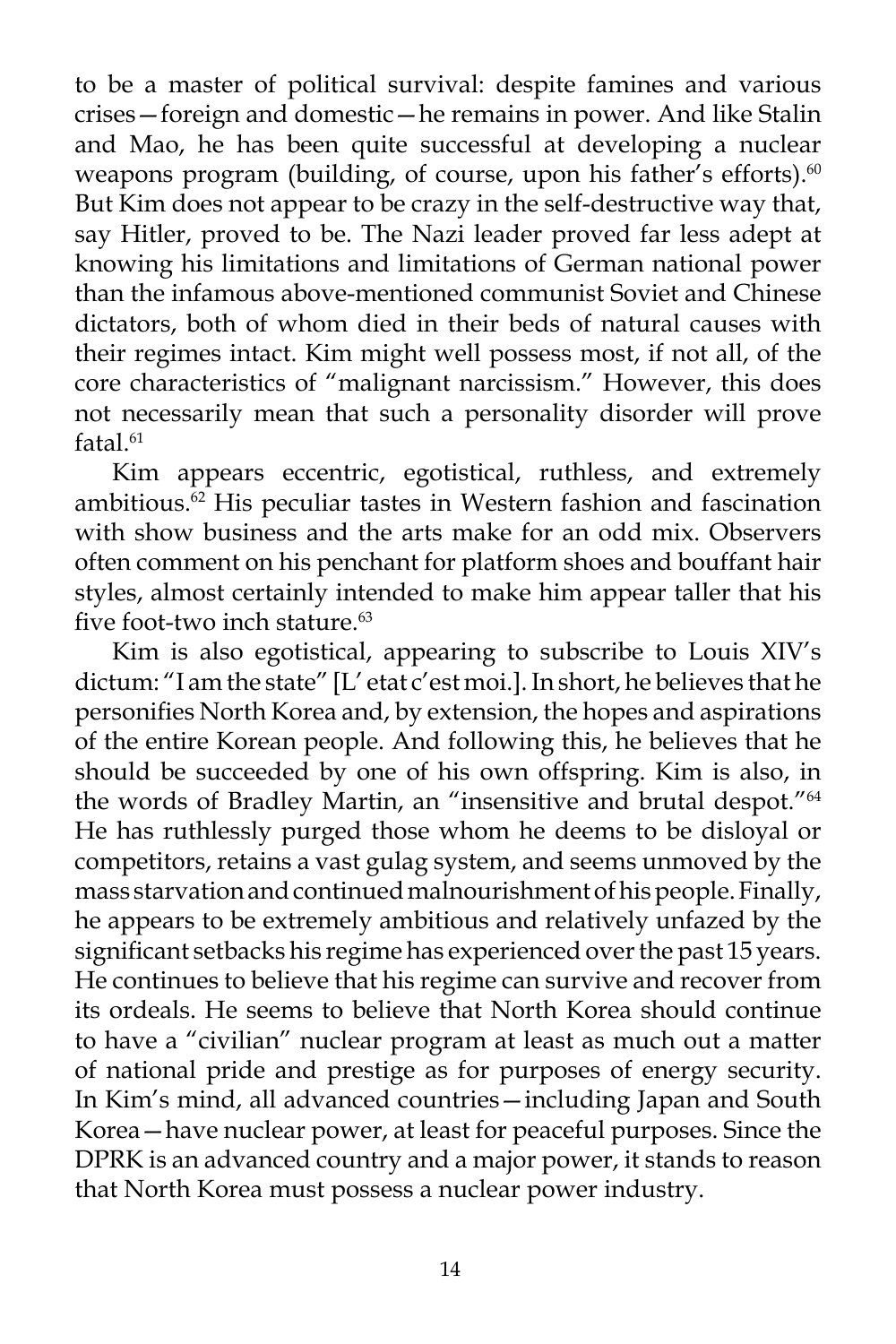There is perhaps no better gauge of Kim's confidence in the continuation of the regime than indications of plans and preparations for a dynastic succession. Kim has at least three sons and two daughters (born to three different mothers) to select from to succeed him as the leader of the regime: an eldest son born in 1971, two other sons born in 1981 and 1983, and two daughters, one born in 1974 and another born in 1987 (see Figure 4). While it does appear that Kim is preparing the way for one of his offspring to succeed him, it is not yet clear which one has been anointed. Speculation about the most likely candidate abounds, especially after an October 2, 2002, essay appeared in the *Nodong Shinmun*, the official newspaper of the KWP, seemed intended to pave the way. The essay claimed: "Already a long time ago, the late Kim Il Sung expressed his determination to win the final victory of the Korean revolution by his son, if not by himself, or by his grandson, if not by his son. President Kim Il Sung reportedly expressed this determination at the secret camp on Mount Paektu in the spring of 1943."<sup>65</sup>

As paramount leader, Kim Jong Il is virtually an absolute dictator, but he does not appear to be worshiped like his father was. Defectors invariably say while they admired and revered Kim Il Sung, they are indifferent or even contemptuous of Kim Jong Il.<sup>66</sup> Thus the charismatic legitimacy of the younger Kim seems to be minimal, if not nonexistent. But for the time being, this seems to be more than offset by the traditional and, perhaps, to a lesser extent the rational-legal basis of his authority to rule North Korea (the traditional dimensions of Kim's legitimacy are discussed in more detail below in the section on ideology).

This discussion raises questions about the likelihood of Kim Jong Il being able to engineer successfully a hereditary succession. Leadership succession has been an insurmountable obstacle for totalitarian regimes and an enormous challenge for communist political systems. North Korea is remarkable as the sole exception: the only totalitarian regime to survive a succession.<sup>67</sup> Therefore, while the chances of a successful dynastic succession occurring in the 21st century North Korea may be daunting, the possibility should not be dismissed out of hand.<sup>68</sup> Indeed, in late 2005 there was considerable speculation that Kim Jong Il is grooming his second eldest son, Kim Jong Chol, as his successor (Figure 4). Recent indications of this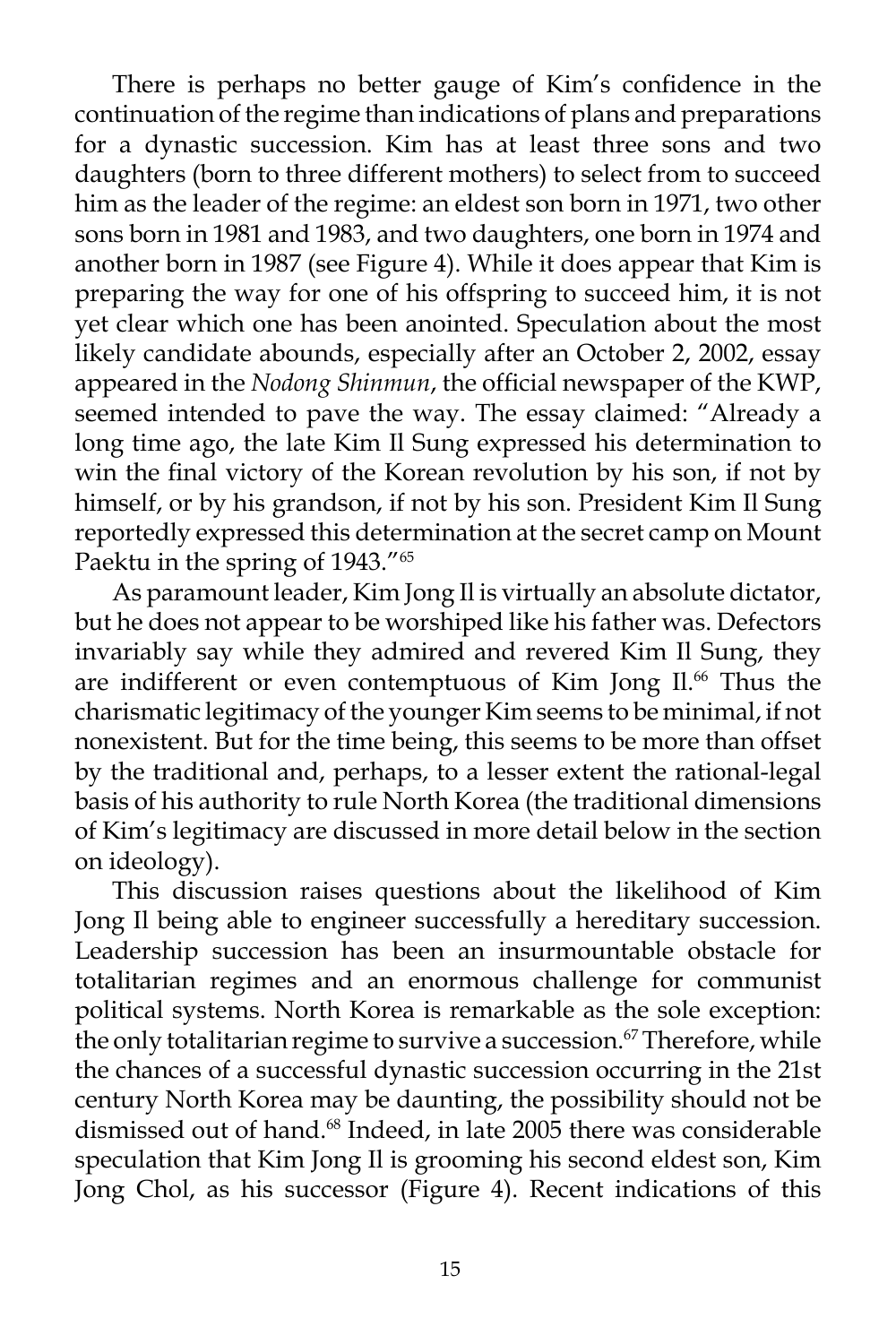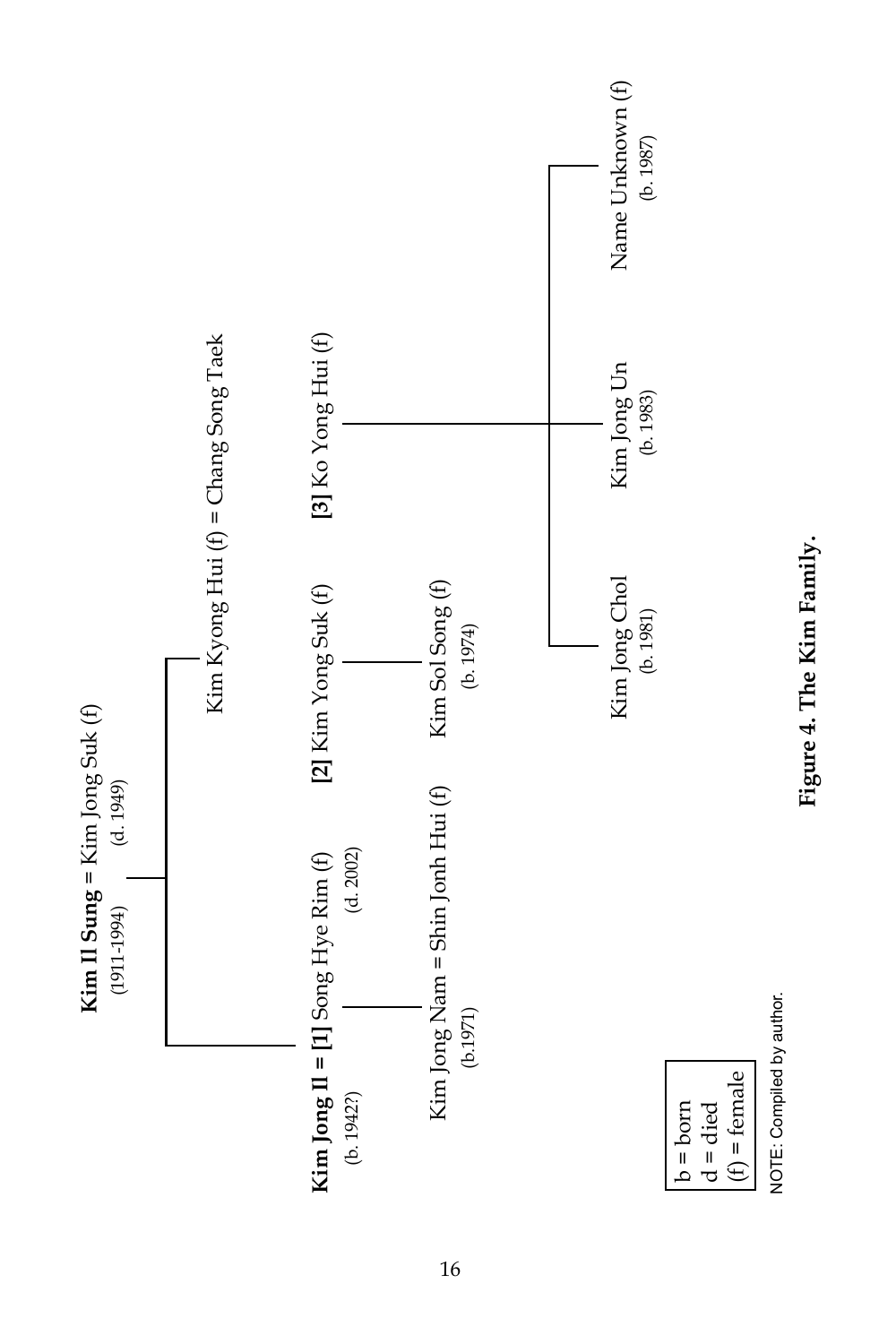- Song Hye Rim: mother of Kim Jong II's eldest son, Jong Nam. A North Korean actress and estranged from Kim Jong Il. Lived in Moscow until her death in 2002.
- Kim Yong Suk: mother of Kim Jong II's favorite daughter, Sol Song.
- Ko Yong Hui: mother of three of Kim Jong II's three children: Jong Chol, Jong Un and a daughter.
- • Kim Jong Nam: eldest son of Kim Jong Il. Jong Nam studied in Moscow and Geneva. He reportedly speaks French, English, and Russian. Believed to travel abroad frequently under assumed names, he was deported from Japan in 2001 when he was discovered to be traveling on a forged Dominican Republic passport. He is believed to be married with a young son. A possible candidate to succeed his father.
- Kim Jong Chol: second oldest son of Kim Jong II. Jong Chol reportedly studied in Europe and is believed to be working in the Propaganda Department of the Korean Workers' Party. A possible candidate to succeed his father.
- Kim Jong Un: youngest son of Kim Jong II. Little is known about him.
- Name Unknown: daughter of Kim Jong II, and sister of Jong Chol and Jong Un.
- • Kim Sol Song: favorite daughter of Kim Jong Il. Sol Song followed in her father's footsteps, studied political economy at Kim Il Sung University. She has accompanied her father on inspection tours in North Korea.

Source: Martin, *Under the Loving Care of the Fatherly Leader*, chapter 37.

## **Figure 4. The Kim Family (concluded)**.

include the purported creation in 2004, of two new offices in the KWP to promote and prepare the 20-something youngster for his future role and rumors that Jong Chol was introduced to visiting Chinese President Hu Jintao during the latter's visit to Pyongyang in October 2005.69

*The Korean Workers' Party*. Officially founded on October 10, 1945, the KWP is formally the ruling party of the DPRK. Perhaps a more significant date might be August 29, 1946, when the Korean Communist Party-North Korean Bureau, led by Kim Il Sung and the New People's Party under Kim Tu Bong merged to form the KWP. According to historian Charles Armstrong, the new entity, numbering several hundred thousand members, "immediately embarked on an energetic program of recruitment and organizational growth."70 The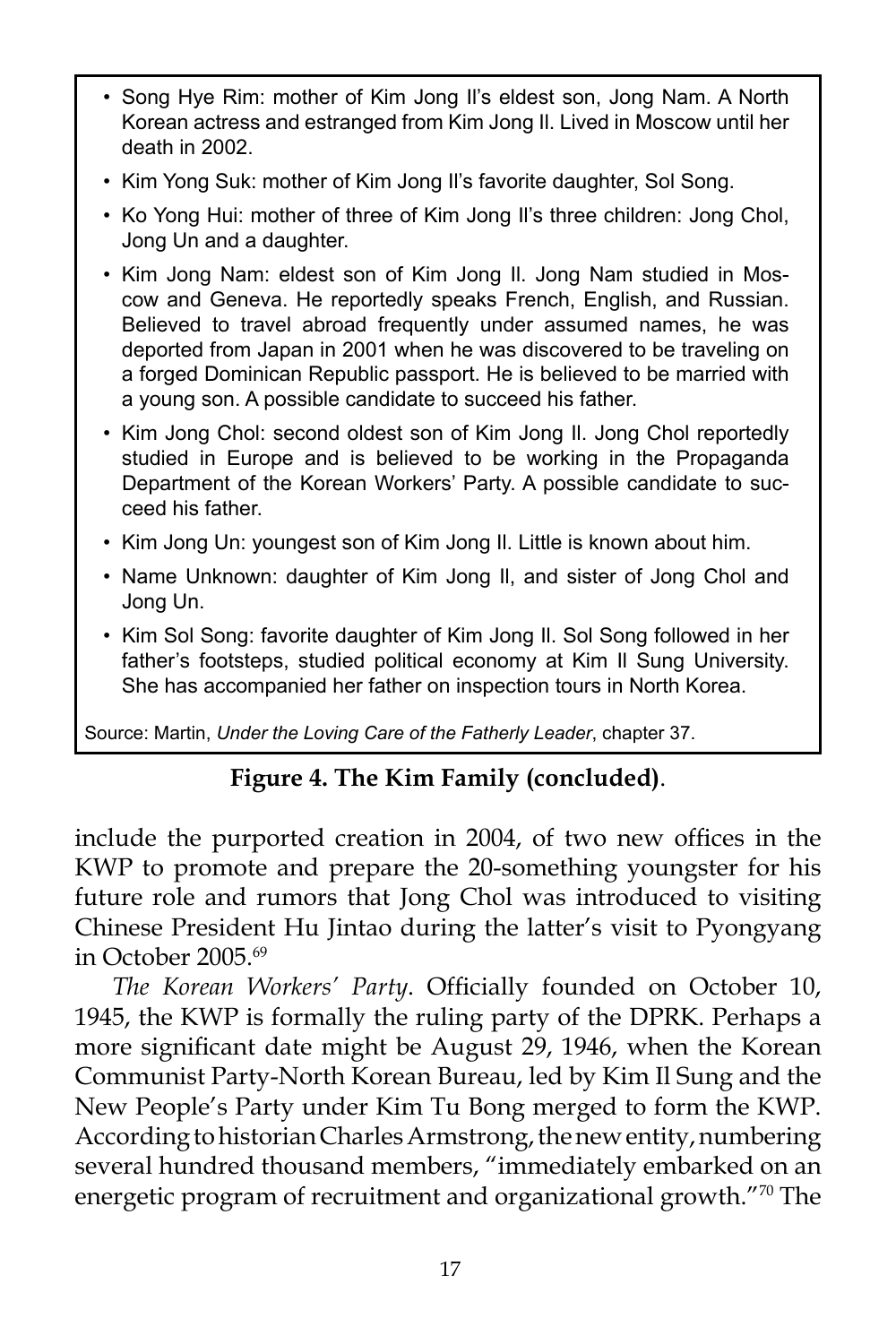KWP began as a classic Leninist party that adheres to the cardinal principle of democratic centralism. In theory, this principle means that debate and discussion are permitted, but once the top leadership makes a decision, then everyone must observe iron discipline and follow the party line. This principle is intended to ensure strong party unity. The KWP itself is supposed to be governed by a Political Bureau (or Politburo) that is formally elected by a Central Committee which, in turn, has been formally elected by a Party Congress. Delegates to a congress are supposed to have been elected by party cells.

The reality is somewhat different, as the top party leaders tend to rule in an extremely authoritarian style. Senior leaders select supporters to fill positions in these lower organs, and these supporters, in turn, vote for the leaders who selected them. Hence this power structure is dubbed the "circular flow of power."71 And in the early decades of communist rule, a single leader tends to assume total control of the entire party, and therefore the state and society, and brook no dissent or opposition either inside or outside the party. Communist leaders have taken seriously the belief that the ruling party serves as a "dictatorship of the proletariat" as they go about the serious business of "building socialism." What this has meant in practice is the construction of a powerful and centralized party-state, focusing in particular on a crash program of heavy industrialization and equipping a sizeable and heavily armed military as rapidly as possible. This political structure became known as a Leninist party system after the first leader to construct and control the Bolshevik prototype establishment in the Soviet Union—Vladimir I. Lenin.

In the case of North Korea, the KWP regime was initially installed in 1945 and controlled by the Soviets for some 5 years.<sup>72</sup> While Soviet occupation forces withdrew in 1947-48, in mid-June 1950, on the eve of the Korean War, there were reportedly "as many as 4,000 advisors" in Pyongyang.73 The leader that gradually emerged as the most important figure (and the one that the Soviets accepted) was Kim Il Sung.74 Kim soon proved himself to be a quick study. Not only was he eager to amass the total power of the party in his own hands, but he was keen to establish the credentials of the DPRK as an indigenous Korean communist regime independent of foreign control or domination. After a period of Soviet tutelage, Kim launched himself and his regime onto a more autonomous trajectory,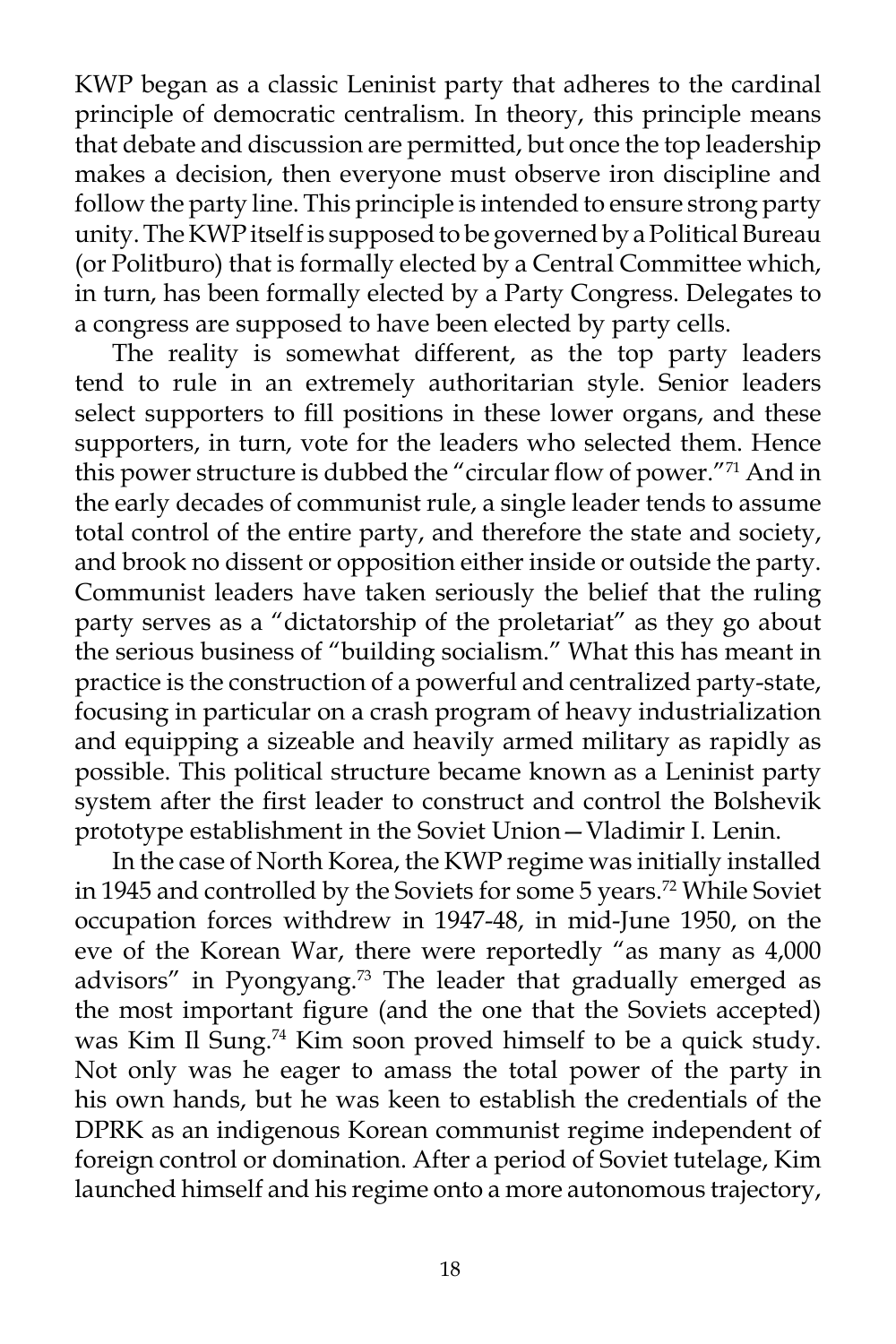seeking to free the KWP from Soviet and Chinese domination. But this did not mean he shunned Soviet and Chinese assistance. In Kim's attempt to reunify the peninsula through military force, he received considerable numbers of men, arms, and equipment from both Moscow and Beijing.<sup>75</sup>

Different factions used the 1950-1953 Korean War as an opportunity to undermine each other. Kim relied heavily on his partisan faction—the close knit group of some 300 guerrilla fighters who had served together in Manchuria.<sup>76</sup> The domestic faction, which hailed from South Korea, was blamed for the military setbacks and political failure to unify the peninsula. The indigenous Korean communist group was accused of plotting a coup against Kim Il Sung during the Korean War. Twelve individuals were charged in July 1953 and convicted the following month. Ten of them were sentenced to death, with the remaining two receiving long prison terms. The purported instigator, Pak Hon Yong, was not put on trial until after the war in 1955, sentenced to death, and then executed.<sup>77</sup> Kim also loosened ties with the Soviet Union and gradually weakened the power of the Soviet Korean Faction by purging its senior leader, Ho Kai, although he retained other members of the group. Ho was expelled from the KWP in November 1951, and reportedly committed suicide in August 1953.78 By 1958 Kim had purged the leadership of the so-called Yanan Faction (including senior leader Kim Tu Bong) composed of those who had worked or fought with the Chinese Communist Party or its military forces.<sup>79</sup>

As a result of these successive purges, by time of the KWP's Fourth Party Congress, held in September 1961, Kim Il Sung had become the absolute dictator of North Korea. According to Kim Il Sung's biographer, Dae-sook Suh: "His [Kim's] long struggle to consolidate power was complete. . . . There were no longer any factions to challenge his position, and for the first time no foreign armed forces were occupying the North."<sup>80</sup> In the process, Kim played up the nationalist freedom fighter credentials of his own faction of the communist movement and conveniently minimized the varied backgrounds and noteworthy contributions of other factions and leaders. Kim also ignored or downplayed the contributions of the Soviet Union and China prior to and during the Korean War. Through a process of complete "indigenization," the Pyongyang regime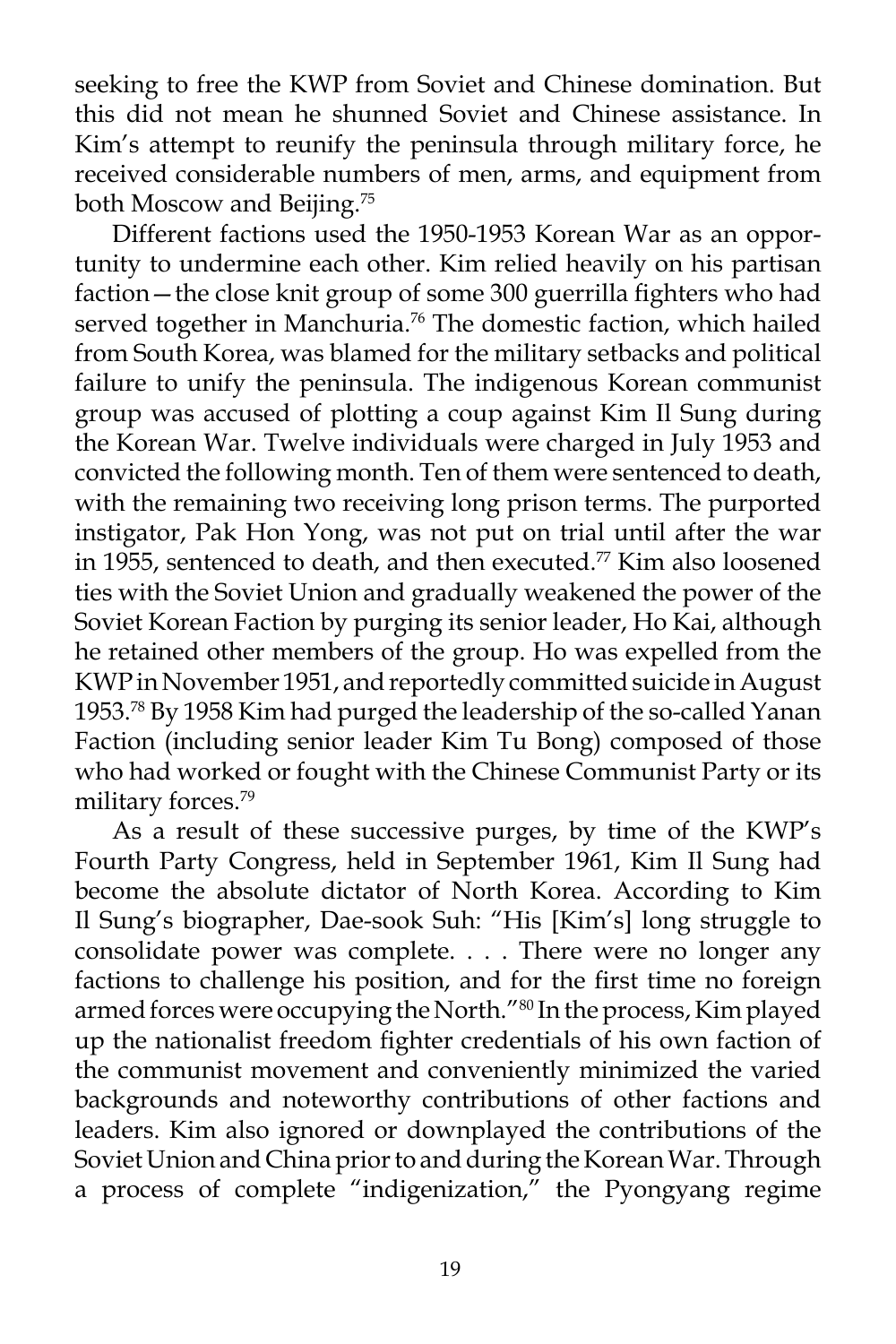became an entity autonomous of both Moscow and Beijing. Save for the first years of occupation by the Red Army, North Korea could never be accurately described as a "Soviet satellite" the way many of the countries of East Europe were.<sup>81</sup> North Korean history books were written in such a way as to completely ignore the liberation of northern Korea by the Soviet Red Army and its installation of the regime.

KWP congresses and plenums became less and less frequent, and their deliberations less and less substantive. Part of the reason for the "subservience" of the delegates appears to be the significant turnover between congresses: between 41 and 72 percent of the members of Central Committees selected at each party congress were new to their positions.82 The last full party congress to be held when Kim Il Sung was alive was in 1980. Significantly, the main purpose of Sixth Party Congress appeared to have been to give clear but veiled notice to the KWP membership of Kim Jong Il's status as his father's heir. The son was appointed to the Politburo, its Presidium, and he became the second ranking member of the party's Military Commission.<sup>83</sup>

*Is the Party Over?* Indeed, no new party congress has been held since Kim Il Sung's death**.** Since a congress has not occurred in 35 years and other KWP meetings seem to be few and far between, the question must be asked whether the party has ceased to be the leading organization in North Korea. While the KWP may no longer be the dominant organizational entity in North Korea, it is certainly not irrelevant (although the Party Congress appears to be dormant see Figure 2). Part of the explanation may lie in a dictator's efforts to play bureaucratic games to keep the reins of power concentrated in his hands and ensure no challenger emerges. Many dictators have shifted the prime bureaucratic entity through which they exert control and rule of their country to avoid power accumulating in any one place. Moreover, in totalitarian regimes, this shift may be pursued because of the need to reenergize the system by focusing on what is perceived to be a more dynamic bureaucracy. Then, in the 1970s, for example, Kim Il Sung appears to have shifted his focus for ruling North Korea from the party to the state apparatus.<sup>84</sup> Similarly, at various times Kim the father and Kim the son have chosen to emphasize the role of the military at the expense of the party and the state bureaucracies: in the 1960s, Kim Il Sung increased the power of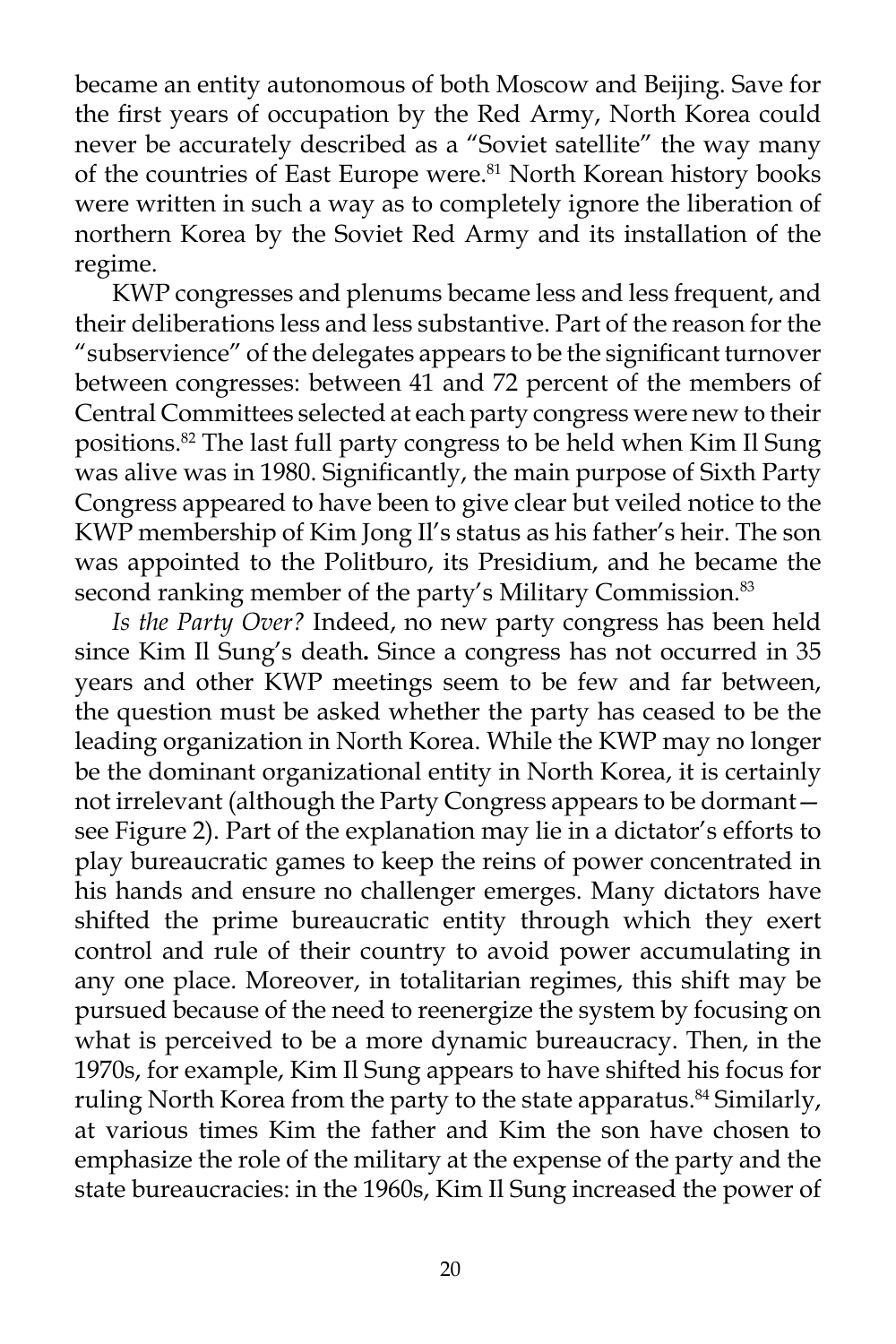the KPA; then in the late 1990s, Kim Jong Il raised the profile of the military again.<sup>85</sup> China's Mao Zedong tried similar moves during the Cultural Revolution, turning to students to reenergize the Chinese Communist Party. Then, in the late 1960s, when the youthful Red Guards proved uncontrollable and unruly, Mao turned to the armed forces to restore order and run the country.

Since his father's death, Kim Jong Il appears to have relied more on other bureaucratic organs and organizations, most notably the National Defense Commission and the KPA. These organizations will be discussed briefly below in the "Coercive Apparatus" section and in greater detail in a subsequent monograph. This raises a question: Why did the Kims (father and son) find it more convenient to circumvent the KWP? The Elder Kim may simply have found it too bothersome and irrelevant to the business of ruling North Korea. The Younger Kim may have drawn the same conclusion. But there might be more to it than this as far as Kim Jong Il is concerned. From the 1960s until Kim Il Sung's death, there does not appear to have been much discernible dissent or autonomous activity. In the era of Kim Jong Il, however, at least some limited dissent or autonomous society activity has emerged. This is relatively modest at the elite and mass levels. Within the regime itself, there appears to be some degree of dissent, but these accounts are sketchy, unreliable, and impossible to confirm. The best evidence of actual elite dissent is the defections of the past decade or so. However, many of these defectors flee to escape imminent punishment for misdeeds, or because they believe they have fallen from favor and are about to be purged. Ordinary North Koreans have engaged in sporadic dissent expressed in leaflets, posters, and orally in at least some areas of the country.<sup>86</sup> It is possible that one reason behind the younger Kim's preference for not ruling directly through the KWP bureaucracy is that there is some degree of questioning of or quibbling with the younger Kim from the "party faithful," or at least that Kim believes this might be so.

Things have changed since the early 1990s: defections of elite and ordinary North Koreans have risen significantly. In the 1990s, defections to South Korea hovered around 100 per year, but by 2000 and 2001 the numbers of defectors had shot up into the hundreds.<sup>87</sup> The most senior defector was Hwang Jong Yop, who was a key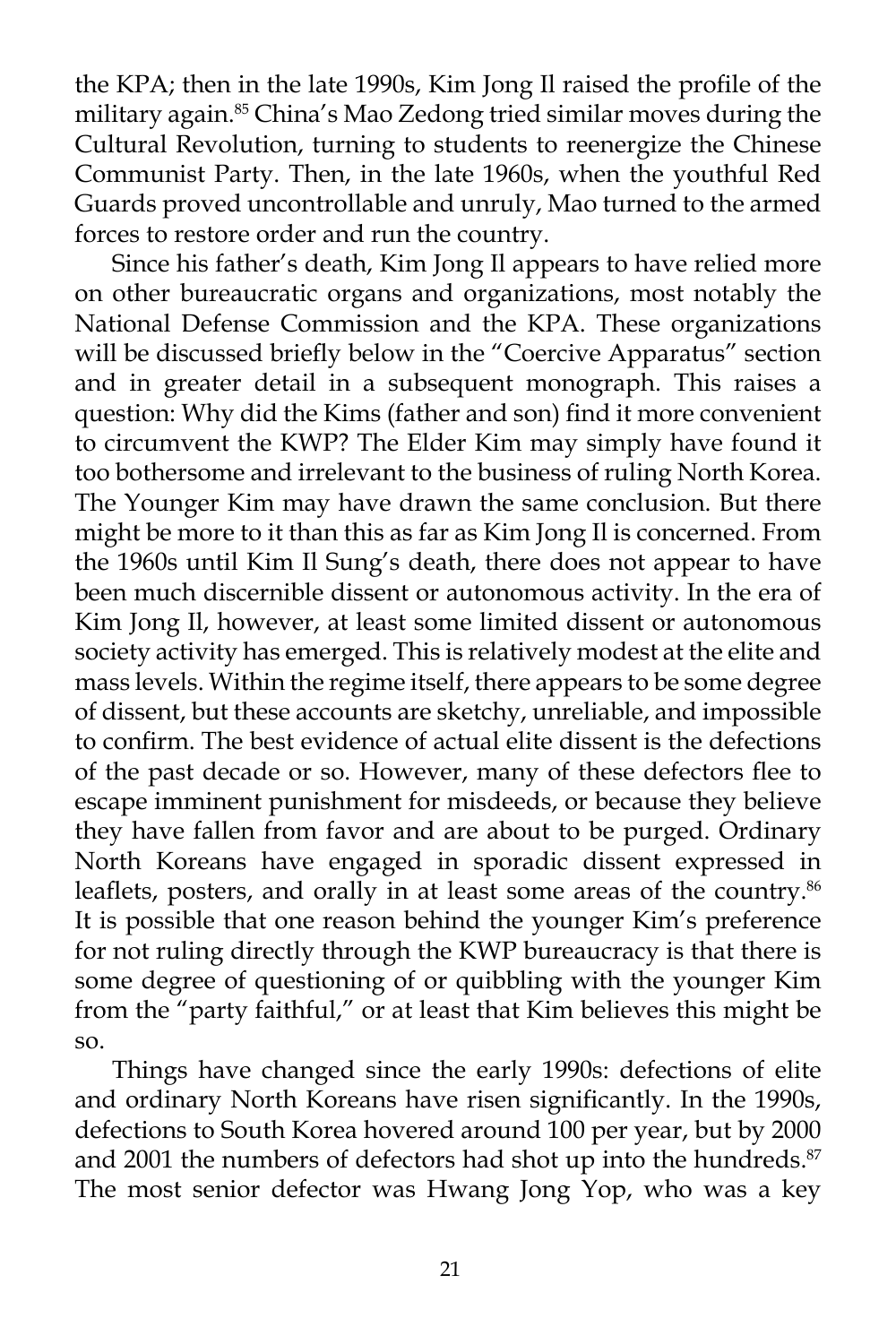advisor and interpreter of ideology; other senior officials included both diplomats and soldiers.

The party and its nucleus of elites remains a sizeable and significant entity that Kim cannot ignore. A total KWP membership of some three million—dominated by an apparatchik elite numbering approximately several hundred thousand—support the system because they directly owe their jobs, status, and livelihood to the perpetuation of the regime. With the regime's demise, they would lose their power, privilege, and hence be unable to provide for their families. As one defector told journalist and author Bradley Martin: "In my case, if you asked for one big reason I defected, I would answer: Beijing exposed me to unlimiited [sic] outside information. I realized that if unification came, it would be by North Korean collapse or absorption into South Korea, I would become unemployed. . . ."88 Moreover, fear of retribution or persecution for crimes and misdeeds by the regime must be high among elites. The fear that they will be held accountable for the torture and executions, not to mention other horrors that will only come to light after the regime collapses, is understandable and serves as a powerful motivator to maintain their support for the regime.<sup>89</sup> To sum up, most elites continue to see their fates as being intertwined with that of the regime. If these elites did start to waver, then the regime would be in very serious trouble.

Some analysts and observers claim that Kim Jong Il's power is not absolute and identify the existence of various factions or bureaucratic groupings. Some, such as Selig Harrison, insist there are hardliners and reformers;<sup>90</sup> others, notably Daniel Pinkston, discuss differences based upon presumed institutional interests and talk about "bureaucratic stakeholders."91 Certainly, this is what North Korean officials from Kim Jong Il on down tell foreign interlocutors. But other respected analysts discern no evidence of significant pluralism.

One should ask why Kim and other officials feel the need to tell foreigners about the existence of internal opinion or bureaucratic interest groups. They could be telling the truth, or they could be trying to deliberately mislead. In either case, what would be the benefit of "revealing" this information to foreigners? If it is true, it helps them to account for the zigs and zags or contradictory impulses that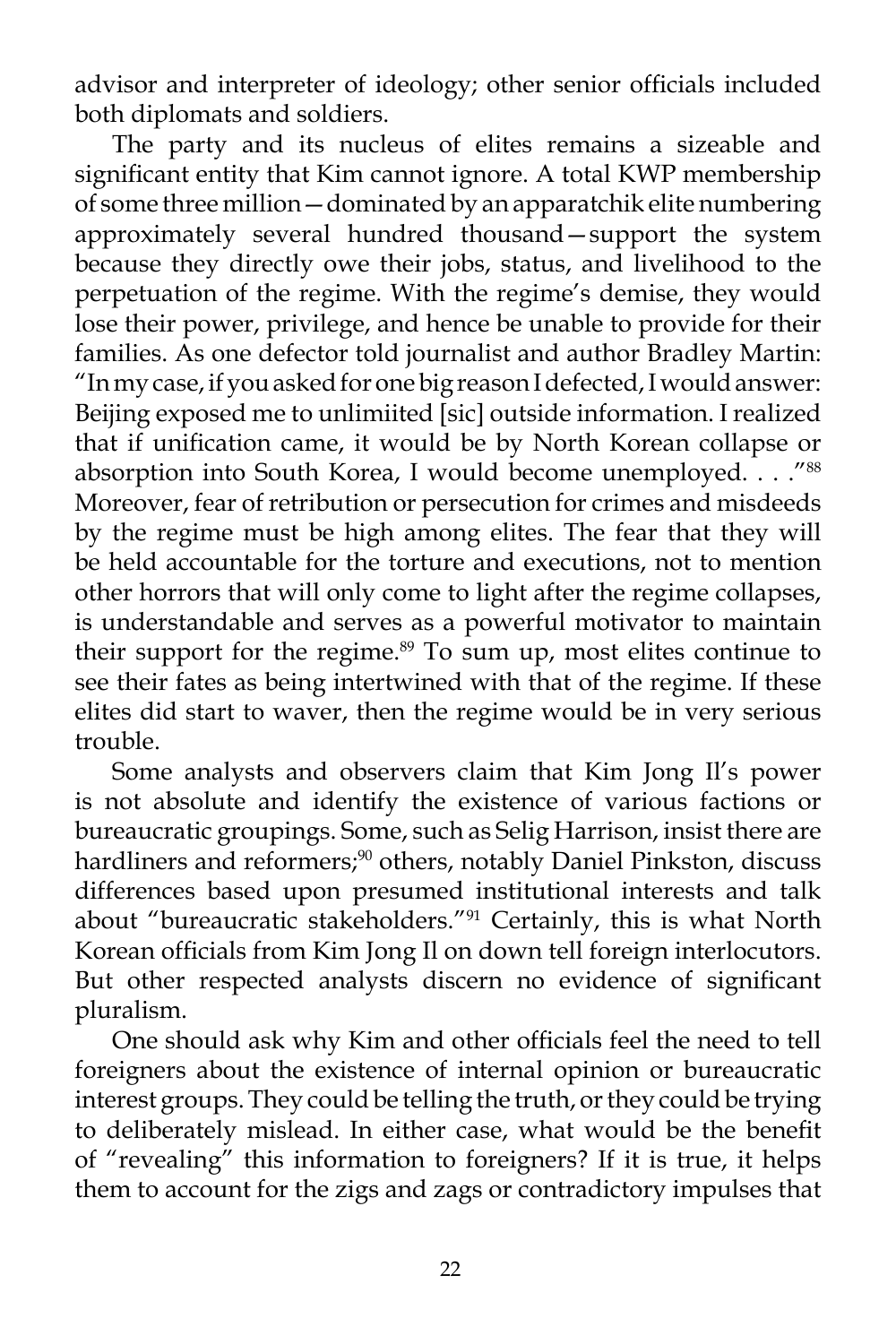Pyongyang exhibits. If it is disinformation, it serves as a convenient way for these officials to justify Pyongyang's hardline, adamant, and the jerky progress on reform and other issues. It allows leaders from Kim Jong Il on down to do what they feel they must do while blaming others. In short, Kim and other savvy officials who meet with foreigners get to avoid being seen as the bad guys. But whatever the truth of the matter—and it probably lies somewhere in between what these tales of differences of opinion within Pyongyang's elite circles suggest to this writer is that the structure of power may be changing.

Why do I speculate along these lines? In most communist regimes, officials tend to insist that there is complete unity within the party even when there is obviously not. It is important in communist political cultures to maintain the outward appearance of unity even if this is fiction. Of course, these North Korean tales of Pyongyang opinion groupings are not broadcast in official public pronouncements but rather in informal and ostensibly off-the-record conversations between elites and foreign leaders and interlocutors. But the fact that these leaders feel the need to say this in any venue suggests this contains elements of truth as well as elements of a convenient excuse. Of course, the answer could be more straightforward: it might be part of a disinformation campaign.<sup>92</sup>

While there is probably some nascent interest group activity in North Korea, it is unclear the extent to which this is manifest: if this takes the shape of factions that form around particular individuals; kinship constellations; opinion groupings, overt or otherwise; and/or loose groupings of former classmates or army buddies, for example. Albright relates that Kim told her there was a "fifty-fifty" split within the military over whether or not to improve relations with the United States. as well as opposition from within the Ministry of Foreign Affairs.<sup>93</sup>

The bottom line is that everyone who dabbles in the study of North Korean elite politics is engaged in speculation. But under the circumstances, informed speculation is a necessary evil. If factions or opinion groupings are present in Pyongyang, they would seem to be quite limited. Thus, Adrian Buzo's assessment of 6 years ago still seems apropos in North Korea today: "There is no evidence to suggest that competitive factional activity, whether based on sectoral,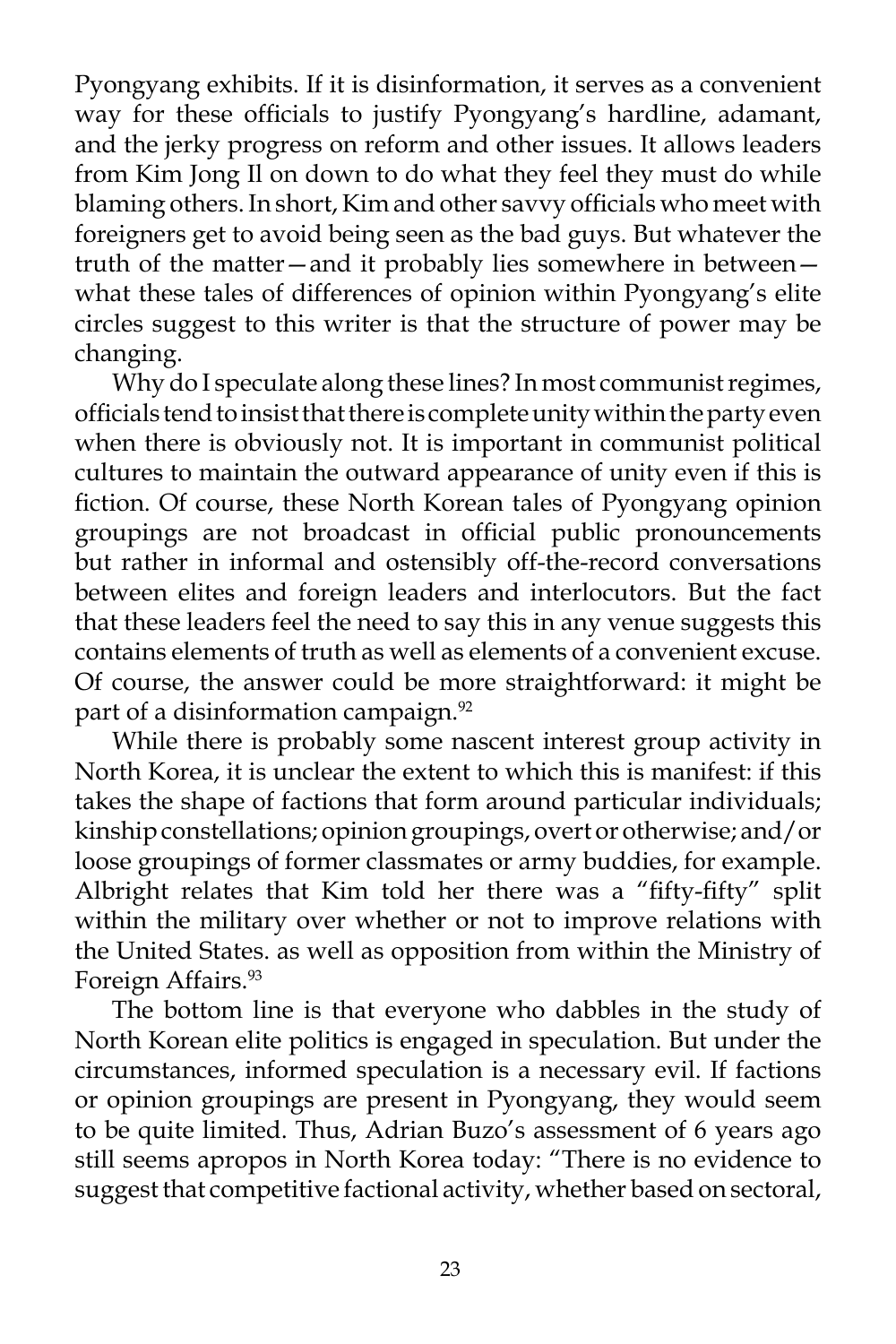policy, or personality grounds, has been significant under the Kimist personal autocracies."94 If it were otherwise, significant elite defections would probably not be occurring. That these defections are happening indicates that senior officials have concluded that the current political environment does not allow for open dissent or debate about policy direction. Instead of feeling able to speak up and "voice" their opinions, these elites are choosing the "exit" option. $95$ According to Hwang Jong Yop: ". . . [A]s a dictator he [Kim] has excellent ability. He can organize people so they can't move, can't do anything, and he can keep them under his ideology. As far as I know, the present North Korean dictatorial system is the most precise and thorough in history."96

### **Monopolistic Control of the Coercive Apparatus.**

Under Kim Il Sung, the coercive apparatus was extremely effective, and by the 1960s completely under the control of the dictator. Kim could purge at will those individuals deemed disloyal, their families, and their networks of supporters. The coercive apparatus comprises not just the military, but the militia, public security (police), secret police, courts, and system of gulags. Reportedly, "the Ministry of Internal Affairs was by far the largest of the government departments in the DPRK."97

The new Korean communist state established in the late 1940s in Pyongyang set about establishing what Charles Armstrong called a "regime of surveillance."98 This included a massive network of informants. The result was not only a coercive apparatus that was able to penetrate virtually all spheres of society, but a populace who were convinced that "Big Brother" was watching them constantly. According to a defector in the early 1950s: "Where ever there were more than two people gathered there was sure to be a spy."<sup>99</sup> But 50 years later, in the first decade of the 21st century, according to Oh and Hassig, "[t]he surveillance system is not perfect." Nevertheless, these researchers contend that, "for the most part, the system works well<sup>"100</sup>

Kim Jong Il has done everything he can to ensure elite loyalty, especially the allegiance of the KPA. Kim buys the loyalty of top officers with gifts of luxury cars and apartments.<sup>101</sup> The "military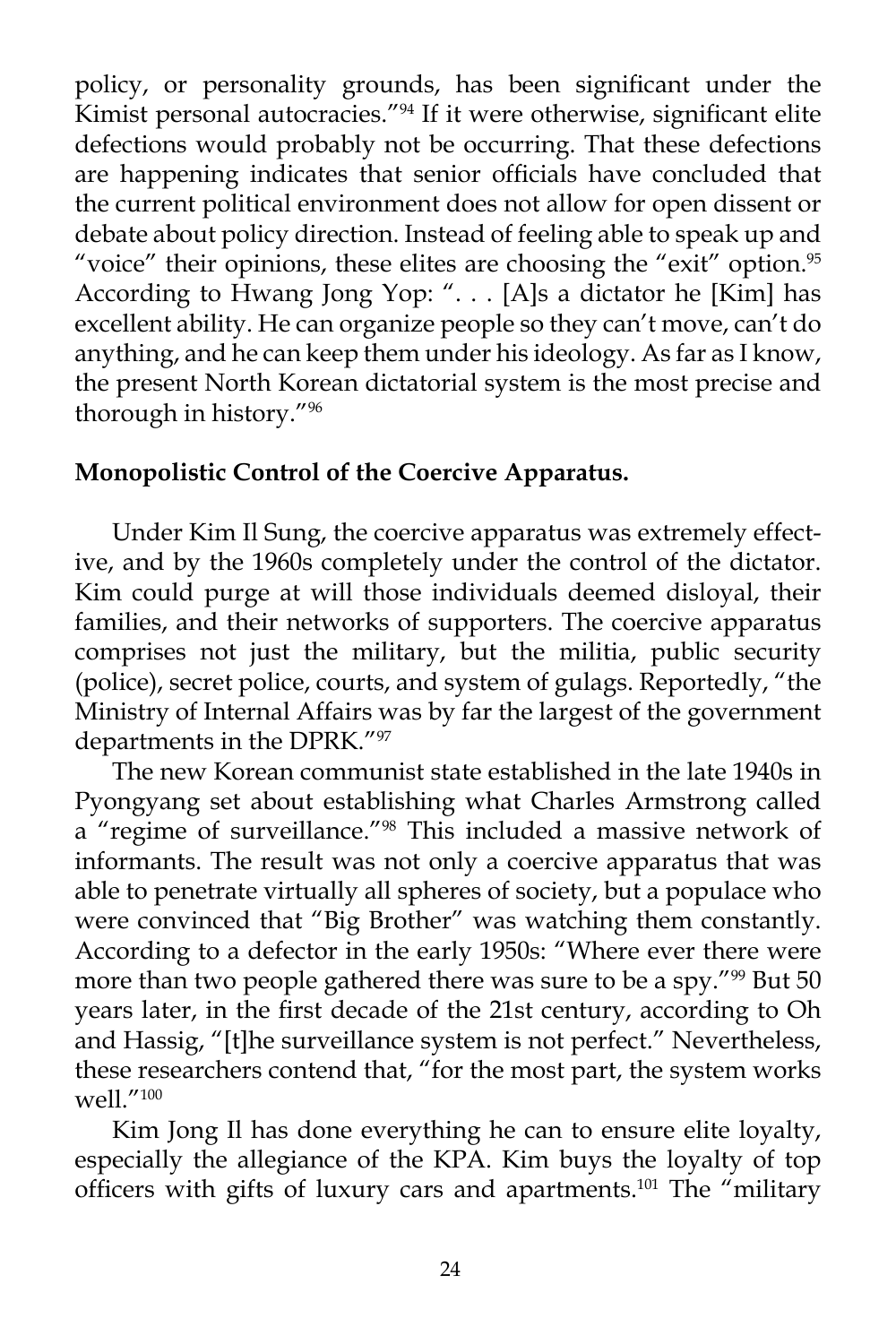first" policy, first declared in 1997, indicates that Kim recognizes where his most critical base of support lies. It appears that the most important entity in North Korea is no longer the KWP but rather the KPA. And Kim's most important position seems to be not leader of the KWP but chair of National Defense Commission.

Nevertheless, while the coercive apparatus appears to be loyal to the regime, its allegiance to Kim Jong Il as an individual may not be as rock solid as it was to his father. There have been defections from this apparatus. Soldiers in particular appear to be extremely loyal by most accounts, including those by defectors. The most dedicated troops are those in Kim's bodyguard which reportedly number in the tens of thousands.<sup>102</sup> However, the strength of their loyalty appears to vary within the armed forces. There have been defections, including some by senior military officers. There have also been rumors of mutinies<sup>103</sup>

### **Totalist Ideology.**

In North Korea the common dimensions of a totalitarian ideology are reinforced by three distinct Korean elements of the ideology: triumphal survivalism, an ancestor cult, and wounded ultranationalism.

Totalitarian regimes espouse totalist ideologies that seem to transform a society and people. The regime has an ambitious program to remake man and society. This is usually articulated in the ideology, and the regime aggressively undertakes to achieve these ambitious goals through mass mobilization of the society. Such efforts at mass mobilization are recognizable to students of Hitler's Germany, Stalin's Soviet Union, Mao's China, and Pol Pot's Cambodia (Kampuchea). However, according to two experts, no other regime has "placed so much emphasis on the politics of mass mobilization" as North Korea.104

The regime quickly established mass organizations for peasants, workers, women, and youth.105 Moreover, one should not overlook the prime example of the armed forces as a "mass organization" and the most readily mobilized entity of all. Mass mobilization campaigns characterized the 1950s and 1960s, and the pattern was only repeated in the 1970s, 1980s, and 1990s for key projects.<sup>106</sup> The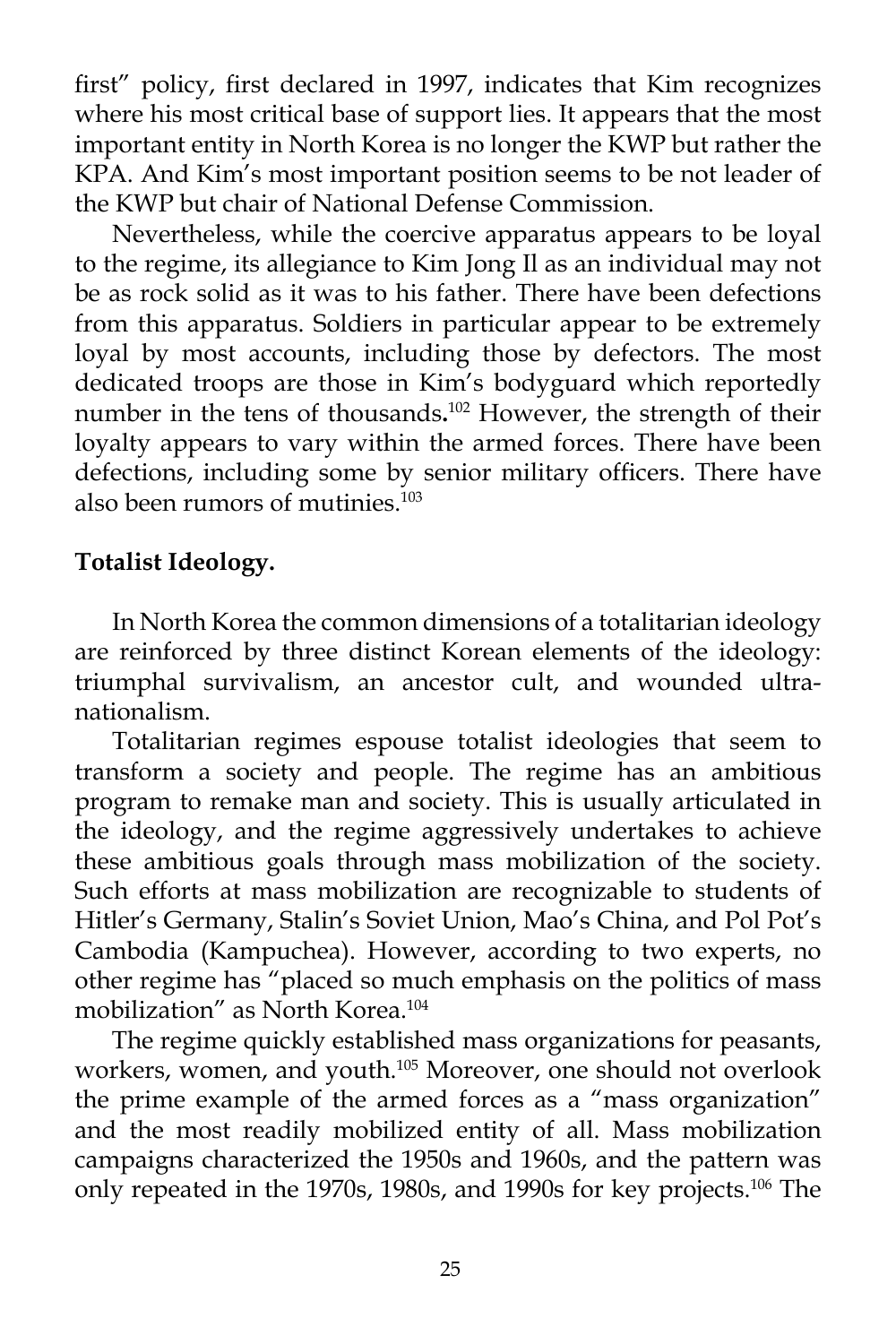DPRK continues to emphasize mobilization in the 21st century as it pursues policy goals. To improve the prospects for the 2005 harvest, for example, in May and June the regime drafted hundreds of thousands of urban residents to go to the countryside and work on irrigation projects and assist with rice transplanting.107 Similar efforts take place each year, but the number of people mobilized in 2005 appears to be greater than in recent years. This mobilization is accomplished through organizations that isolate them from their families and inculcate them with regime beliefs and values. From a very early age, children are separated from their parents for extended periods of time: placed in day nurseries or work week nurseries.<sup>108</sup> While at the nursery or school, or in the Young Pioneers or League of Socialist Working Youth activities, or later in military service (for periods as long as 10 years, during which time the many inductees rarely, if ever, get back home to see their families), children and young people spend prolonged periods under regime supervision where they are taught to believe that they owe everything to Kim Il Sung and are indoctrinated with the regime's ideology.<sup>109</sup>

Communist ideology aims to work towards the ultimate goals of global revolution, a classless society, and remaking human nature. But more immediate attention focuses on strengthening the regime through indoctrinating and controlling the "people," closely monitoring those of questionable background and purging "enemies of the people." To these ends, the population is divided into classes (*songbun*): a "core class" of staunch regime supporters, a "wavering class" of unreliables, and a "hostile class" of regime opponents.<sup>110</sup> Those purged are either executed or sent to prisons or labor camps.

*Triumphal Survivalism*. This element is not unique to Korean communism but exists in especially virulent form on the northern portion of the peninsula. There is a firm belief that the movement has succeeded by triumphing against all odds and that this will continue. The leaders of the movement have led the chosen, and together they have overcome seemingly insurmountable barriers. No hardship is too much whether it be battling Japanese occupiers, American invaders, or prolonged economic deprivations (what Pyongyang cryptically refers to as the "arduous march"). Man makes his own fate, and the dedicated individual will triumph.<sup>111</sup> This is intimately linked to the guerrilla tradition that reinforces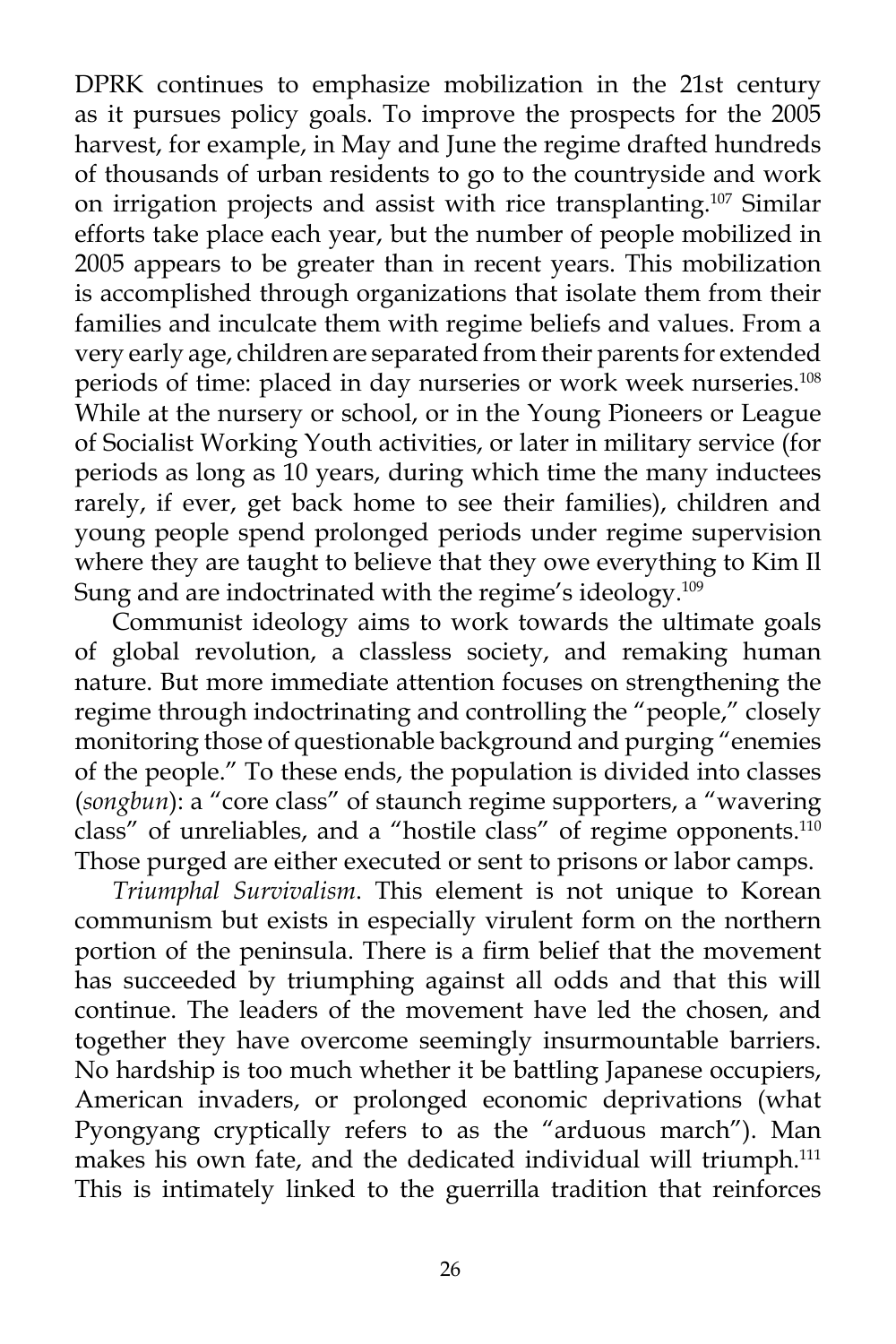this survivalist mentality and underscores the harsh reality that self-reliance and military might are the keys to survival. According to Charles Armstrong: "[t]he attitudes formed out of the guerrilla experience have profoundly influenced North Korean politics to this day. Half a century later, North Korea was still being led by men who were fundamentally shaped by the harsh environment of anti-Japanese struggle in Manchuria."<sup>112</sup> The movement cannot depend on any outside power or entity, and the only reliable guarantees for survival are to possess adequate weaponry to defend oneself.<sup>113</sup> No outsider can be completely trusted, and the assumption, or at least strong suspicion, is that everyone is out to get them. In short, a siege mentality is pervasive.<sup>114</sup>

*Dead Emperor's Society*. Pyongyang's ideology is "neotraditionalist" in several aspects: it is backward looking rather than forward looking, focuses on reverence for and obedience to elders and superiors, and makes the supreme leader the personification of the nation.<sup>115</sup> The focus is on a nation-wide cult of the ancestor – the deceased patriarch, the founder of the dynasty: Kim Il Sung. Reverence for the departed leader is made synonymous with the loyalty to the current leader (his son) and the cause of nationalism. There is a consuming focus on building, maintaining, and worshiping portraits, monuments, and edifices to the departed leader. And all current national projects are followed to glorify his legacy. The calendar is replete with remembering and celebrating the past: Kim Il Sung's birthday (April 15) and anniversaries of the founding of the party (October 10), the army (February 8), National Day (September 9), and major accomplishments of the regime. For example, on October 10, 2005, North Korea focused much attention toward celebrating the 60th anniversary of the founding of the KWP.

The reverence for the deceased leader is a latter day form of traditional (Confucian) ancestor worship focused around a cult of the founding emperor of the dynasty.116 Kim Il Sung's birthday— April 15—is celebrated every year. Moreover, starting in the mid-1990s**,** the years were renumbered to commemorate the year of the Kim dynasty. For example, 2006 is *Juche Year* 95**.** There are heavy religious overtones in the rituals and ceremony that come with it. Kim Jong Il gains legitimacy by being seen to do his filial duty to follow through on the wishes of his deceased father on issues such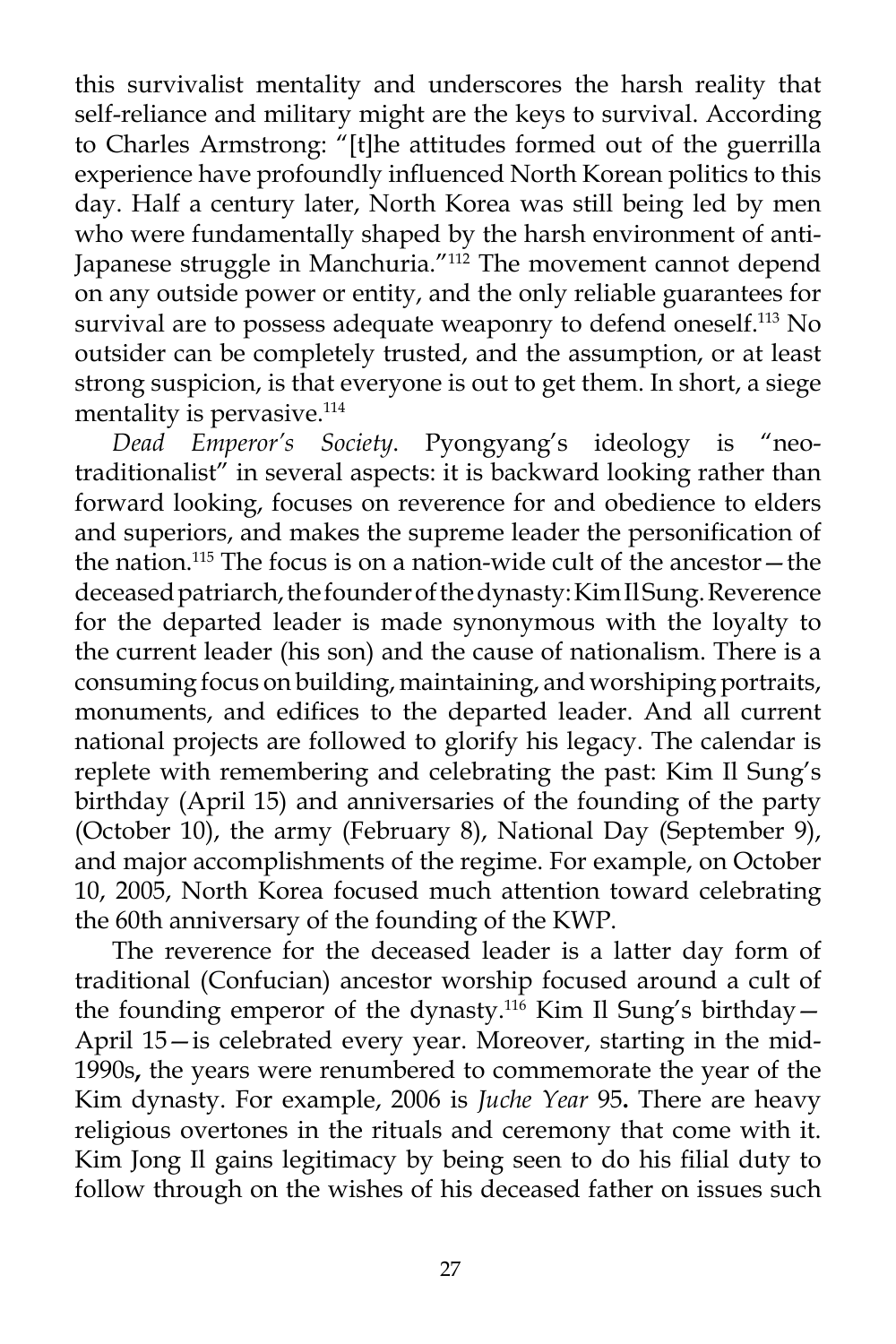as unification. He also probably strongly believes that he is dutifully implementing his father's wishes.<sup>117</sup>

Kim Il Sung is depicted as personifying the revolutionary struggle of the Korean people for independence, unification, and respect.<sup>118</sup> The message drummed home is: Kim and his son are synonymous with the people. The ideology has some strong corporeal overtones: the leader is brain or head on the body of the nation, and people are other organs. The body cannot live or function without the brain. Therefore, without the Kim family, there would be no past, no present, and certainly no future.

As a result of this ideological indoctrination, North Korea is home to probably the most oppressive personality cult in the world.<sup>119</sup> Kim Jong Il's legitimacy derived directly from his status as the son of Kim Il Sung, as being the greatest disciple of his father and the twin ideologies of Kim Il Sungism and *Juche*. Everyone wears Kim Il Sung lapel pins, and his portrait is everywhere. There are also statues and shrines, including the ancestral home in Mangyongdae. Songs and poems glorify him. North Koreans of all ages spend hours studying his life and teachings. According to Helen-Louise Hunter: "The most distinguishing feature about the Kim Cult, then, is not its more extreme outward manifestations . . . but the intensity of the people's feelings." There may be "contrived displays of emotions and feigned dedication" in North Korea, but "the overwhelming evidence" suggests a very real and "strong emotional attachment to Kim [Il Sung]."120

Indeed, the regime relies so heavily on the Kim family for its legitimacy that it is difficult to imagine the existing system surviving a renunciation of Kim Il Sung and/or the toppling of Kim Jong Il. Pyongyang's civilian and military elites almost certainly consider major change unthinkable if they are to retain their positions of power and privilege. Indoctrination stresses the centrality of the family as a unique "revolutionary" multi-generational clan whose patriotism and heroic exploits date back to 1866 against the U.S. vessel *General Sherman*. 121 This aspect is acknowledged by experts who label North Korea as a "Kimist system" or the "Kim Family Regime."122

*Wounded Ultra-Nationalism*. The third component of North Korea's ideology is a deeply scarred extreme nationalism. Koreans are very much influenced by centuries of being mercilessly exploited by great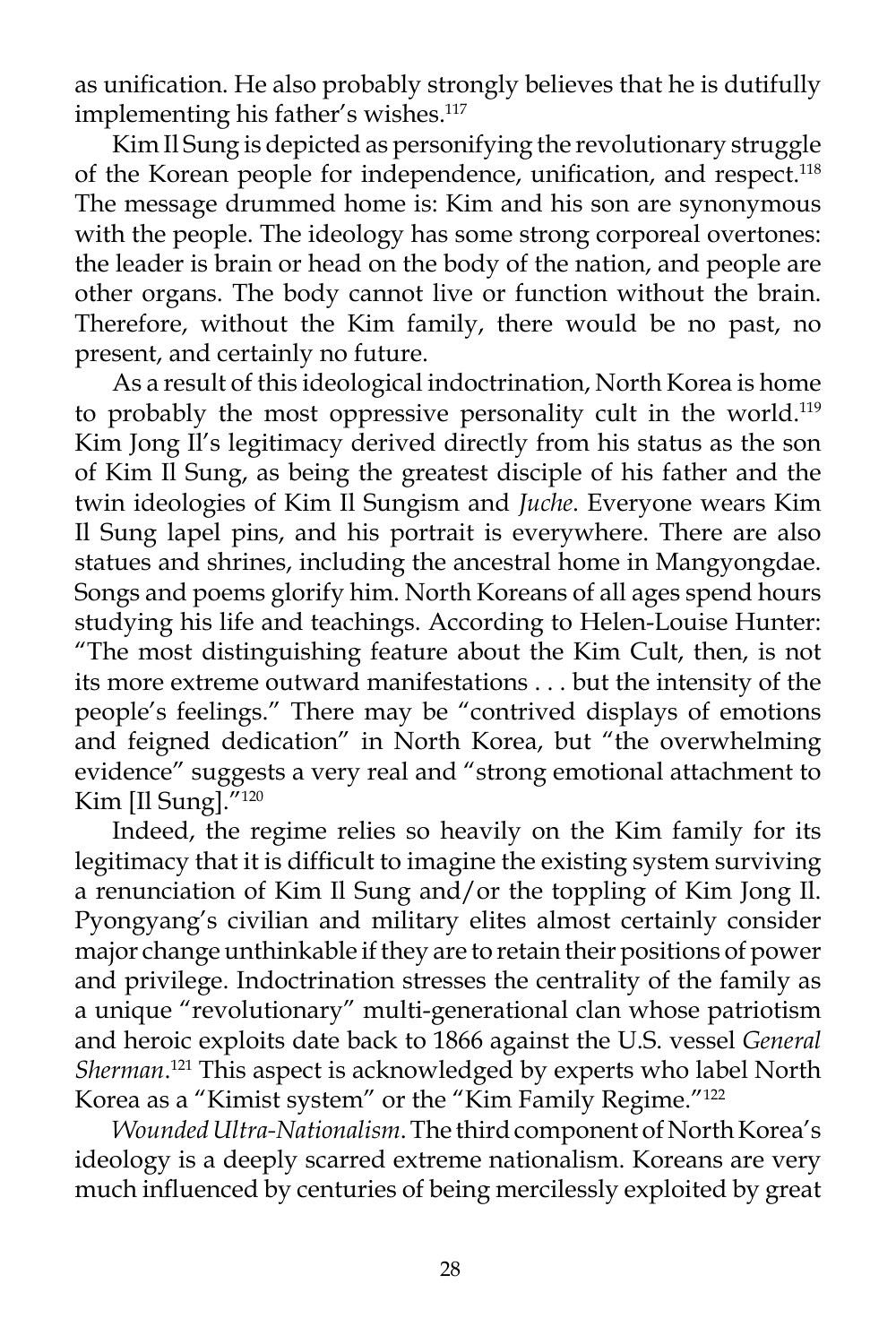powers, and by dint of geography serving as a battleground or invasion route for surrounding states. A history of invasion and oppression by China, Japan, and, more recently, by devastation wrought by the U.S. military during the Korean War, has combined to make the Pyongyang regime obsessed with righting the indignities suffered by the Korean people. The "never again" mantra of the Jewish Diaspora, when seeking to move beyond the horror of the Holocaust, would find significant resonance with many Korean inhabitants, both north and south of the Demilitarized Zone (DMZ). In contrast, however, while the Jews have a homeland within the borders of a single state, the ancestral Korean homeland remains politically divided. Because of this history and the unresolved matter of unification, Koreans are ultra-sensitive toward perceived slights and insults to their national pride. While Pyongyang's periodic insistence that the statements of foreign leaders or officials that disparage the regime have "hurt the feelings" of the North Korean people provides useful fodder for propaganda and convenient excuses for postponing talks, this rhetoric may also reflect wounded nationalism.

In this context, the propaganda display arranged for the visiting U.S. Secretary of State in 2000, described by Albright as resembling "an Olympics opening ceremony on steroids,"<sup>123</sup> becomes more comprehensible. The purpose of the elaborately choreographed display was not only to glorify the regime and feed the ego of its supreme dictator, but also to stress the power and resolve of the North Korean people in the face of a hostile and dangerous world. Nevertheless, it is possible that Kim wanted to stage an entertaining and memorable performance for his guest and did not necessarily intend to hammer home a particular message—there was simply no time to come up with a new program.<sup>124</sup> This becomes quite a plausible explanation if one recognizes that North Korea does not have much that can impress foreign dignitaries. Other than displays of actual military power—conventional or WMD—what else, beyond examples of mass mobilization and synchronization, does Kim have to offer?

This wounded nationalism is encapsulated in the ideology of *Juche*. Usually translated as "self-reliance," it is better understood as "self-determination." Many analysts and observers are hard pressed to understand what it really means—how to define it and explain it.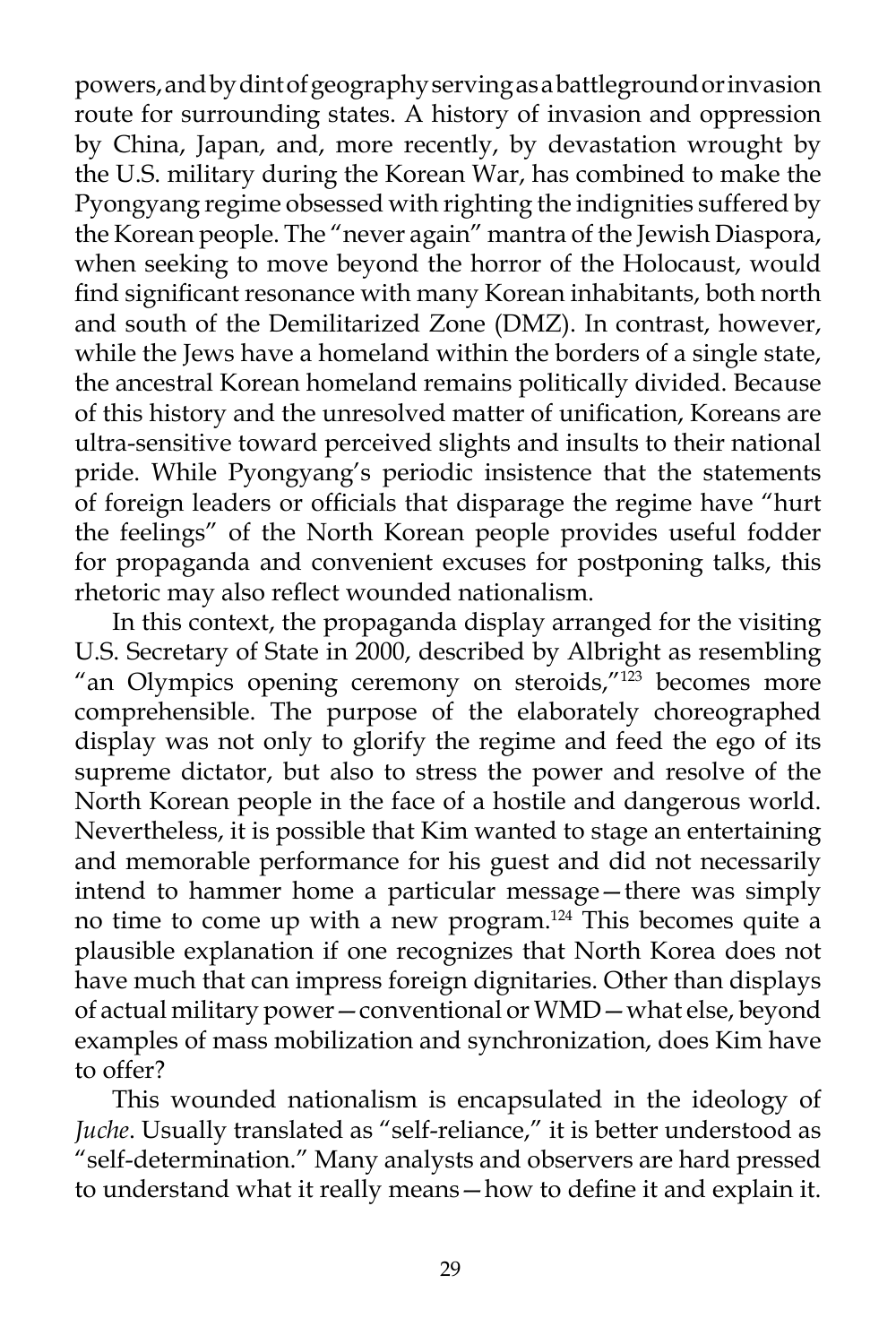As a result, many end up either getting frustrated and/or claiming it is simply mindless mumbo jumbo that the regime finds useful to cover up its contradictions and inconsistencies. To better appreciate *Juche*, it might be best viewed, as Bruce Cumings suggests, as "a state of mind." Cumings elaborates: "The term literally means being subjective where Korean matters are concerned, putting Korea first in everything."125 The term, Cumings contends, is "untranslatable." Given wounded Korean nationalism and these insights, perhaps *Juche* is best defined as putting "Korea first (in everything)."<sup>126</sup>

It is not clear to what extent that this ideology of socialism, combined with triumphal survivalism, ancestor worship, and wounded ultra-nationalism, has been undermined by foreign and/ or economic crises.

### **Information Control.**

Totalitarian regimes seek to exercise total control over information and all forms of media. Through this control, they can engage in brainwashing or indoctrination on a mass scale. In the era of Kim Il Sung, this control was far easier to enforce than it is in the era of Kim Jong Il. Rapid advances in information technology have made it far more challenging for a totalitarian regime to seal off its population from external sources of information. Nevertheless, under the circumstances, Pyongyang has done a credible job of keeping most people almost completely reliant on the official North Korean media for information and suspicion of any outside propaganda from the United States or South Korea.

Televisions and radio sets in North Korean households are fixed so that they can only receive one approved station, and most people have no access to external print media. But even if they get access to South Korean or Chinese newspapers and magazines, their ability to read these materials is hampered.<sup>127</sup> While the North Korean populace has a high rate of basic literacy with at least 7 years of education, many cannot read Chinese characters, only the indigenous Hangul syllabary**.** 128 Decades ago Pyongyang purged its writing system of Chinese characters that are still used in South Korean and Japanese publications.129

Prior to the 1990s, North Korea was quite tightly sealed off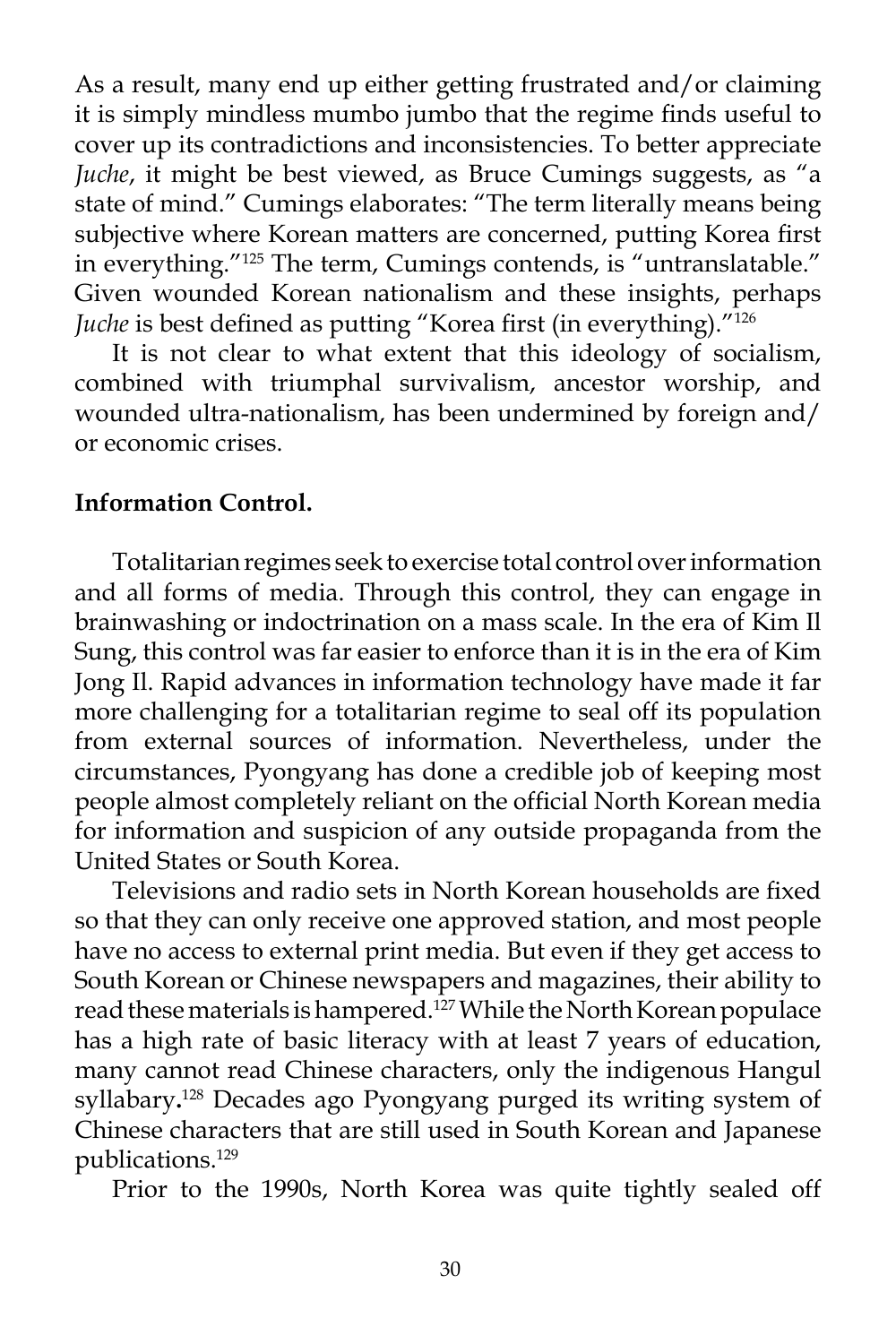from information about and exposure to the outside world. The emergence of a severe food crisis in North Korea in the early 1990s triggered a massive human flow back and forth across the North Korea-China border. This enabled as many as hundreds of thousands of North Koreans to get firsthand information about and experience with the outside world that may have conflicted with or contradicted information they had received from official North Korean sources.130 Before this, most ordinary citizens of the DPRK had no opportunity to go abroad except as contract manual laborers in places such as logging camps in the Russian Far East.131 Otherwise, travel or temporary residence abroad was restricted to elites such as diplomats or soldiers serving as advisors or body guards to Third World dictators.

In addition to the back and forth to China, there has been some tightly controlled interaction with relatives from South Korea for a small number of DPRK citizens, as well as limited exposure to foreign tourists. Also potentially significant has been extended exposure in recent years to foreign aid workers who were able to visit significant areas of North Korea, sometimes unescorted.132

We know that there has been increased use of cellular telephones and viewing of video cassettes in North Korea in the past several years. Perhaps thousands of cell phones are now in use. These are used mainly to conduct business along the border with China, but they also permit communication between family members in North Korea and those in China and South Korea. According to one estimate, "about one-third of the defectors in South Korea regularly talk to family members back in North Korea."<sup>133</sup> Video cassette tapes are smuggled in from South Korea and played on video cassette recorders (VCRs) bought on the black market in China. As a result, North Koreas are watching bootleg tapes of South Korean soap operas that show the prosperity and modernity south of the DMZ. These tapes have reportedly spread across North Korea, whereas cell phones only work in certain parts of the country.134

These developments certainly have the potential to undermine complete regime control of information, and Pyongyang has taken these developments extremely seriously.135 There have been periodic crackdowns on both cell phone usage and illicit video viewings.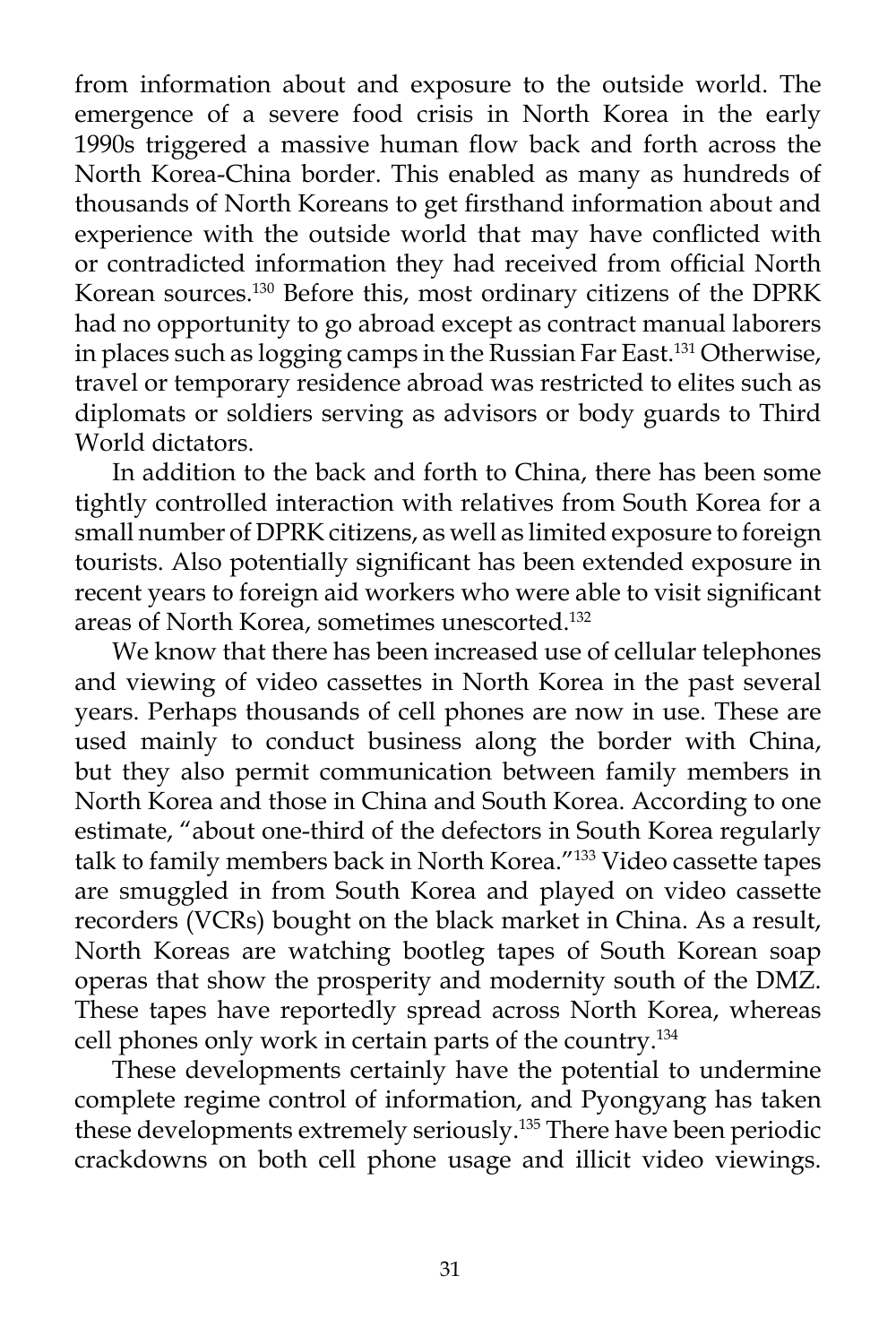For example, following the mysterious explosion at a train yard in Ryongchon on the main rail line between Pyongyang and Beijing on April 22, 2004, the regime severely curtailed cell phone use and more closely monitored wireless communications.136 Although there is no evidence that this was anything but an accidental explosion of chemical fertilizer, it appears that the regime believed this could have been an assassination attempt on Kim Jong Il whose train traveled through the station 8 hours earlier on a return trip from China. There was concern that cell phones may have been used to plan the incident and/or even detonate the explosion. As of early 2005, frequency blocking devices have also been activated in cities near the border with China, and executions of cell phone users have been reported.<sup>137</sup>

The regime is alarmed over the proliferation of illicit videos and the fads they spawn in South Korean slang, fashions (including hairstyles), and goods.<sup>138</sup> Tactics used by the regime include surrounding a neighborhood one evening, shutting off the power, and then going dwelling to dwelling to see what tape is lodged inside the VCR.139 We also know that there is clandestine listening to foreign radio broadcasts from South Korea and Voice of America by some in North Korea.<sup>140</sup>

Social scientists refer to a dynamic called the "spiral of silence" that is operative in environments such as North Korea where there is strict control of information and heavy indoctrination reinforced by people's fear of the consequences of publicly challenging or questioning the official line.<sup>141</sup> In such a situation, a person thinks that he or she is the only person who has doubts and feels guilty, unpatriotic, or deviant. Such are the results of "brainwashing." Because no one else expresses similar feelings, the person believes he/she is alone in feeling this way. As a result of this (as well as out of a fear of being punished for having bad thoughts), the individual remains silent or shares their doubts with perhaps one other highly trusted friend or loved one.

However, once someone speaks out publicly with their doubts or criticism, the spiral of silence is broken and others realize there are not alone their supposed heterodox thoughts. Once the spiral is broken, the system can begin to unravel fairly quickly with dramatic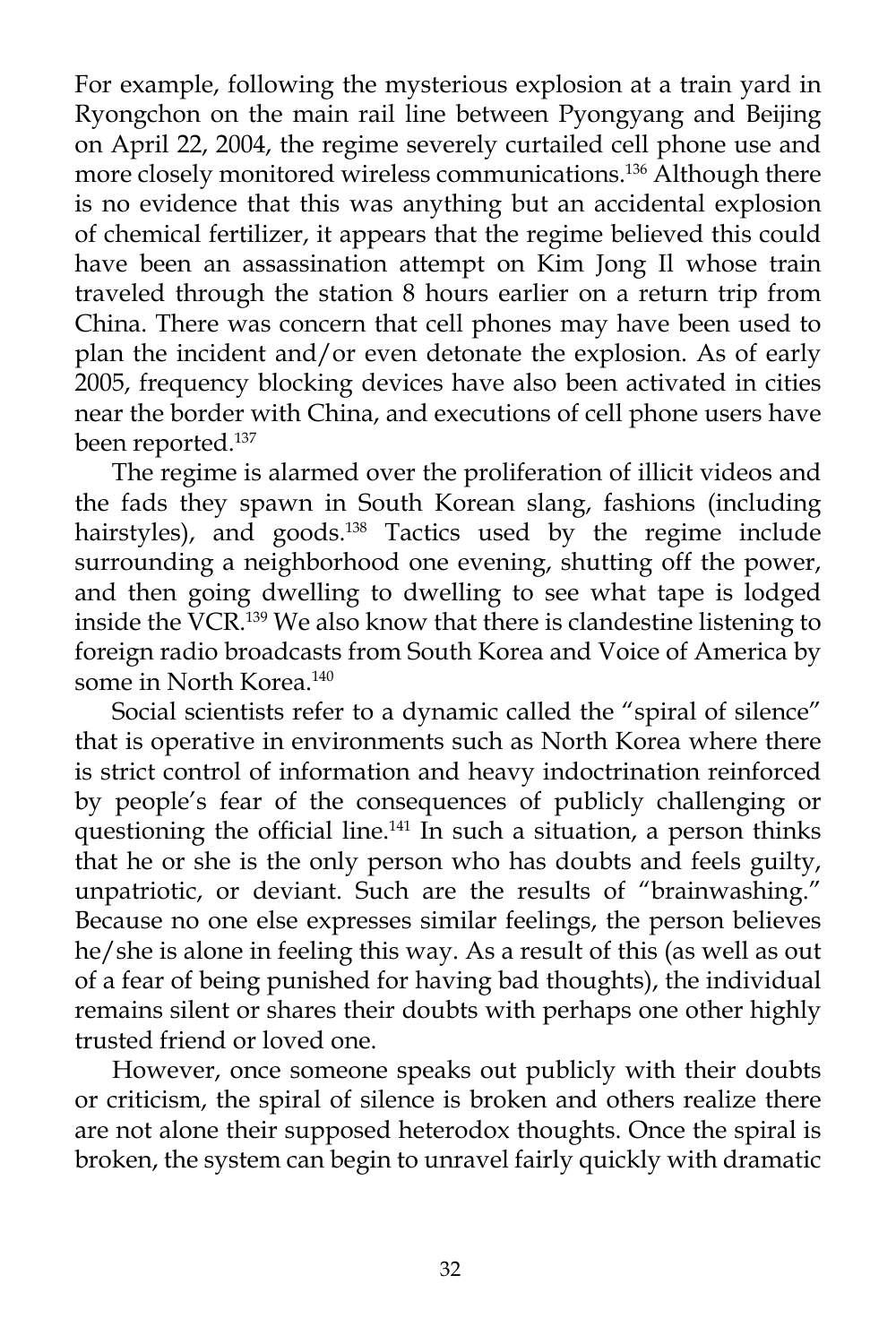results. The results can be especially dramatic once people realize they can escape punishment for speaking out, and there is safety in numbers: suddenly the regime is seriously threatened, such as in China in 1989, or can even collapse as in the revolutions of 1989 in Eastern Europe. Perhaps the most shocking illustration of the end of the spiral silence is in Romania in December 1989. It began with a small group of hecklers booing at a Bucharest rally where Nicolae Ceausescu was speaking which was being broadcast live on December 21, 1989. The heckling quickly snowballed, and a day later Ceausescu and his wife were arrested and executed a few days afterwards.142

### **Condition of Terror.**

One characteristic in the mindset of leaders in totalitarian regimes is that they tend to be extremely paranoid. Because of their experiences in the conspiratorial activities involved in the business of making revolution (i.e., seizing and holding power), they are intimately familiar with how schemers and putchists operate and are overly sensitized to potential threats. They tend to assume all rhetoric or activity even vaguely critical is directed at undermining or overthrowing the regime, even when elites or ordinary people express legitimate grievances or frustration with no intention beyond resolving their specific issue. Moreover, even if the protests are judged to be relatively harmless, they are usually ruthlessly suppressed for fear that they might inspire others. The automatic response to dissent is a swift iron fist to make an example of the perpetrators and to send the message that such actions will not be tolerated. These examples and the presumption that a contemplated act of protest or dissent will be crushed immediately instill a climate of fear as people become apprehensive of a knock at the door in the middle of the night. Fear becomes so pervasive that people believe that the authorities see and hear everything: the perception that "Big Brother" *is* watching you.143

In addition, people fear for the consequences of what one person's perceived misdeed might hold for a whole family. Purges in North Korea involve not just an individual but his or her entire family being sent to the gulag. The result is a major deterrent to wrongdoing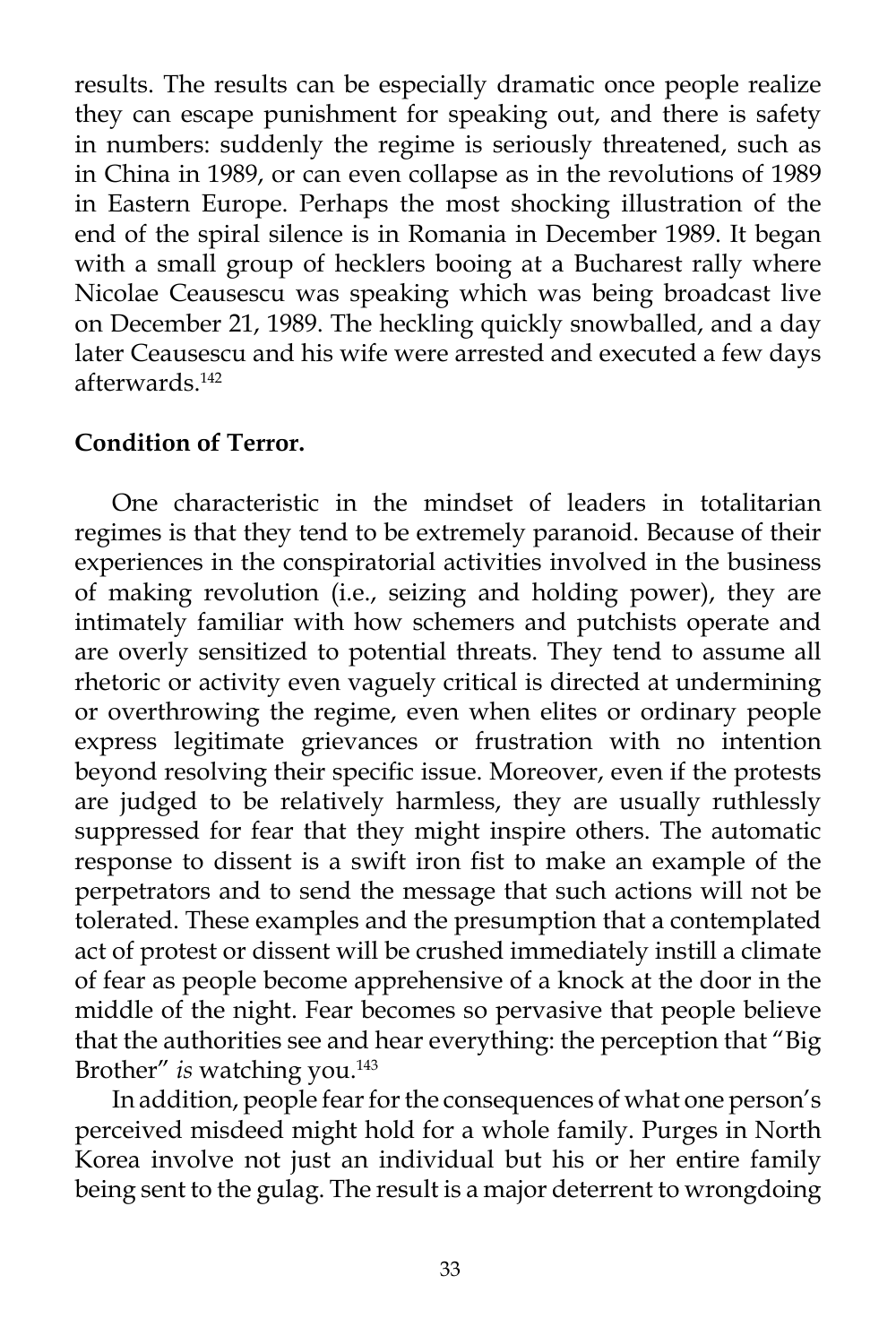because of the knowledge that the punishment will not just be inflicted on the individual but upon his/her extended family.<sup>144</sup> The climate of terror is instilled not just by the visible elements of the coercive apparatus—the public security bureau, the military, and the courts—but also by a fear of being informed on by a colleague, a friend, or even a loved one**.** 145

The climate of terror is still quite pervasive in 21st century North Korea, although it has weakened to the extent that it has not dissuaded hundreds of thousands from traveling to China and thousands from attempting to defect to South Korea via a third country (usually China). The motivations appear to be the harshness of economic conditions in the country of the past 2 decades or fear of continued persecution among those marked for life as troublemakers or unreliables. This is the primary reason given by Kang Chol Hwan for his defection as recounted in his memoirs, *The Aquariums of Pyongyang*. Kang knew that he was under surveillance and concluded that it was only a matter of time before he was rearrested and sent back to the gulag.

Nevertheless, the climate of fear in North Korea has weakened to the extent that bribery and corruption are all pervasive. Functionaries and officials readily accept bribes to dispense goods, issue documents, and tolerate travel without permits. And regime informants, border guards, and train conductors routinely accept bribes to look the other way.146 There are also reports that the punishment of one's entire family for the transgressions of one member may now be less draconian<sup>147</sup>

### **Centralized Economy.**

In a totalitarian state, the regime attempts to control most, if not all, economic activity. In communist variants of totalitarianism, central planning is deemed essential to ensure rapid and coordinated economic development. Normally this entails multiyear plans (usually in increments of 5 years). Central planners decide what is to be produced, the quantity, and the price. All major commodities and foodstuffs are allocated by the state. Most basic necessities and highly desirable goods, including food and consumer items tend to be rationed and distributed through a network of the regime. The result is that individuals come to depend on the regime for most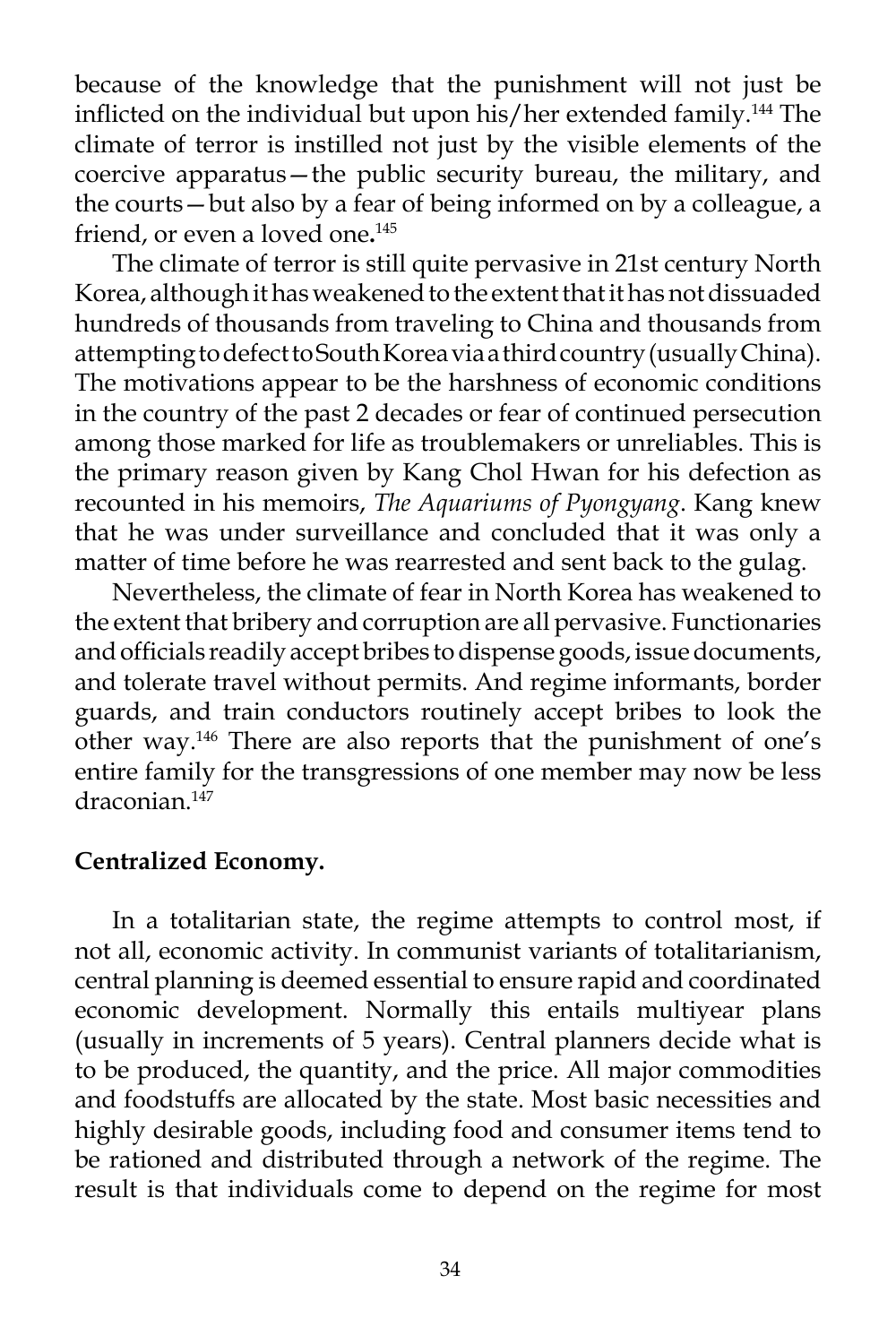daily necessities. Often the system does not provide enough goods to satisfy demand. An unpredictable supply of goods leads people to hoard items as a precaution. The Centrally Planned Economy (CPE) and the rational reaction of consumers virtually guarantee that demand will outstrip supply. Therefore economist Janos Kornai has dubbed the system "the shortage economy."<sup>148</sup> Because of the inefficiencies and bottlenecks inherent in the system, an informal or "second" economy (aka "black market") develops to satisfy people's wants. The result is corruption or what communist regimes tend to call "economic crimes."

A CPE emerged in North Korea in March 1946 with the establishment of an "economic planning bureau." Within 12 months (February 1947), a "National Economic Rehabilitation and Development" blueprint had been adopted.<sup>149</sup> In the era of Kim Il Sung, the CPE certainly was not perfect, but it did function reasonably well to the extent that North Korea enjoyed respectable economic growth, and DPRK citizens enjoyed a decent standard of living. By the 1960s, North Koreans actually may have had a better standard of living than their South Korean cousins. And the central planning bureaucrats in Pyongyang appear to have been more successful than their counterparts in other communist states at collectivizing agriculture without precipitating famine. The economic system, while it experienced increasing problems in the 1970s and 1980s, could count on loans and subsidized fuel and other assistance from fraternal socialist states to mitigate the impact of these.

By the 1990s, however, in the final years of Kim Il Sung's life, these loans and subsidies dried up, and Moscow and other capitals insisted that Pyongyang pay with hard currency for trade items. In the mid-1990s, as food situation became more desperate, people began to migrate in search of food. Hunger and malnourishment became starvation. The famine dramatically demonstrated the weakening of the regime: the breakdown of its food distribution system. In other words, the regime proved unable to ensure its populace was fed, and people had to adopt survival strategies by relying on their own initiative and ingenuity.150 However, food aid from overseas is depicted as a gift—the manifestation of a latter-day tribute system whereby Kim Jong Il receives offerings from afar as tokens of the esteemed and exalted status in which he is held in the world.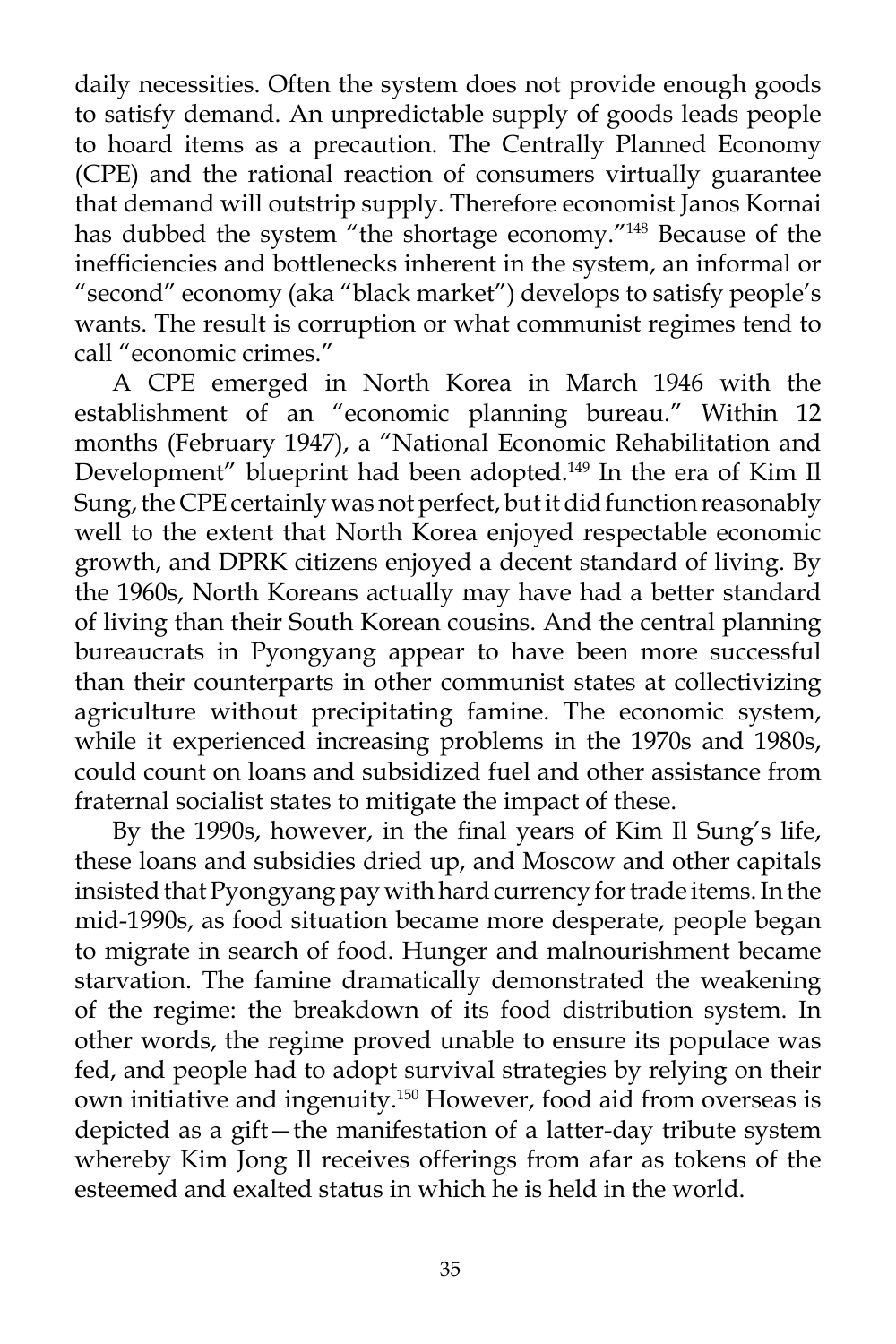What were the causes of the famine and how can one assess its impact? There is actually widespread consensus among experts about the causes. But, it is worthwhile to note that North Korean agriculture is quite impressive in a number of respects. First, collectivization was achieved in the late 1950s without triggering the kind of major famine that the same process did in places such as the former Soviet Union and China.<sup>151</sup> Moreover, North Korea is a highly urbanized and industrial country, with only approximately one-third of its populace being engaged in full-time agriculture.152

Having said this, the impact of the collapse of communism in Eastern Europe and the Soviet Union (1989-91) that resulted in the swift and sudden dismantlement of Pyongyang's economic support network made a major crisis in North Korean agriculture inevitable. The DPRK heavily relied on subsidized inputs, especially petroleum, to operate its entire economy. But the end of this support hit the agricultural sector especially hard. North Korea's agriculture suffers from many of the same systemic distortions and inefficiencies as other communist countries where the agrarian sector has been collectivized. The choice of crops and farming techniques is often not appropriate to the soil, topography, or climatic conditions. The results are poor yields, depleted soil, and serious land erosion. In addition, agriculture is "input intensive," requiring large amounts of fuel, fertilizer, and equipment to keep it functioning. Virtually all aspects are highly mechanized and depend on chemical fertilizer, and this requires a constant infusion of energy resources. Since North Korea is not an oil producer, it depends totally on imported petroleum to power tractors, irrigation pumps, and factories producing chemical fertilizer. Certainly coal is mined domestically and can be used for some of the DPRK's energy needs, but oil seems indispensable.<sup>153</sup>

The famine was exacerbated by severe weather and flooding, but the situation became chronic because the regime refused to institute systemic changes or reform. Instead, Pyongyang looked to foreign governments and nongovernment organizations (NGOs) to provide famine relief. Starting in 1995, the regime adopted an explicit aidbased strategy, and the following year a variety of NGOs were permitted to operate in the country. Significantly, for the most part, the regime took responsibility for distributing the aid through its own Public Distribution System (PDS).154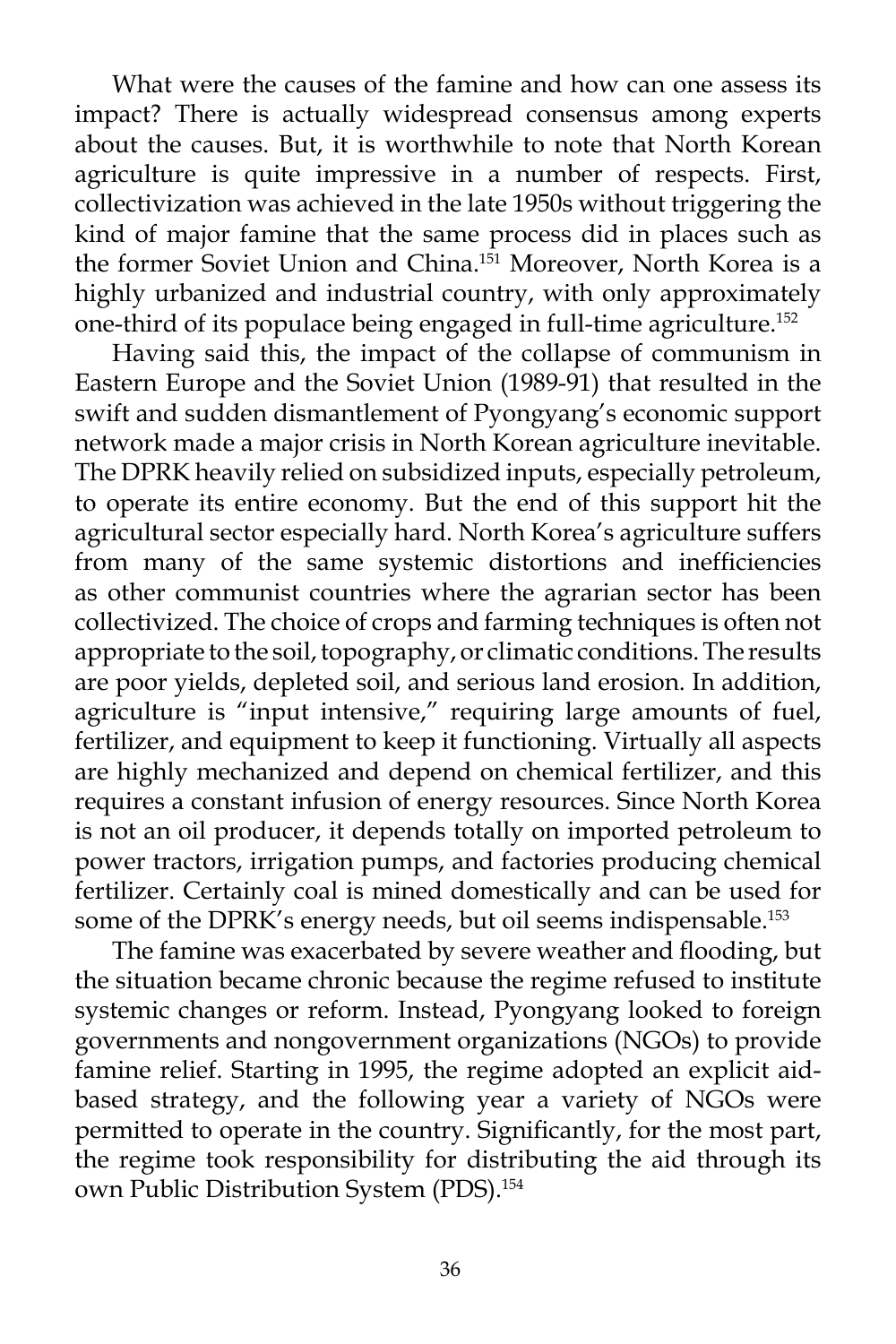But rumors of the complete and irreversible collapse of the regime appear to have been greatly exaggerated. In late 2005 Pyongyang appeared to be reactivating its PDS**.** <sup>155</sup> The famine appears to be ameliorated significantly although not completely resolved. But the regime insisted that the country has recovered from the famine, and there is no more need for food aid. They claimed that the country enjoyed a "bumper harvest." Thus, the regime announced that by the end of 2005 all foreign aid organizations must cease their food aid projects in the country. Instead the effort should be focused on development assistance.<sup>156</sup> But it is not clear whether all aid groups would be forced out, especially if they officially switch from food aid to development assistance.<sup>157</sup>

Why did the regime take this step? First, it is very likely that the regime wanted to reassert control over the country. Second, the regime wanted foreign aid workers out of the country. They are viewed as negative and possible dangerous influences on the people of North Korea. The regime wants to avoid the perception among the people that the country depends on foreign assistance.158 Third, the food situation has improved considerably although problems abound, including widespread malnutrition. According to United Nations (UN) estimates, 7 percent of North Koreans are still starving, and more than one-third of the populace is "chronically malnourished."159 The regime may be confident that agriculture is on the mend. Whether this is so, Pyongyang is now receiving considerable aid from China and South Korea, assistance that comes without many restrictions, or controls, or intrusive foreign personnel. This kind of hands-off aid from neighbors is much preferred to that provided by meddlesome Western NGOs and relief agencies.

To sum up, North Korea's CPE is still in place and functioning. While the famine has proved highly challenging to the regime, its performance and response are not so different to those of CPEs in other communist regimes. The distortions and inefficiencies could be compensated for and/or overlooked until the collapse of Soviet bloc aid in the late 1980s. This dealt a body blow to Pyongyang's economy generally, and in particular savaged its "input-intensive" agricultural sector. The response to the famine this triggered was not systemic reform or even serious introspection, but ad hoc efforts to mitigate the disaster through foreign aid and reform around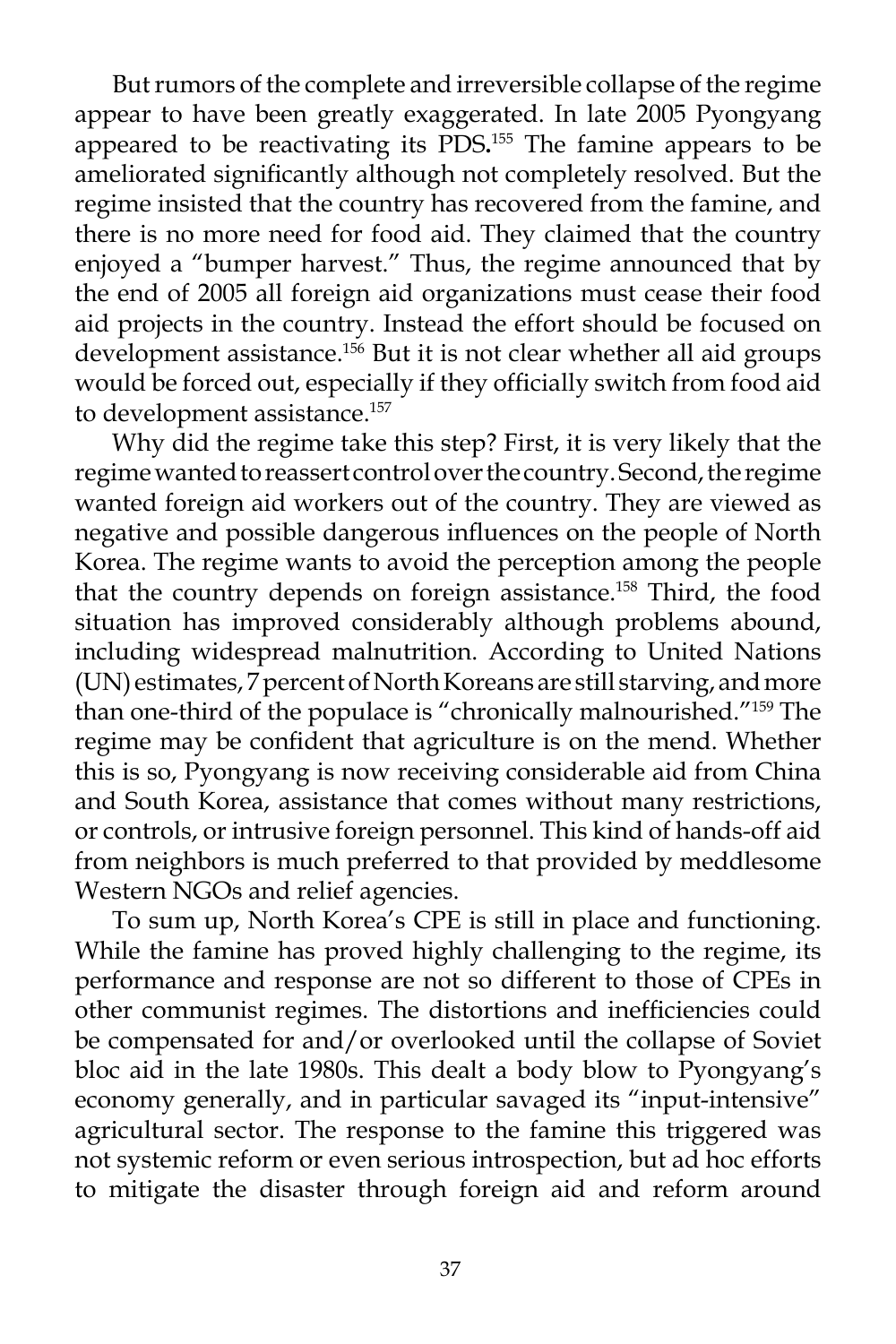the edges. The latter adaptations included tolerating private food markets and raising prices.**<sup>160</sup>**

### **CONCLUSION**

North Korea is an eroding totalitarian regime that has existed for approximately 4 decades. While totalitarianism is a powerful and intimidating system, it places tremendous strain on a state and a society—demanding constant activity and mobilization of personnel and exploitation of resources. The costs of maintaining heightened ideological indoctrination, an ever-vigilant coercive apparatus, and a large national defense organization are high and ultimately debilitating. To maintain these for decades results in fatigue and burnout.<sup>161</sup> Eventually leaders and followers reach a point where both are physically and mentally exhausted, and the country's infrastructure and resources become devastated. North Korea's elite and ordinary people appear to be approaching this point. But this fatigue and burnout does not appear to produce much in the way of protest or dissent, let alone revolt; most likely the majority of people in North Korea are simply too tired to do much more than focus their time and energy on providing the basic necessities for their families and a few of life's luxuries for special occasions.

While the regime is still ruled by an absolute dictator who leads a ruling party-military-state with a continued monopoly of the coercive apparatus, there has been some slippage in the first of these areas and other features have eroded noticeably. First, Kim Jong Il, although virtually an absolute dictator, appears to take into account the opinions of others the way his father did not. And ideology no longer appears to be so focused on transforming the state and society and more on the instrumental goals of economic recovery, development, and firming up regime power. While a condition of terror remains palpable, it is no longer all pervasive, and individuals are able to navigate or circumvent the system without fearing that they face dire consequences. As a result of the shift in ideology and alleviation of climate of terror, the regime has become "corrupted"—literally as bribery is rampant, and figuratively as the Leninist regime, what Ken Jowitt would characterize as "neo-traditionalist."162 Meanwhile, the Stalinist centrally planned economy has been eroded seriously, and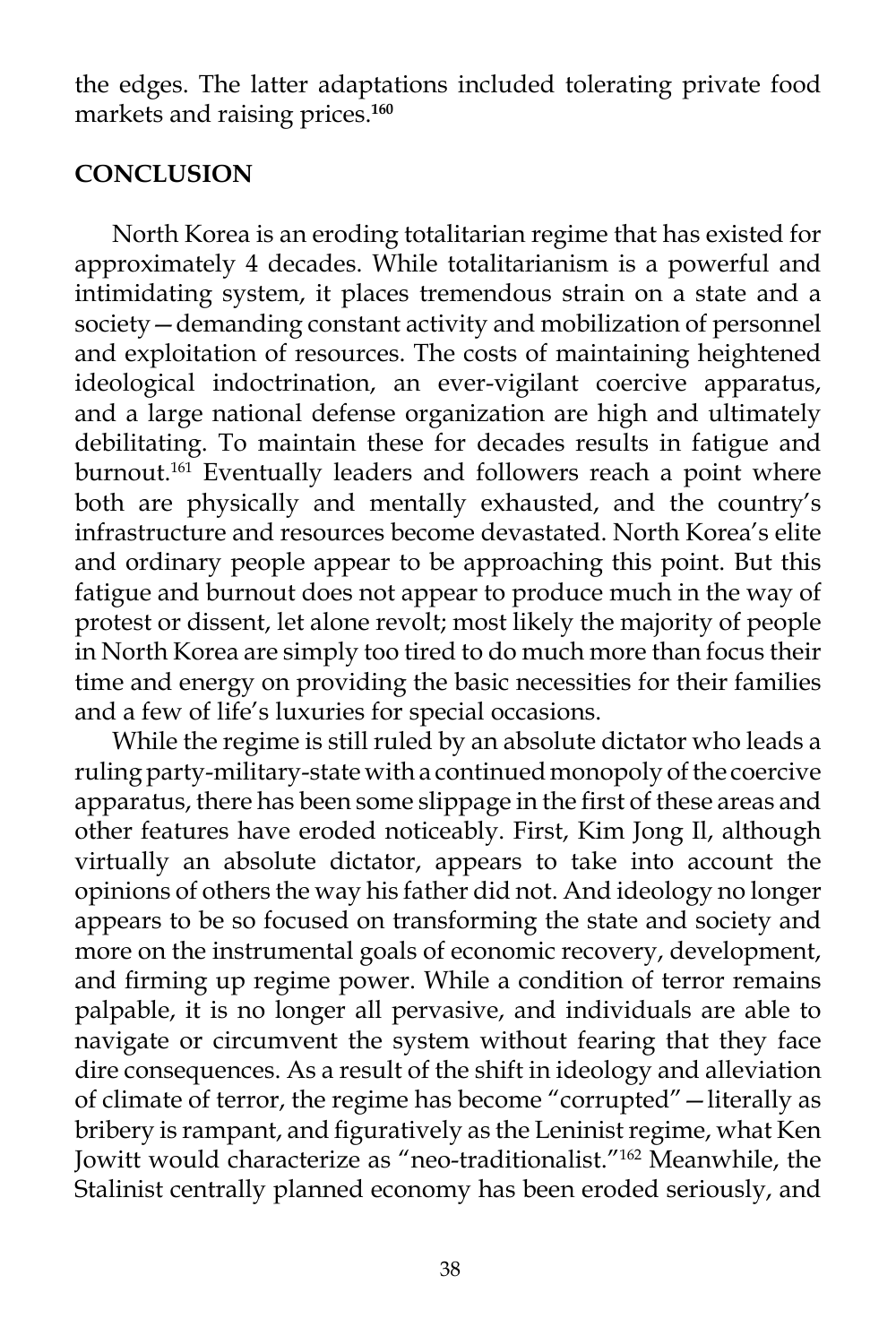the monopoly of mass communication has loosened significantly. The regime has attempted to repair the latter two elements, but it is not clear to what extent this will be successful.

The regime appears to be stable and not on the brink of collapse. While it is difficult to speculate about the longevity of North Korea as a political entity, it is more manageable to forecast the future of totalitarianism in the DPRK. Totalitarian regimes rarely endure longer than several decades and almost never survive the passing of the absolute dictator. In fact, Pyongyang is unique in that it is the only totalitarian regime to have weathered a leadership transition. Indeed, North Korea is the world's "longest lasting totalitarian regime, having spanned some 4 decades and surviving generational leadership succession."163 While Kim Jong Il's party-military-state faces numerous challenges, perhaps none is more daunting than the succession question. Kim probably has at most 10-15 years in which to pave the way for one of his offspring to succeed him. If he lives long enough, it is possible he could be successful. What is less likely is that totalitarianism could survive another leadership transition.

Perhaps the clearest indication of the status and fate of Pyongyang's totalitarian regime over the next 10 years or so will come in how the arrangements for the succession to Kim Jong Il are handled. Is there evidence that a particular individual is being groomed to succeed Kim? The answer appears to be "yes."<sup>164</sup> Some other key indicators to monitor are signs of dissent among elites and masses, especially fissures that might occur within the party or military. By carefully charting trends, observers can make it less likely that they will be caught off guard by the actions of North Korea's leader or changes in its political system.

#### **ENDNOTES**

1. This is what Selig S. Harrison seems to suggest, but the term is mine. See Harrison's *Korean Endgame: A Strategy for Unification and U.S. Disengagement,* Princeton, NJ: Princeton University Press, 2002.

2. See, for example, on currency counterfeiting: Bill Gertz, "U.S. Accuses North Korea of \$100 Bill Counterfeiting," *Washington Times*, October 12, 2005. The article highlights a U.S. Government investigation which concluded that the DPRK has engaged in the counterfeiting of U.S. currency for many years. See, for example on drug trafficking, a report by Raphael F. Perl, *Drug Trafficking and North Korea:*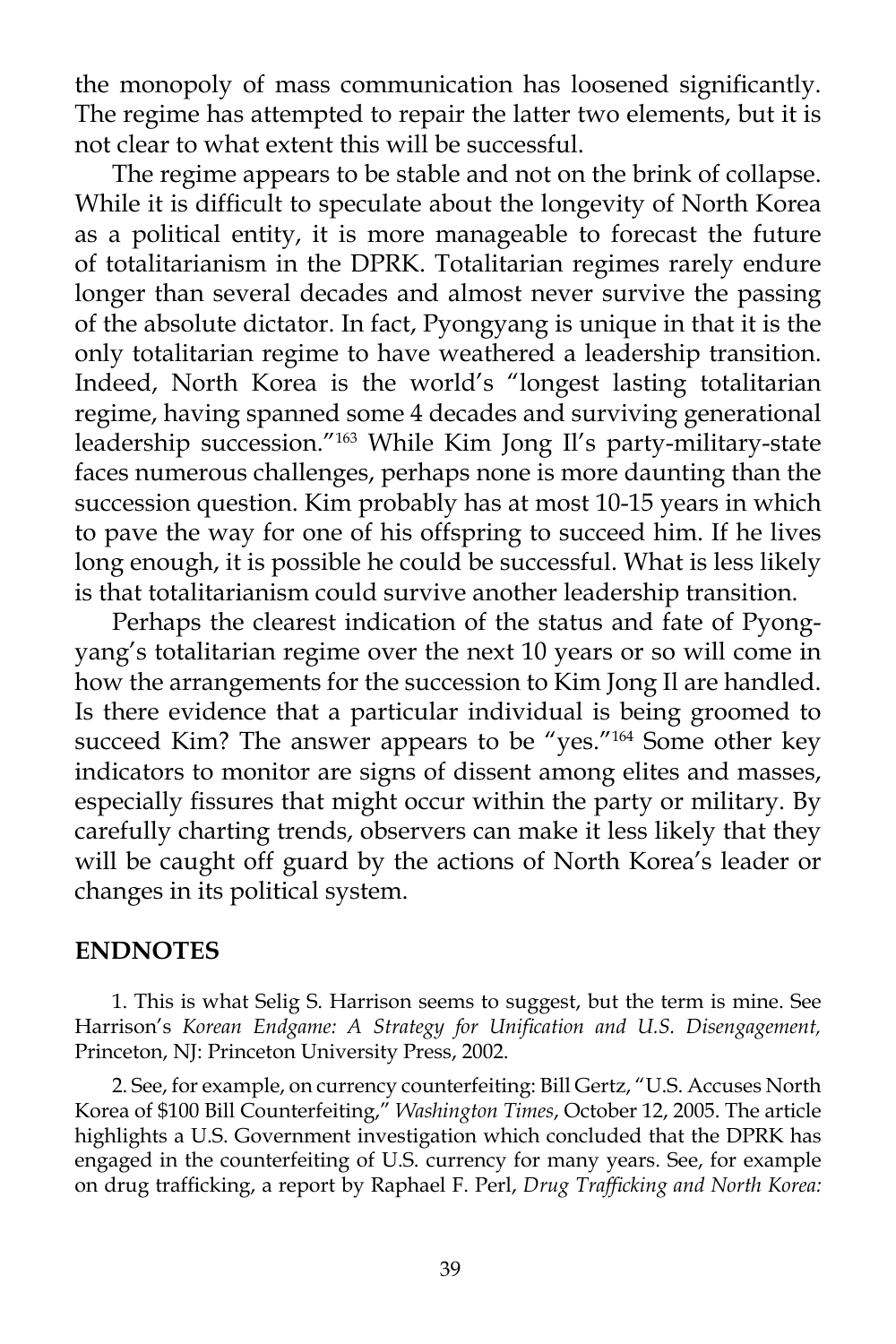*Issues for U.S. Policy*, Washington, DC: Congressional Research Service, December 5, 2003. For a disturbing big picture study of the spectrum of North Korean criminal activity, see David L. Asher, "The North Korean Criminal State, Its Ties to Organized Crime, and the Possibility of WMD Proliferation," posted November 15, 2005, on *www.nautilus.org/for a/security/0592Asher.html*.

3. Interestingly, an ethnic Korean nightclub worker who claimed to have entertained Kim Jong Il's eldest son, Kim Jong Nam, in Tokyo one night remarked that he reminded her of a "Yakuza godfather." See Bradley K. Martin, *Under the Loving Care of the Fatherly Leader: North Korea and Kim Dynasty*, New York: St. Martin's Press, 2004, p. 698.

4. Asher, "The North Korean Criminal State."

5. "'Corporatism' is an ambiguous term." On corporatism, see Douglas Chalmers, "Corporatism and Comparative Politics," in Howard J. Wiarda, ed., *New Directions in Comparative Politics*, Boulder, CO: Westview Press, 1985, pp. 56- 79 [the quote is from p. 57]; and Frederick B. Pike and Thomas Stritch, eds., *The New Corporatism: Social and Political Structures in the Iberian World*, South Bend, IN: University of Indiana Press, 1974. On applying the concept to North Korea, see Bruce Cumings, "The Corporate State in North Korea," in Hagen Koo, ed., *State and Society in Contemporary Korea*, Ithaca, NY: Cornell University Press, 1993, pp. 213-246; and Harrison, *Korean Endgame*, pp**.** 23-24.

6. As mentioned in endnote 1, the term "fragmented totalitarianism" is mine, not Harrison's. Conceptual confusion surrounds Harrison's depiction of North Korea's political system. On the one hand, he refers to it as an "Orwellian totalitarian regime" (pp. xvi, 5), while on the other, he argues there are "reform" and "Old Guard" factions (e.g., p. 25). This suggests a more diffuse distribution of power than that usually associated with totalitarianism. Thus, while the term "fragmented totalitarianism" seems contradictory, it seems the best way to capture how Harrison views the DPRK.

7. On the term as applied to post-Mao China, see Kenneth Lieberthal, *Governing China*, New York: W. W. Norton, 1995.

8. Martin, *Under the Loving Care of the Fatherly Leader*; Kongdan Oh and Ralph C. Hassig, *North Korea Through the Looking Glass*, Washington, DC: Brookings Institution Press, 2000, pp. 35-36, 38.

9. Andrew Scobell, "Making Sense of North Korea: Pyongyang and Comparative Communism," *Asian Security*, Vol. 1, No. 3, forthcoming Winter 2005, pp. 245-266.

10. As Bradley Martin notes: "Pyongyang-watchers who were not blinded by ideological sympathy had known all along . . . that Pyongyang gave full expression to the theory and practice of totalitarianism." See Martin, *Under the Loving Care of the Fatherly Leader*, p. 628. Joel S. Wit, Daniel B. Poneman, and Robert L. Gallucci also characterize the system thus. See their *Going Critical: The First North Korean Nuclear Crisis*, Washington, DC: Brookings Institution Press, 2004, p. 381. For analysts who adopt the totalitarian framework, see Robert Scalapino and Chong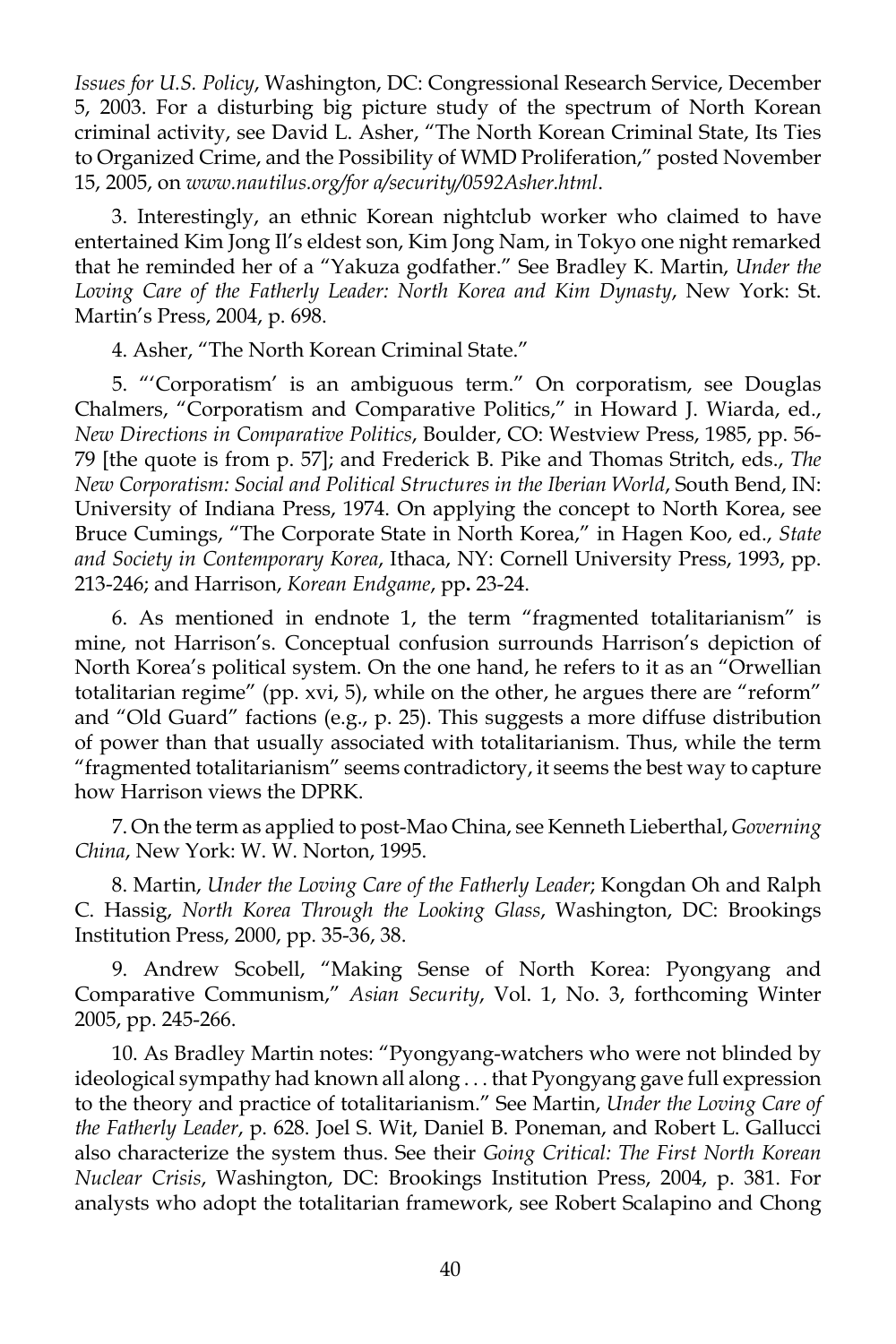Sik Lee, eds., *Communism in Korea*, 2 vols., Berkeley and Los Angeles, University of California Press, 1972; Helen Louise Hunter, *Kim Il Sung's North Korea*, New York: Praeger, 1999; and Oh and Hassig, *North Korea Through the Looking Glass*.

11. Carl Friedrich and Zibigniew Brzezinski, *Totalitarian Dictatorship and Autocracy*, Cambridge, MA: Harvard University Pres, 1956.

12. Scholars often overlook the "militarized nature of [communist] . . . regimes." Scobell, "Making Sense of North Korea," p. 6.

13. *Ibid*., p. 7.

14. For more discussion of post-totalitarianism, see *Ibid*., pp. 2-3; and Juan J. Linz, *Totalitarian and Authoritarian Regimes*, Boulder, CO: Lynne Rienner, 2000; originally published in 1975 in Fred I. Greenstein and Nelson W. Polsby, eds., *The Handbook of Political Science*, Vol. 8, Reading, MA: Addison-Wesley, 1975.

15. Richard Lowenthal, "Development Vs. Utopia in Communist Policy," in Chalmers Johnson, ed., *Change in Communist Systems*, Stanford, CA: Stanford University Press, 1970, pp. 33-116.

16. Andrei Lankov, "North Korean Refugees in Northeast China," *Asian Survey*, Vol. XLIV, No. 6, November/December 2004, pp. 856-873.

17. For some of the speculation, see James Brooke, "Where Kim's Portrait Hung in Pyongyang, A Baffling Blankness," *New York Times* (Washington edition), November 18, 2004; Anthony Faiola and Sachiko Sakamaki, "Missing Homages Spur Rumors on N. Korean Deified Leader May Be Shedding Cult Status," *Washington Post*, November 19, 2004; Jasper Becker, "Shifting Signs in North Korea: Kim Jong Il Dials Back Personality Cult as Protest Activities Pick Up," *Christian Science Monitor* December 1, 2004.

18. See the analyst quoted in James Brooke, "Japanese Officials Warn of Fissures in North Korea," *New York Times* (Washington edition), November 22, 2004.

19. Madeleine Albright with Bill Woodward, *Madam Secretary*, New York: Miramax Books, 2003, p. 465.

20. Cited in Oh and Hassig, *North Korea*, p. 91.

21. Some defector accounts suggest otherwise. For example, some suggest conflicts or at least tensions between father and son during at least the elder Kim's final years. See, for example, Martin, *Under the Loving Care of the Fatherly Leader*, pp. 505-507.

22. Dae-Sook Suh, *Kim Il-Sung: The North Korean Leader*, 2nd ed., New York: Columbia University Press, n.d., p. xiv.

23. On showing filial respect, see Michael Breen, *Kim Jong Il: North Korea's Dear Leader*, Singapore: John Wiley and Sons, 2004, p. 46. Others researchers argue that his limited public appearances stem from shyness and "awkwardness around people." Oh and Hassig, *North Korea*, pp. 90, 93-94.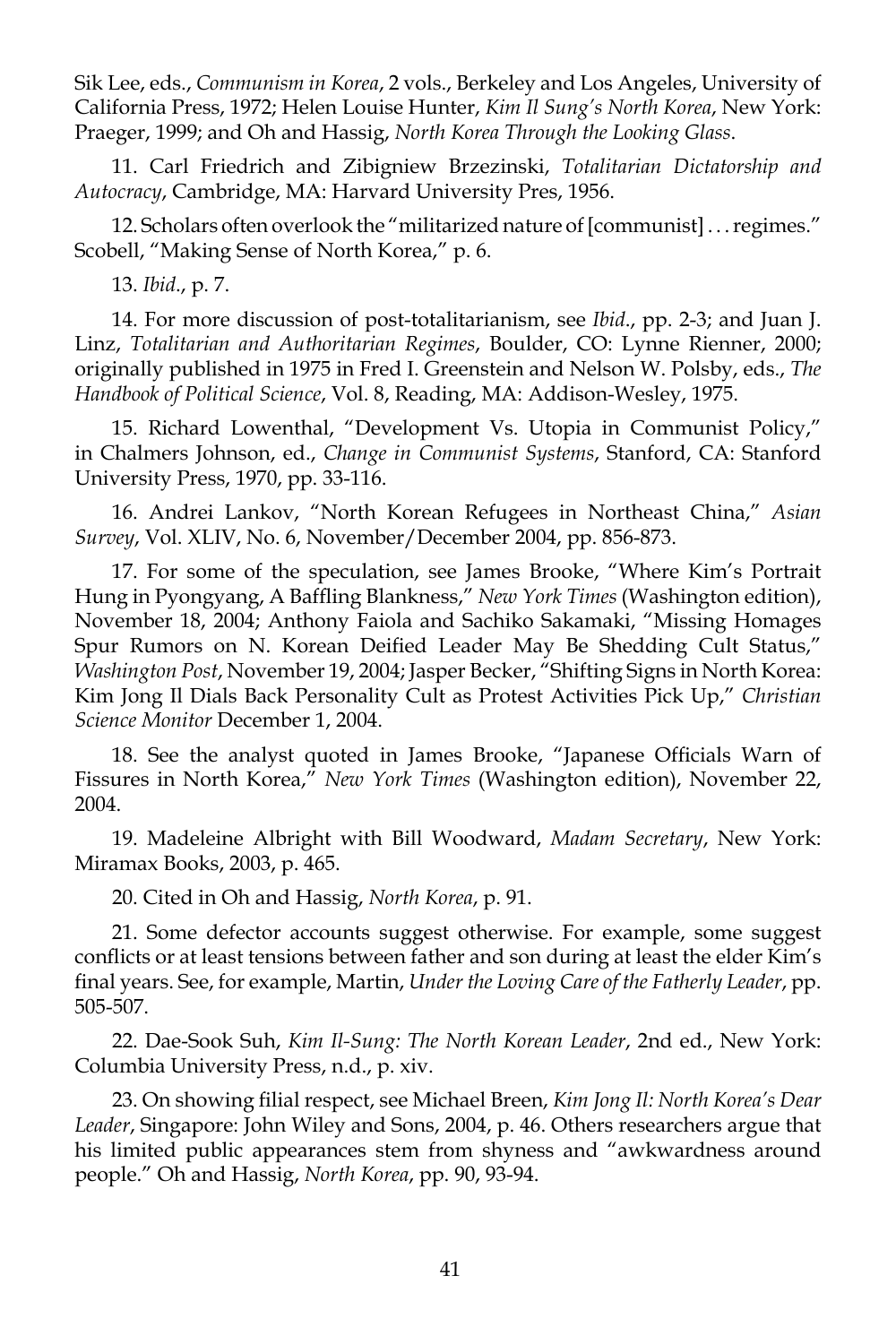24. The successor's dilemma proved the undoing of at least three anointed successors to Mao Zedong: Liu Shaoqi, Lin Biao, and Deng Xiaoping; and two anointed successors to Deng Xiaoping: Hu Yaobang and Zhao Ziyang. A similar dynamic played out with Hu Jintao's succession to Jiang Zemin, but Hu, like Jiang before him, proved more adept than the above named aspirants at surmounting the successor's dilemma. For discussion of this dilemma as it relates to Hu Jintao, see Murray Scot Tanner, "Hu Jintao as China's Emerging National Security Leader," in Andrew Scobell and Larry Wortzel, eds., *Civil-Military Change in China*: *Elites, Institutes, and Ideas After the 16th Party Congress*, Carlisle Barracks, PA: U.S. Army War College, Strategic Studies Institute, 2004, pp. 50-51.

25. Suh, *Kim Il-Sung,* p. xv.

26. Breen, *Kim Jong Il*, p. 12.

27. Peter Maass, "The Last Emperor," *New York Times Magazine*, October 19, 2003, pp. 38-47, 60-61, 128-130. For another recent analysis of Kim Jong Il, see Jerrold M. Post, *Leaders and Their Followers in a Dangerous World,* Ithaca, New York: Cornell University Press, 2004, chapter 12.

28. Albright, with Woodward, *Madam Secretary*, pp. 462, 467.

29. For a more detailed analysis of North Korean intentions, see Andrew Scobell, *North Korea's Strategic Intentions*, Carlisle Barracks, PA: U.S. Army War College, Strategic Studies Institute, July 2005.

30. Albright, with Woodward, *Madam Secretary*, p. 465.

31. Andrew Scobell, "North Korea on the Brink: Breakdown or Breakthrough?" in Carolyn Pumphrey, ed., *The Rise of China in Asia*, Carlisle Barracks, PA: U.S. Army War College, Strategic Studies Institute, 2001, p. 213; Breen, *Kim Jong Il*, pp. 45-46l; Martin, *Under the Loving Care of the Fatherly Leader*, pp. 648-649.

32. A North Korean defector, former diplomat Ko Young Hwan, while being dismissive of Kim's abilities in many areas, grudgingly acknowledges that he "has some talent in culture and the arts." Martin, *Under the Loving Care of the Fatherly Leader*, p. 510. A South Korean newspaper publisher who dined with Kim for 4 hours in August 2000 described him as "acting more like a Broadway producer with a smash hit on this hands than a dictator running a repressive and impoverished regime." Maass, "The Last Emperor," p. 41.

33. For an account of his movie making activities, see Martin, *Under the Loving Care of the Fatherly Leader*, chapter 13. This chapter also discusses Kim's involvement in musical and theatrical extravaganzas.

34. On his collection of movies, see *Ibid*., p. 331.

35. Albright, with Woodward, *Madam Secretary*, p. 466-67.

36. Maass, "The Last Emperor."

37. Martin, *Under the Loving Care of the Fatherly Leader*, p. 222.

38. Maass, "The Last Emperor," p. 38.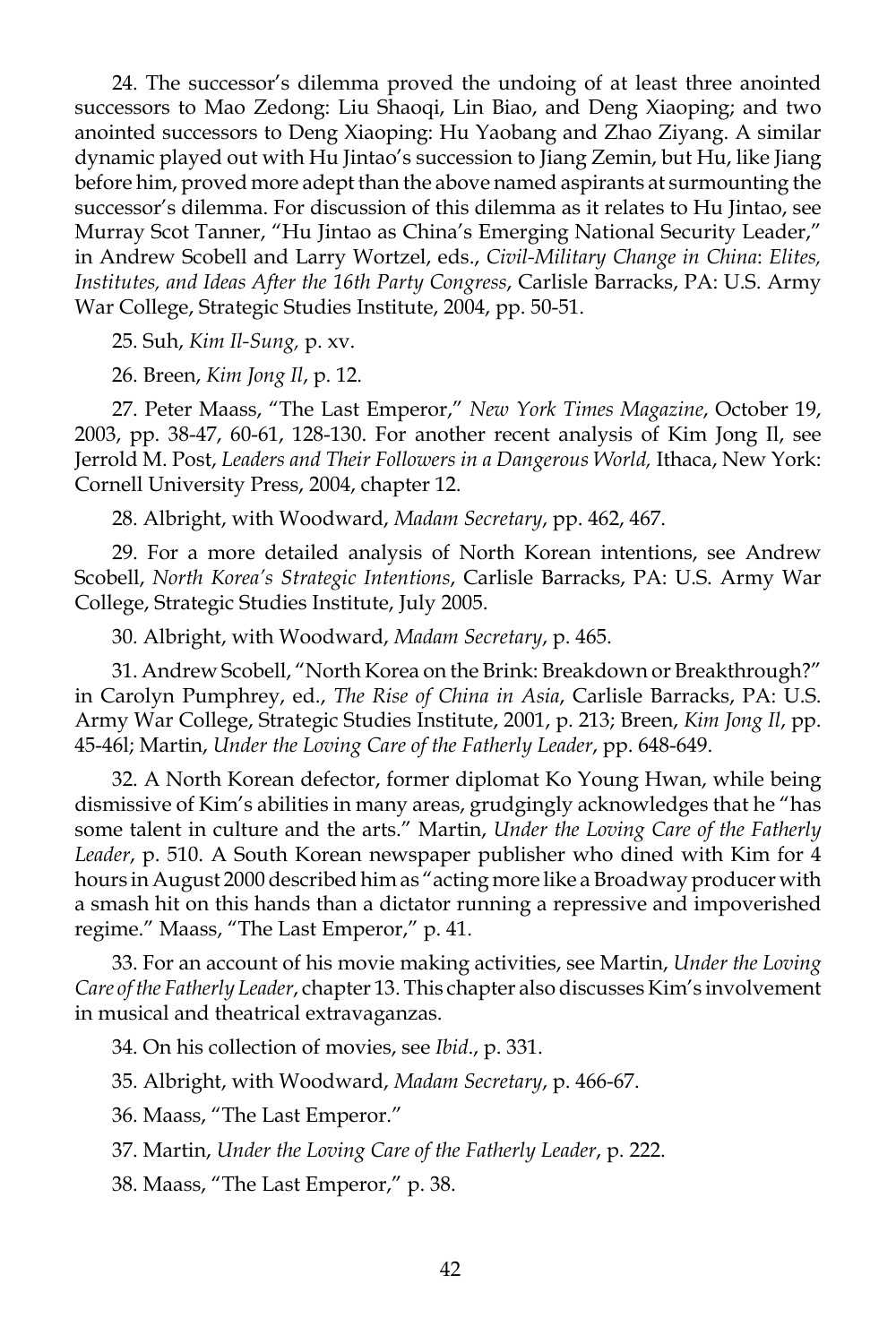39. Lewis L. Gould, *The Modern American Presidency*, Lawrence, KS: University Press of Kansas, 2003, pp. 179-190.

40. See, for example, Robert A. Strong, *Working in the World: Jimmy Carter and the Making of American Foreign Policy*, Baton Rouge, LA: Louisiana State University Press, 2000, p. 264. Strong argues that this depiction is unfair, and that Carter's real failing was an "unwillingness to prioritize." *Ibid*., p. 265. Another scholar contends "Carter envisioned a system where only the president would know the larger picture, and he would make the ultimate decision. In practice that meant that issues large and small flowed toward the Oval Office. The most celebrated case was the degree of Carter's personal involvement over who was allowed to use the White House tennis courts." Gould, *The Modern American Presidency*, p. 184.

41. Gould, *The Modern American Presidency*, pp. 180, 182.

42. Oh and Hassig, *North Korea*, p. 98.

43. Potemkin villages were, purportedly, the facades of model villages built at the order of Russian minister Grigori Aleksandrovich Potemkin to impress Empress Catherine II when she visited Crimea in the late 18th century. A Potemkin village has come to refer to an idyllic construct desired to impress and deceive a visiting dignitary or dignitaries and thus hide a reality that is far from idyllic. Some have suggested that the origins of the term may itself be a kind of "Potemkin" myth and that the Russian minister has gotten an undeserved bad rap.

44. On Mao's experiences with Potemkin villages, see Li Zhisui, *The Private Life of Chairman Mao*, New York: Random House, 1994. On speculation about Kim Il Sung and Potemkin villages, see Martin, *Under the Loving Care of the Fatherly Leader*, pp. 499, 518-519. See also the story of Kim Il Sung related in *ibid*., p. 503.

45. Oh and Hassig, *North Korea*, pp. 127-133.

46. Martin, *Under the Loving Care of the Fatherly Leader*, pp. 2, and 715, footnote 1. See also Hunter, *Kim Il-sung's North Korea*, chapter 14.

47. "North Korea's Potemkin hospital," *The Economist*, September 12, 1992, p. 37.

48. Oh and Hassig, *North Korea*, p. 192. Of course, the concept was conceived by Herbert Simon.

49. On the extent of his trips prior to 2000, see Oh and Hassig, *North Korea*, pp. 90-91. It is also rumored that Kim spent some time at a military academy in East Germany, but this has not been confirmed.

50. Konstantin Pulikovsky, *Vostochnii Ekspress: Po Rossiis Kim Chen Ilom* [*Orient Express: Across Russia with Kim Jong Il*] Moscow: Gorodets, 2002. The volume was published in Russian. For a synopsis in English, see James Brooke, "A Telling North Korean Journey: Russian Envoy Writes of Riding the Rails with Kim Jong Il," *New York Times* (Washington edition), December 3, 2002.

51. Martin, *Under the Loving Care of the Fatherly Leader*, pp. 319, 649.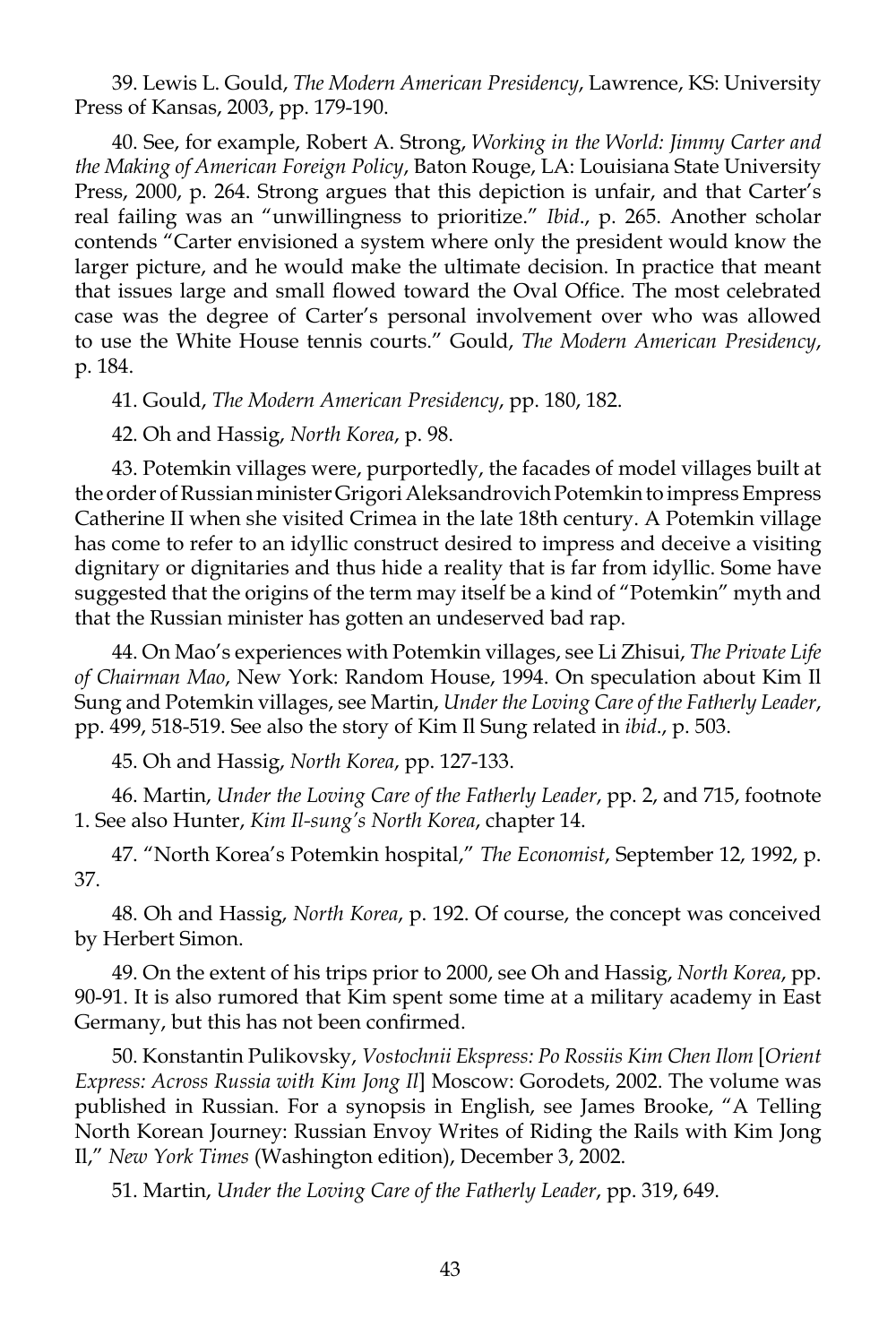52. On movies as an important source of information about foreign countries, see *ibid*., p. 331.

53. Oh and Hassig, "The New North Korea," in Hassig and Oh, *Korea Briefing*, p. 84.

54. Martin, *Under the Loving Care of the Fatherly Leader*, p. 650.

55. I am indebted to Colonel Dwight Raymond for this important point.

56. Martin, *Under the Loving Care of the Fatherly Leader*, p. 678.

57. *Ibid*., p. 284.

58. This point is also made by Maass. See "The Last Emperor," 46-47.

59. Oh and Hassig, *North Korea*, p. 97.

60. For the time being, let us leave aside the question of whether North Korea will, indeed, give up its nuclear program as it has pledged to do in Beijing in the Six Party Talks statement of principles in September 2005. This writer believes that it is extremely unlikely that Pyongyang will give it up. See Andrew Scobell and Michael Chambers, "The Fallout of a Nuclear North Korea," *Current History*, Vol. 104, No. 683, September 2005, pp. 289-294.

61. Jerold Post appears to believe that the disorder might prove fatal to Kim. See Post, *Leaders and Their Followers in a Dangerous World*, pp. 255-256.

62. For one informed journalistic account of Kim Jong Il, see Breen, *Kim Jong Il*.

63. For example, Martin, *Under the Loving Care of the Fatherly Leader*, p. 220.

64. Cited in *ibid*., p. 684. The title of the article was "The Korean Revolution Carried Out From the Son's Generation to the Grandson's Generation."

65. *Ibid*., p. 679.

66. Oh and Hassig, *North Korea*, pp. 35-36.

67. Scobell, "Making Sense of North Korea," pp. 3, 15-16.

68. For some informed speculation on this issue, see Joo Sang-min, "N. Korea Not Prepared to Announce Successor: Experts," Yonhap News Agency, October 7, 2005; and Martin, *Under the Loving Care of the Fatherly Leader*, Chapter 37.

69. This is according to a story carried in the South Korean newspaper, *Joong Ang Ilbo* (internet version), Seoul, November 25, 2005.

70. Charles K. Armstrong, *The North Korean Revolution, 1945-1950*, Ithaca, NY: Cornell University Press, 2003, p. 108. See also Lee, *Korean Workers' Party*, p. 79. The precise origins and evolution of the Korean communist movement are rather complicated. For a detailed history and analysis, see Scalapino and Lee, *Communism in Korea*; and Chong-Sik Lee, *The Korean Workers' Party: A Short History*.

71. Merle Fainsod and Jerry F. Hough, *How the Soviet Union is Governed*, Cambridge, MA: Harvard University Press, 1979, pp. 144-146, ff.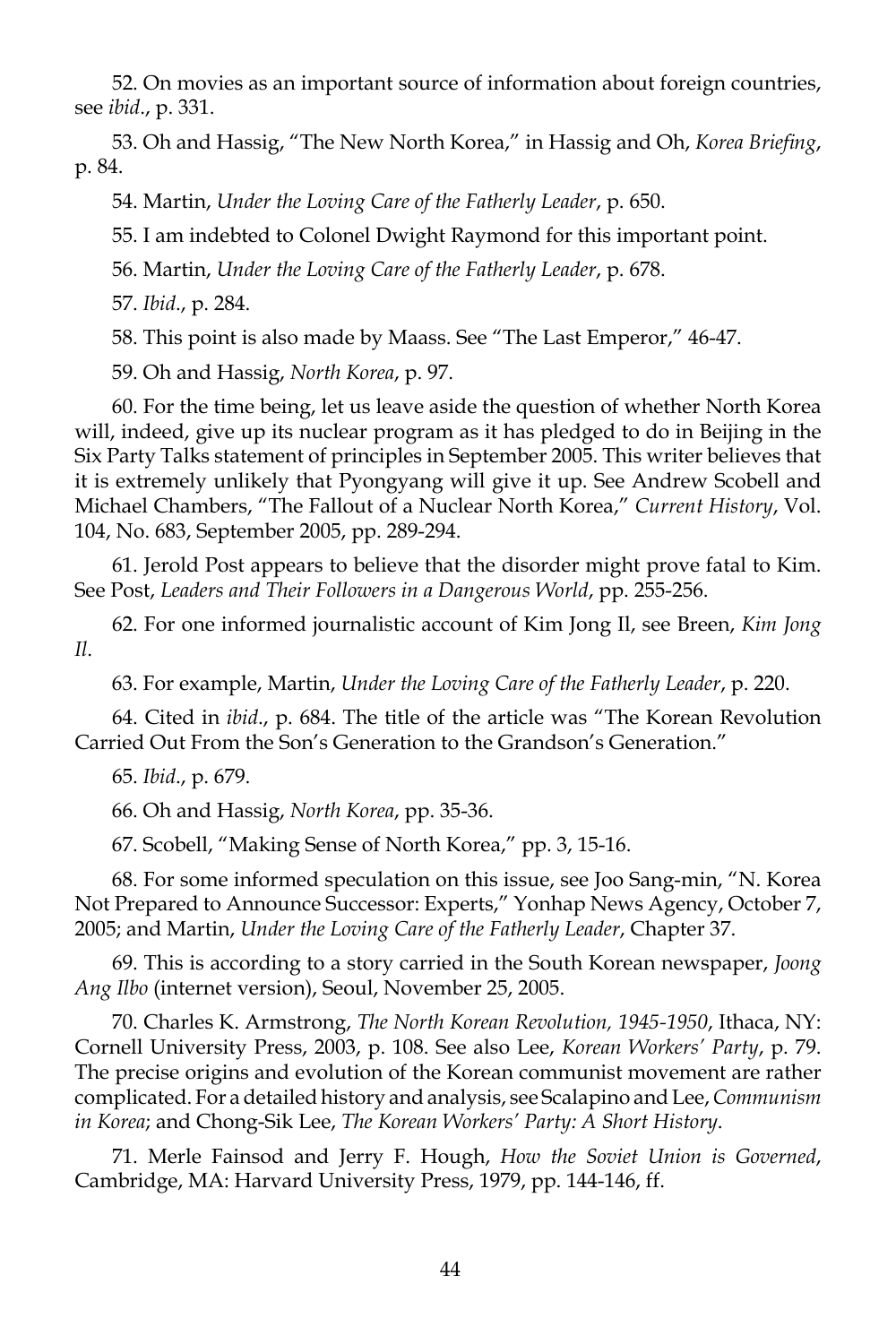72. There is disagreement regarding the degree of Soviet control and domination of the Korean communist regime that the Red Army installed. One recent study by Andrei Lankov argues Soviet control was very strong, while another recent study by Charles Armstrong argues that the new regime actually was permitted considerable autonomy. For the fomer interpretation, see Lankov, *From Stalin to Kim Il Sung: The Formation of North Korea, 1945-1960*, New Brunswick, NJ: Rutgers University Press, 2002; for the latter interpretation, see Armstrong, *The North Korean Revolution*, chapter 2.

73. Suh, *Kim Il-Sung,* pp. 102, 107, and 356, note 1. The quote is from note 1 on p. 356.

74. Contrary to popular belief, Kim does not appear to have been handpicked and groomed by the Soviet Union. On this point, Lankov and Armstrong agree. Indeed, Lankov claims Kim became the top leader "almost by accident." Lankov, *From Stalin to Kim Il Sung*, p. 59. See also Armstrong, *The North Korean Revolution*, pp. 39, 55.

75. On Chinese assistance in the lead up to the Korean War, see Chen Jian, *China's Road to the Korean War: The Making of the Sino-American Confrontation,* New York: Columbia University Press, 1994.

76. Kim's biographer concludes that his partisan band comprised no more 300 fighters at most. Suh, *Kim Il-Sung,* p. 38.

77. *Ibid*.*,* pp. 130-134.

78. *Ibid*.*,* pp. 123-126.

79. *Ibid*.*,* pp. 150-154.

80. *Ibid*.*,* p. 168.

81. ". . . [D]espite the high degree of Soviet influence and support in constructing a communist-oriented regime in their zone of occupation, communism in North Korea almost immediately became 'indigenized,' and the distinctive Korean elements of the North Korean system were evident from the very beginning of the regime." Armstrong, *The North Korean Revolution,* pp. 3-4.

82. Adrian Buzo, *The Guerilla Dynasty: Politics and Leadership in North Korea*, Boulder, CO: Westview Press, 1999, p. 31, Table 2.1.

83. Buzo asserts "[T]he chief motive for convening the congress was to publicly confer high Party office on Kim Jong Il." *Ibid*., p. 111.

84. Suh, *Kim Il-Sung,* Chapter 15.

85. On the former, see *ibid*.*,* Chapter 11.

86. On dissent generally, see Oh and Hassig, *North Korea*, pp. 145-147. On specific reports of leaflets, posters, and talk, see "Dissident Leaflets Are Reported Scattered in North Korea," *New York Times* (national edition), August 24, 1994; Shim Jae Hoon, "North Korea: A Crack in the Wall," *Far Eastern Economic Review*, April 29, 1999, p. 11; and an Associated Press report dated January 19, 2005.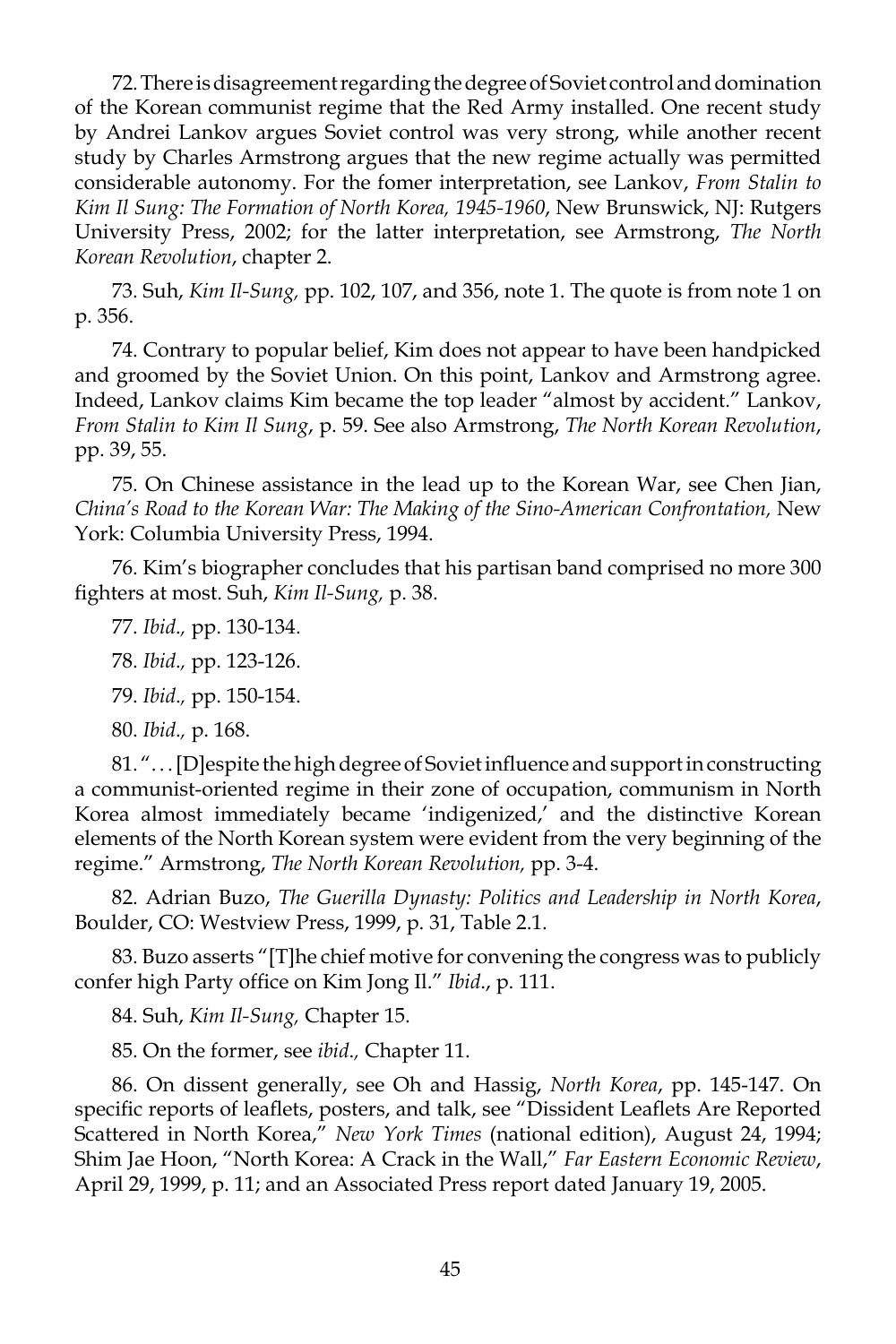87. Kelly Koh and Glenn Baek, "North Korean Defectors: A Window into a Reunified Korea," in Kongdan Oh and Ralph C. Hassig, *Korea Briefing, 2000-2001: First Steps Toward Reconciliation and Reunification*, Armonk, NY: M. E. Sharpe, 2002, pp. 205-225. The statistics come from Figure 1b on p. 210.

88. Martin, *Under the Loving Care of the Fatherly Leader*, p. 539.

89. Andrei Lankov, "North Korea: Amnesty for the Kims and Their Kith," *International Herald Tribune*, January 11, 2005.

90. Selig Harrison, *Endgame in Korea*, Princeton University Press, 2002, p. 25 ff.

91. Daniel A. Pinkston, "Domestic Politics and Stakeholders in the North Korean Missile Development Program," *Nonproliferation Review*, Vol. 10, Summer 2003, pp. 51-65.

92. I wish to thank Captain John Sanford for pointing out this possibility.

93. Albright, with Woodward, *Madam Secretary*, p. 465.

94. Buzo, *The Guerilla Dynasty*, p. 56.

95. See the classic study by Albert O. Hirschmann, *Exit, Voice, Loyalty: Responses to Decline in Firms, Organizations, and States,* Cambridge, MA: Harvard University Press, 1970.

96. Maass, "The Last Emperor," p. 129.

97. See Armstrong, *The North Korean Revolution*, p. 207.

98. See Armstrong, *The North Korean Revolution*, chapter 7. "Regime of Surveillance" is the title of the chapter.

99. Armstrong, *The North Korean Revolution*, p. 208.

100. Oh and Hassig, *North Korea*, p. 191.

101. *Ibid*., p. 88. Of course, the culture of gift giving is an important part of Kim Jong Il's power relations with all members of the elite. Martin, *Under the Loving Care of the Fatherly Leader*, pp. 275-276.

102. Martin, *Under the Loving Care of the Fatherly Leader*, p. 547.

103. Oh and Hassig, *North Korea*, pp. 119-120.

104. Scalapino and Lee, *Communism in Korea*, 1:375.

105. See Armstrong, *The North Korean Revolution*, chapter 3.

106. On the 1950s and 1960s, see Suh, *Kim Il-sung*, chapter 9.

107. James Brooke, "City Workers Sent to N. Korean Farms," *International Herald Tribune*, June 2, 2005. Of course, this is nothing unusual in North Korea or for other communist regimes. Pyongyang has done this in previous years, and it remains common practice in Cuba and was standard operating procedure in the former Soviet Union.

108. Hunter, *Kim Il-Sung's North Korea*, p. 46.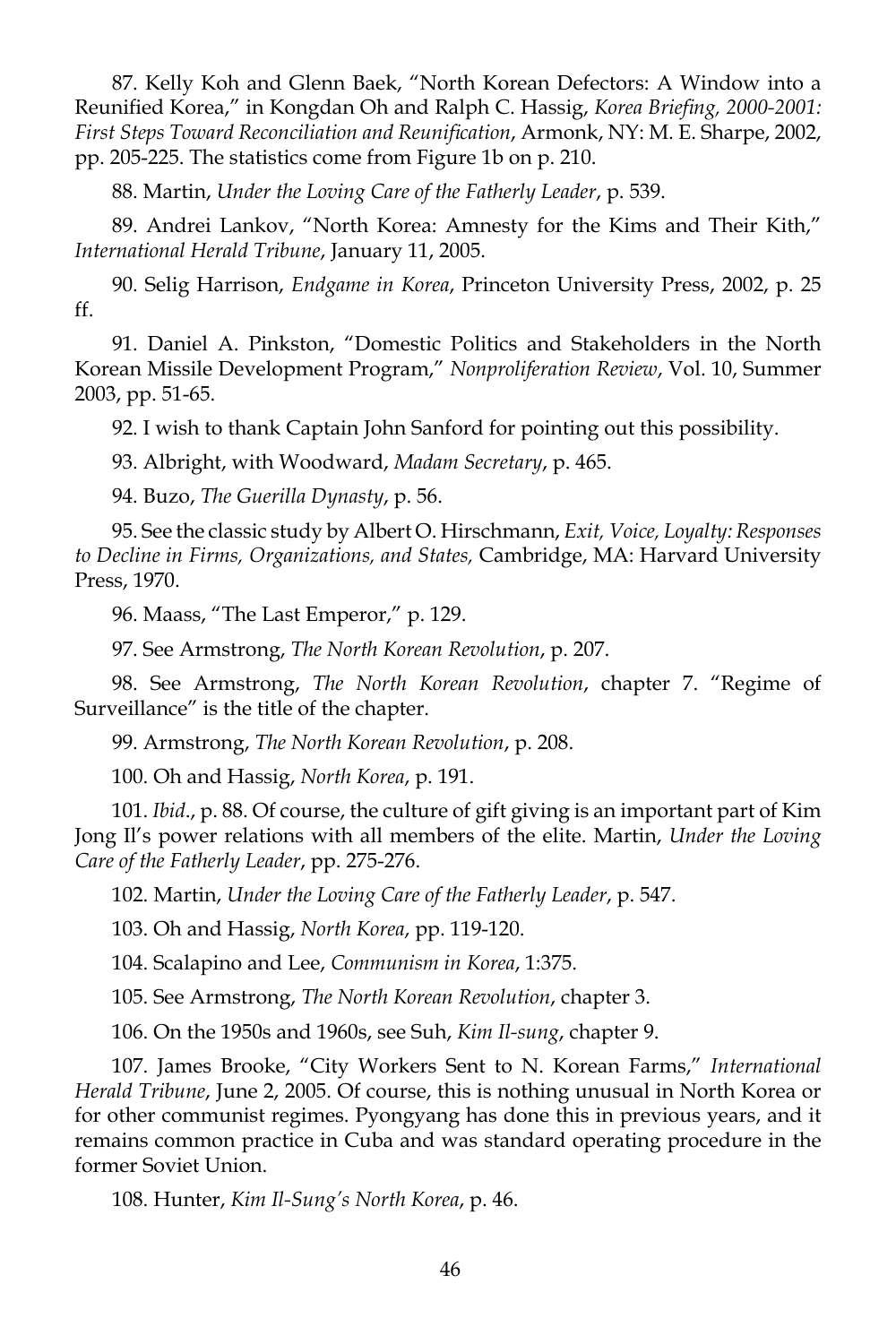109. *Ibid*., chapters 5, 6, and 10. On the length of military service reaching 10 years (or more), see Oh and Hassig, *North Korea*, p. 123.

110. Armstrong, *The North Korean Revolution*, pp. 72-73. See also Hunter, *Kim Il-sung's North Korea*, chapter 1.

111. This is at the core of what Scott Snyder contends are the "key themes" of the "psychological character" of Kim Il Sung and hence of North Korea's leaders. See his *Negotiating on the Edge: North Korean Negotiating Behavior*, Washington, DC: United States Institute of Peace, 1999, p. 22.

112. Armstrong, *The North Korean Revolution*, p. 27.

113. Buzo, *The Guerilla Dynasty*.

114. Armstrong, *The North Korean Revolution*, p. 36. Even Selig Harrison agrees on this point. See *Korean Endgame*, chapter 2.

115. The word "neo-traditionalist" is used by Armstrong in relation to North Korea's strict social stratification. See his *The North Korean Revolution*, p. 73.

116. As Armstrong notes, the DPRK reinforces potent aspects of "traditional Korea politics and culture" especially Confucianism. *Ibid*., p. 6.

117. Tong Kim, "You Say Okjeryok, I Say Deterrent: No Wonder We Don't Agree," *Washington Post*, September 25, 2005. Specifically, Kim suggests that Kim Jong Il might not just be spouting propaganda when he says denuclearizing the peninsula was his father's "fervent wish."

118. A perusal of Kim Il Sung's official multivolume memoirs makes this clear. At least six volumes of his memoirs have been ghost written and published in English the 1990s. See Kim Il Sung, *With the Century*, 6 volumes, Pyongyang: Foreign Languages Publishing House, 1992-95.

119. Breen dubs it "the mother of all personality cults." See his *Kim Jong Il: North Korea's Dear Leader*, p. 5. See also Hunter, *Kim Il-sung's North Korea*, chapter 2.

120. Hunter, *Kim Il-Sung's North Korea*, p. 25.

121. See, for example, Oh and Hassig, *North Korea*, p. 100.

122. Adrian Buzo labels the regime a "Kimist System," while Stephen Bradner dubs it the "Kim Family Regime." For the former, see Buzo, *The Guerilla Dynasty*; for the latter, see Stephen Bradner, "North Korea's Strategy," in Henry D. Sokolski, ed., *Planning for a Peaceful Korea*, Carlisle Barracks, PA: U.S. Army War College, Strategic Studies Institute, 2001, pp. 23-82.

123. Albright, with Woodward, *Madam Secretary*, p. 464.

124. I am indebted to Colonel Dwight Raymond for this possible explanation.

125. Cumings, "The Corporate State in North Korea," pp. 213, 214. Coincidentally, a 2005 British documentary on North Korea is titled "A State of Mind." For a review, see Dana Stevens, "North Korea as Glimpsed Through a Spectacle," *New York Times (*Washington edition), August 10, 2005.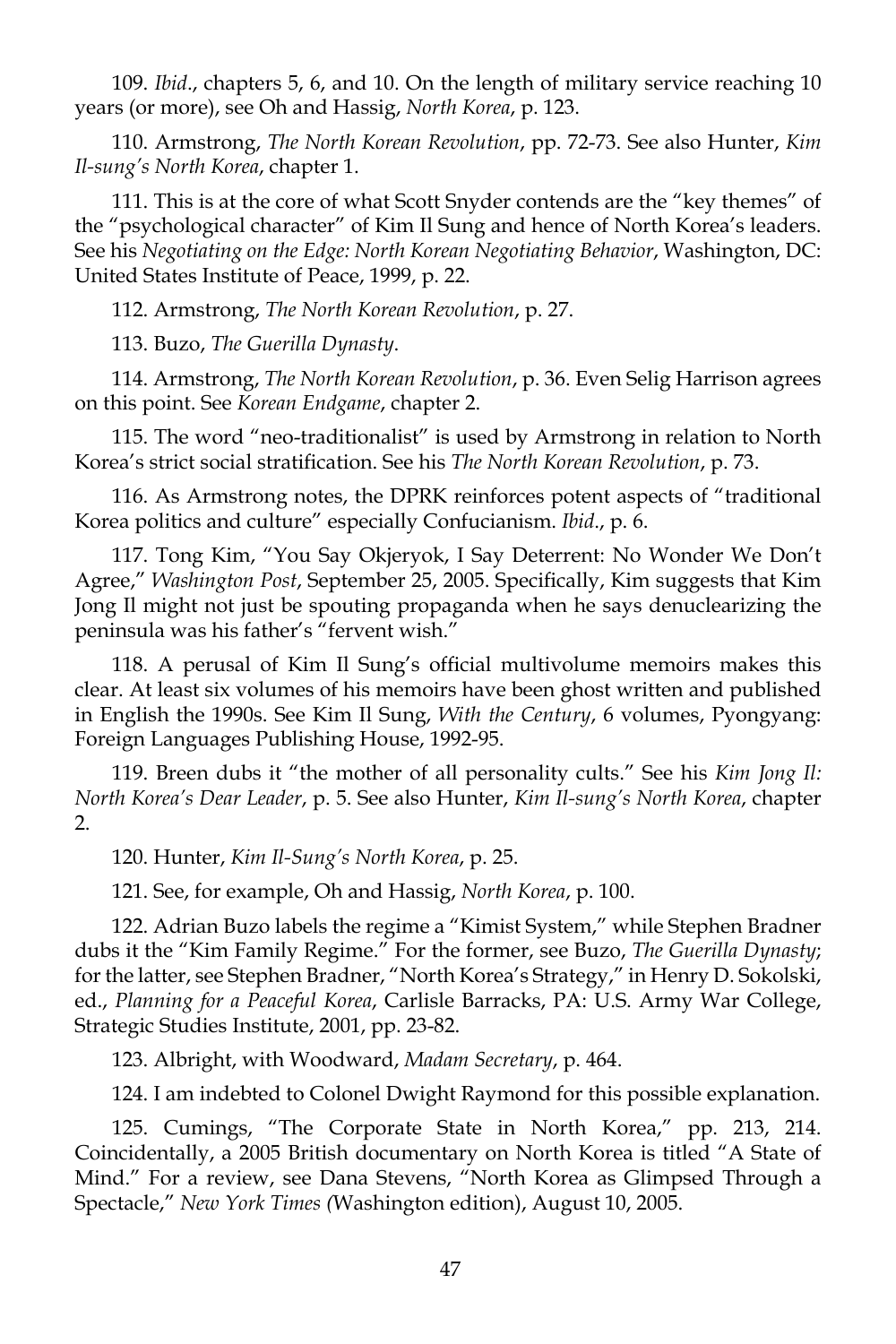126. Andrew Scobell, *North Korea's Strategic Intentions*, Carlisle Barracks, PA: U.S. Army War College, Strategic Studies Institute, July 2005, p 14.

127. Martin, *Under the Loving Care of the Fatherly Leader*, pp. 522-523.

128. According to the U.S. Department of State, the literacy rate in North Korea is 99 percent. See "Background Note: North Korea" available at *www.state.gov/r/ pa/ei/bgn/2782.htm*, accessed November 2, 2005. On years of compulsory schooling, see Hunter, *Kim Il-Sung's North Korea*, p. 208.

129. Martin, *Under the Loving Care of the Fatherly Leader*, p. 380; and Hunter, *Kim Il-Sung's North Korea*, p. 218.

130. Lankov, "North Korean Refugees in Northeast China," pp. 872-873.

131. As many as 15,000 North Koreans work in camps in Siberia. The figure is cited by Martin, *Under the Loving Care of the Fatherly Leader*, p. 425. For a discussion of these camps in the Russian Far East, see *ibid*., chapter 22.

132. L. Gordon Flake and Scott Snyder, *Paved with Good Intentions: The NGO Experience in North Korea*, Westport, CT: Praeger, 2003.

133. Cited in James Brooke, "How Electronics are Penetrating North Korea's Isolation: Secret Cellphones, Smuggled Tapes," *New York Times* (Washington edition), March 15, 2005.

134. *Ibid*.

135. Rebecca MacKinnon, "North Korea: Chinese Cell Phones Spawn An Information Boom," *International Herald Tribune*, January 25, 2005.

136. On the incident and the speculation surrounding it, see "Cell Phones Spark 'Communication Revolution' in North Korea," *Chosun Ilbo*, December 3, 2004; James Brooke, "North Korea Raises Idea of a Kim III," *International Herald Tribune*, February 1, 2005; Sergey Soukhoukov, "Train Blast was 'a Plot to Kill North Korea's Leader'," report filed June 13, 2004, available at *www.telegraph.co.uk* and accessed on August 3, 2004.

137. "Why North Korea is Prohibiting Mobile Phones," *Dong A Ilbo,* May 31, 2005; and "Crackdowns, Public Executions on Sino-Korean Border," *Chosun Ilbo*, March 10, 2005.

138. Barbara Demick, "North Koreans Attend Ideology 101: Lectures Smuggled Out Show the Regime's Efforts to Combat Outside Influences Seeping in and Illustrate the Extent of Anti-Americanism," *Los Angeles Times*, December 24, 2005.

139. Brooke, "How Electronics are Penetrating North Korea's Isolation."

140. See, for example, Kang Chol-Hwan and Pierre Rigoulot, *The Aquariums of Pyongyang: Ten Years in the North Korean Gulag*, translated by Yair Reiner, New York: Basic Books, 2001, pp. 184-187. There are also many examples given by the defectors interviewed by Bradley Martin in *Under the Loving Care of the Fatherly Leader*.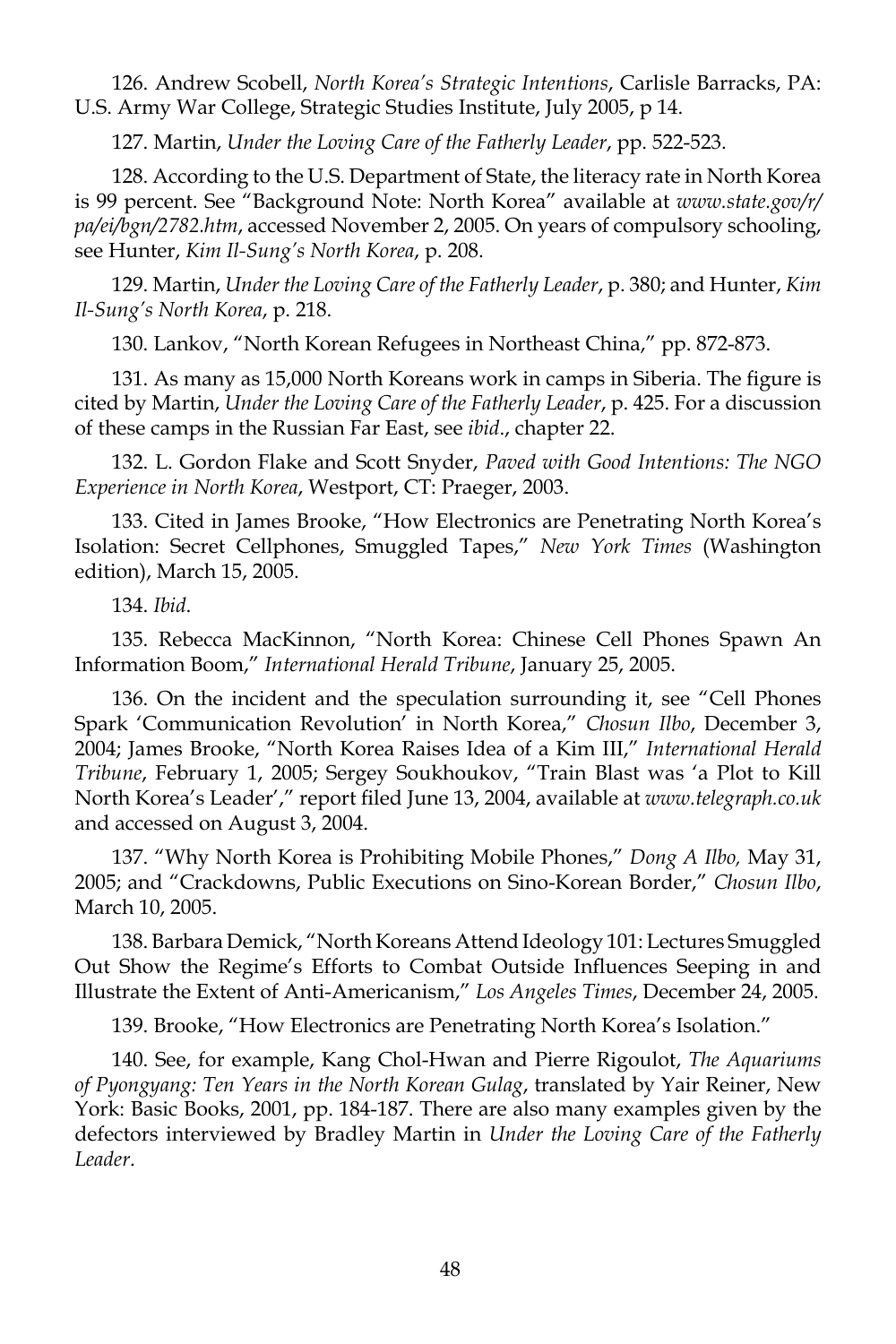141. On the spiral of silence, see Elizabeth Noelle-Neumann, "Spiral of Silence: A Theory of Public Opinion," *Journal of Communication*, Vol. 24, 1974, pp. 43-51. For an application of the concept to explain the course of events in China in 1989, see Xinshu Zhao and Peilu Shen, "Some Reasons Why the Party Propaganda Failed This Time," in Roger V. Des Forges, *et al*., eds., *Chinese Democracy and the Crisis of 1989: Chinese and American Reflections*, Albany, NY: State University of New York Press, 1993, pp. 314-316.

142. Vladimir Tismaneanu, *Stalinism for All Seasons: A Political History of Romanian Communism*, Berkeley and Los Angeles, CA: University of California Press, 2003, pp. 230-231. Of course, the actual uprising of 1989 originated in the city of Timisoara a week earlier.

143. According to Bradley Martin, "George Orwell's 1984 is no more literary fantasy. If you were North Korean, Big Brother would watch you." Martin, *Under the Loving Care of the Fatherly Leader*, p. 265.

144. Three generations of the family would be incarcerated for the sins of one member of one generation. See *ibid*., Chapter 16.

145. Kang and Rigoulot, *The Aquariums of Pyongyang*, p. 188.

146. The pervasiveness of corruption is evident from *ibid*.

147. For example, now families of defectors reportedly are being sent to the mountains rather than to prison camps. Still, it is debatable whether foraging in the mountains is much better than internment in a camp. Martin, *Under the Loving Care of the Fatherly Leader*, p. 572.

148. On the shortage economy concept, see, for example, Janos Kornai, *The Socialist System: The Political Economy of Communism*, Princeton, NJ: Princeton University Press, 1992, pp. 233-234.

149. Armstrong, *The North Korean Revolution*, p. 157.

150. Andrew S. Natsios, *The Great North Korean Famine: Famine, Politics, and Foreign Policy,* Washington, DC: United States Institute of Peace, 2001.

151. Scobell, *Making Sense of North Korea*, pp. 10-11.

152. This is a U.S. intelligence estimate. See the Central Intelligence Agency's *World Factbook* available on line at *www.cia.gov/cia/publications/factbook/print/kn.html*, accessed November 1, 2005.

153. Merideth Woo-Cummings, *The Political Ecology of Famine: The North Korean Catastrophe and Its Lessons*, Tokyo: Asian Development Bank, 2001.

154. Scott Snyder, "The NGO Experience in North Korea," p. 9; L. Gordon Flake, "The Experience of U.S. NGOs in North Korea," pp. 36-37; Michael Sclons, "The European NGO Experience in North Korea," pp. 53, 74; Scott Snyder, "Lessons of the NGO Experience in North Korea," p. 119, all in Flake and Snyder, eds., *Paved with Good Intentions*.

155. Andrei Lankov, "North Korea Hungry for Control," *Asia Times*, September 10, 2005.